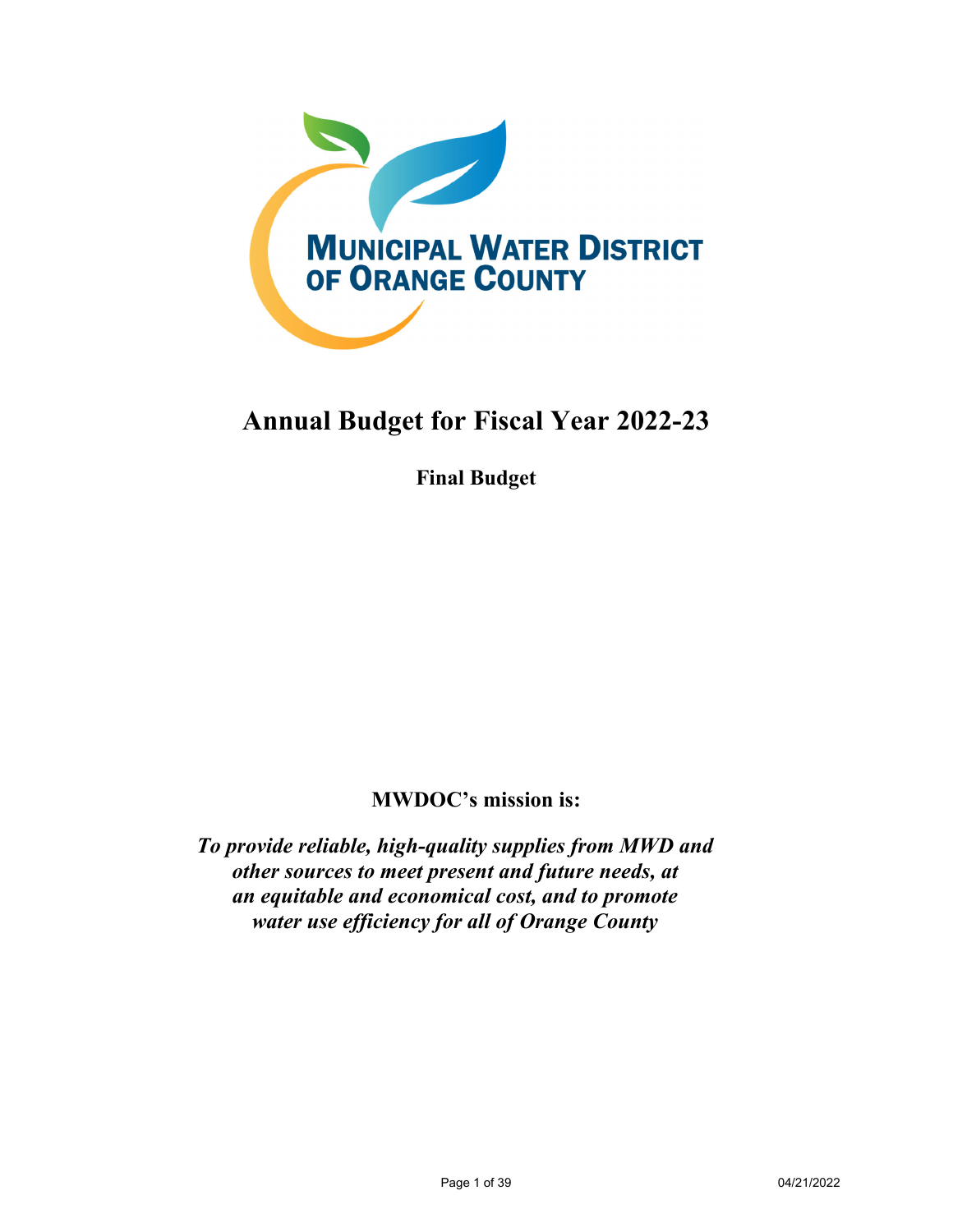#### **Exhibit A2 SUMMARY OF REVENUES AND EXPENSES BY LINE ITEMS CORE FUND**

|                                                | FY 2021-2022<br><b>ADOPTED</b><br><b>BUDGET</b> | FY 2021-2022<br><b>PROJECTED</b><br><b>ACTUALS</b> | <b>VARIANCE</b><br><b>ACTUALS TO</b><br><b>BUDGET</b> | FY 2022-2023<br><b>PROPOSED</b><br><b>BUDGET</b> | <b>VARIANCE TO</b><br><b>PROJECTED</b><br><b>ACTUALS</b> | <b>VARIANCE TO</b><br>FY 2021-2022<br><b>BUDGET</b> |
|------------------------------------------------|-------------------------------------------------|----------------------------------------------------|-------------------------------------------------------|--------------------------------------------------|----------------------------------------------------------|-----------------------------------------------------|
| <b>OPERATING EXPENSES:</b>                     |                                                 |                                                    |                                                       |                                                  |                                                          |                                                     |
| Salaries & Wages                               | \$<br>3,629,660                                 | \$<br>3,639,452                                    | \$<br>9,793                                           | \$<br>3,835,412                                  | \$<br>195,959                                            | (1)<br>\$<br>205,752                                |
| <b>Employee Benefits</b>                       | 1,193,667                                       | 1,214,738                                          | 21,071                                                | 1,260,901                                        | 46,163                                                   | 67,234                                              |
| <b>Director Compensation</b>                   | 288,800                                         | 271,112                                            | (17, 688)                                             | 275,041                                          | 3,929                                                    | (13, 759)                                           |
| <b>Director Benefits</b>                       | 161,248                                         | 125.019                                            | (36, 230)                                             | 132,976                                          | 7,958                                                    | (28, 272)                                           |
| <b>MWD Representation</b>                      | 165,029                                         | 150,945                                            | (14, 084)                                             | 157,166                                          | 6,221                                                    | (7, 863)                                            |
| <b>CALPERS Unfunded Liability Contribution</b> | 207,000                                         | 207,000                                            |                                                       | 207,000                                          |                                                          |                                                     |
| Overhead Reimbursement                         | (305,425)                                       | (337, 327)                                         | (31, 903)                                             | (333,099)                                        | 4,228                                                    | (27, 674)                                           |
| Health Insurance Coverage for Retirees         | 101,099                                         | 85,448                                             | (15, 651)                                             | 94,554                                           | 9,106                                                    | (6, 545)                                            |
| <b>Audit Expense</b>                           | 30,220                                          | 57,566                                             | 27,346                                                | 35,000                                           | (22, 566)                                                | 4,780                                               |
| Automotive & Toll Road Expenses                | 17,050                                          | 1,600                                              | (15, 450)                                             | 14,400                                           | 12,800                                                   | (2,650)                                             |
| Conference Expense - Staff                     | 44,560                                          | 41,295                                             | (3,265)                                               | 56,205                                           | 14,910                                                   | 11,645                                              |
| Conference Expense - Directors                 | 16,845                                          | 17,825                                             | 980                                                   | 23,905                                           | 6,080                                                    | 7,060                                               |
| <b>Outside Consulting Expense</b>              | 380,000                                         | 236,000                                            | (144,000)                                             | 410,000                                          | 174,000                                                  | 30,000                                              |
| Insurance Expense                              | 130,000                                         | 135,000                                            | 5,000                                                 | 140,000                                          | 5,000                                                    | 10,000                                              |
| Legal Expense - General                        | 225,000                                         | 229,221                                            | 4,221                                                 | 235,750                                          | 6,529                                                    | 10,750                                              |
| Maintenance Expense                            | 153,400                                         | 98,800                                             | (54, 600)                                             | 157,400                                          | 58,600                                                   | 4,000                                               |
| Membership / Sponsorship                       | 143,041                                         | 140,295                                            | (2,746)                                               | 145,847                                          | 5,552                                                    | 2,806                                               |
| <b>CDR Participation</b>                       | 65,249                                          | 55,189                                             | (10,060)                                              | 57,462                                           | 2,273                                                    | (7, 787)                                            |
| Miscellaneous Expense                          | 76,381                                          | 49,020                                             | (27, 361)                                             | 60,120                                           | 11,100                                                   | (16, 261)                                           |
| Postage / Mail Delivery                        | 8,600                                           | 9,614                                              | 1,014                                                 | 10,900                                           | 1,286                                                    | 2,300                                               |
| <b>Professional Fees</b>                       | 865,859                                         | 827,196                                            | (38, 664)                                             | 916,475                                          | 89,280                                                   | 50,616                                              |
| Rents & Leases                                 | 1,800                                           | 1,660                                              | (140)                                                 | 1,800                                            | 140                                                      |                                                     |
| Outside Printing, Subscription & Books         | 83,700                                          | 75,800                                             | (7,900)                                               | 85,000                                           | 9,200                                                    | 1,300                                               |
| <b>Office Supplies</b>                         | 35,000                                          | 15,000                                             | (20,000)                                              | 35,000                                           | 20,000                                                   |                                                     |
| <b>Building Repair &amp; Maintenance</b>       | 15,000                                          | 15,000                                             |                                                       | 22,056                                           | 7,056                                                    | 7,056                                               |
| <b>Computer Maintenance</b>                    | 8,000                                           | 8,000                                              | $\blacksquare$                                        | 7,000                                            | (1,000)                                                  | (1,000)                                             |
| <b>Business Expense</b>                        | 2,500                                           | 2,048                                              | (452)                                                 | 2,500                                            | 452                                                      |                                                     |
| Software Support & Expense                     | 82,580                                          | 125,580                                            | 43,000                                                | 148,408                                          | 22,828                                                   | 65,828                                              |
| <b>Computers and Equipment</b>                 | 23,450                                          | 23,450                                             |                                                       | 43,950                                           | 20,500                                                   | 20,500                                              |
| <b>Telecommunications Expense</b>              | 41,400                                          | 36,805                                             | (4, 595)                                              | 40,790                                           | 3,985                                                    | (610)                                               |
| <b>Temporary Help Expense</b>                  | 5,000                                           |                                                    | (5,000)                                               | 5,000                                            | 5,000                                                    |                                                     |
| <b>Training Expense</b>                        | 50,000                                          | 40,087                                             | (9,914)                                               | 45,000                                           | 4,914                                                    | (5,000)                                             |
| <b>Tuition Reimbursement</b>                   | 5,000                                           | ÷,                                                 | (5,000)                                               | 5,000                                            | 5,000                                                    | $\blacksquare$                                      |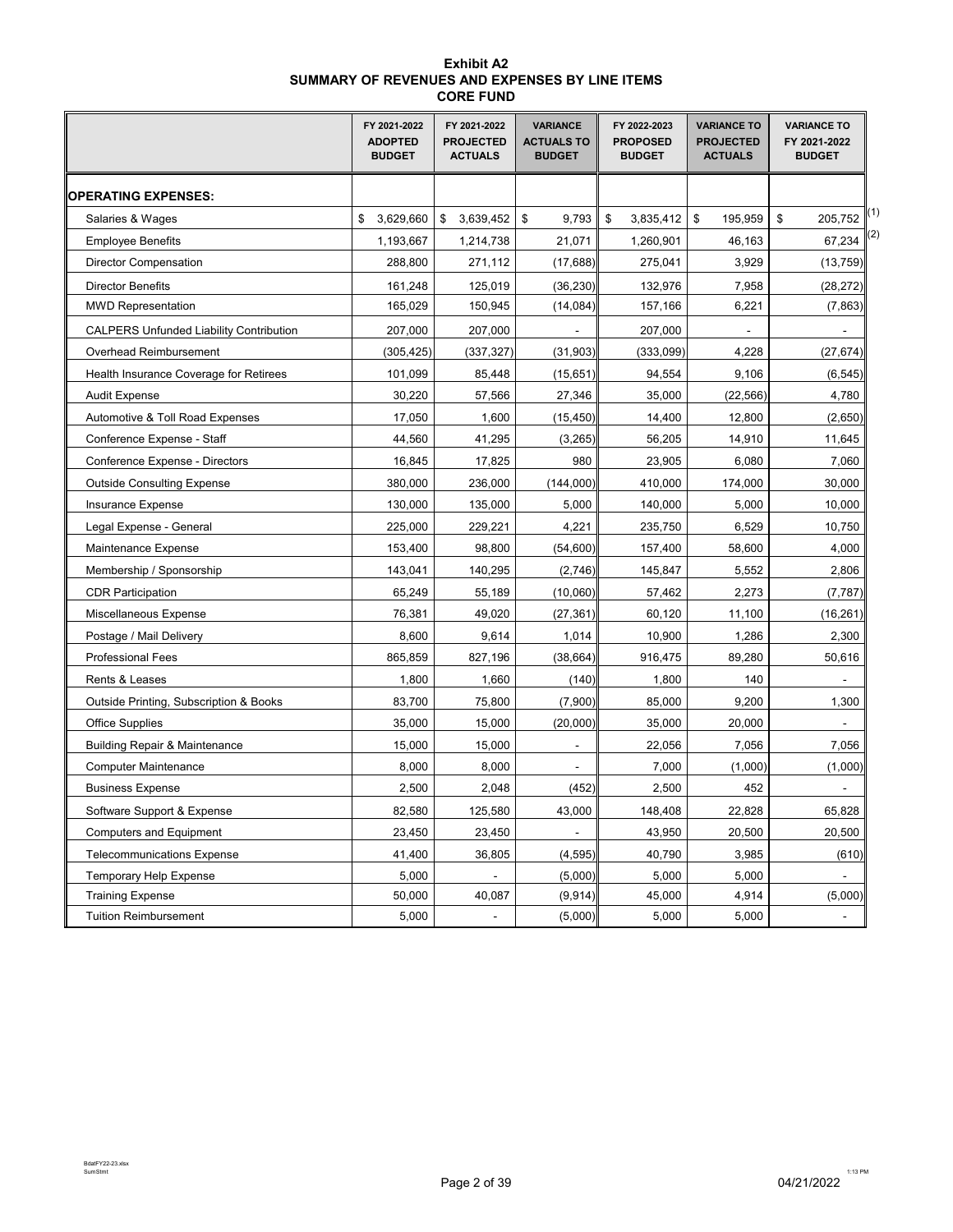| <b>Exhibit A2</b>                              |
|------------------------------------------------|
| SUMMARY OF REVENUES AND EXPENSES BY LINE ITEMS |
| <b>CORE FUND</b>                               |

|                                               | FY 2021-2022<br><b>ADOPTED</b><br><b>BUDGET</b> | FY 2021-2022<br><b>PROJECTED</b><br><b>ACTUALS</b> | <b>VARIANCE</b><br><b>ACTUALS TO</b><br><b>BUDGET</b> | FY 2022-2023<br><b>PROPOSED</b><br><b>BUDGET</b> |    | <b>VARIANCE TO</b><br><b>PROJECTED</b><br><b>ACTUALS</b> | <b>VARIANCE TO</b><br>FY 2021-2022<br><b>BUDGET</b> |
|-----------------------------------------------|-------------------------------------------------|----------------------------------------------------|-------------------------------------------------------|--------------------------------------------------|----|----------------------------------------------------------|-----------------------------------------------------|
| <b>IOPERATING EXPENSES: continued</b>         |                                                 |                                                    |                                                       |                                                  |    |                                                          |                                                     |
| Travel & Accommodations - Staff               | 69.825                                          | 45.877                                             | (23, 948)                                             | 90.325                                           |    | 44.448                                                   | 20.500                                              |
| Travel & Accommodations - Directors           | 21,250                                          | 19,136                                             | (2, 114)                                              | 32,900                                           |    | 13,764                                                   | 11,650                                              |
| MWDOC's Contribution to WEROC: Operations     | 260,346                                         | 260,346                                            |                                                       | 296,290                                          |    | 35.944                                                   | 35.944                                              |
| Capital Acquisition (excluding building)      | 273,059                                         | 540.996                                            | 267,937                                               | 81,000                                           |    | (459, 996)                                               | (192, 059)                                          |
| Capital Acq Prior Year Carryover Dr/(Cr)      | (5,803)                                         | (208, 991)                                         | (203, 188)                                            |                                                  |    | 208,991                                                  | 5,803                                               |
| <b>OPERATING EXPENSES</b>                     | \$<br>8,569,390                                 | \$<br>8,255,801                                    | \$<br>(313,589)                                       | \$<br>8,835,434                                  | \$ | 579,633                                                  | \$<br>266,044                                       |
| <b>MWDOC's Building Expense</b>               | \$<br>903,089                                   | \$<br>1,082,686                                    | \$<br>179,597                                         | \$<br>246,600                                    | \$ | (836,086)                                                | \$<br>(656, 489)                                    |
| Building Expense Prior Year Carryover Dr/(Cr) | \$<br>(461, 116)                                | \$<br>(164, 236)                                   | \$<br>296,880                                         | \$<br>476,477                                    | \$ | 640,713                                                  | \$<br>(3)<br>937,593                                |
| <b>Contribution to Election Reserve</b>       | \$                                              | \$                                                 | \$                                                    | \$<br>300.728                                    | \$ | 300.728                                                  | \$<br>300.728                                       |
| <b>TOTAL EXPENSES</b>                         | \$9,011,363                                     | \$9,174,251                                        | \$<br>162,888                                         | \$<br>9,859,239                                  | \$ | 684,988                                                  | \$<br>847,875                                       |
| <b>REVENUES:</b>                              |                                                 |                                                    |                                                       |                                                  |    |                                                          |                                                     |
| <b>Retail Meter Charge</b>                    | \$<br>8,357,232                                 | \$<br>8,357,232                                    | \$<br>$\blacksquare$                                  | \$<br>8,885,401                                  | \$ | 528,169                                                  | \$<br>528,169                                       |
| Ground Water Customer Charge                  | 335,385                                         | 335,385                                            |                                                       | 367,806                                          |    | 32.421                                                   | 32,421                                              |
| <b>Interest Revenue</b>                       | 220,000                                         | 128.777                                            | (91, 223)                                             | 145,971                                          |    | 17,194                                                   | (74, 029)                                           |
| Miscellaneous Income                          | 3,000                                           | 3,000                                              |                                                       | 3,000                                            |    |                                                          |                                                     |
| <b>TOTAL REVENUES</b>                         | \$8,915,617                                     | \$8,824,394                                        | \$<br>(91, 223)                                       | \$<br>9.402.178                                  | S  | 577,784                                                  | \$<br>486.561                                       |

| <b>IEFFECT ON RESERVES:</b>                       |               |  |                               |                |                 |                  |
|---------------------------------------------------|---------------|--|-------------------------------|----------------|-----------------|------------------|
| TOTAL CONTRIBUTION (DRAW) FROM<br><b>RESERVES</b> | $(95,747)$ \$ |  | $(349,858)$ \$ $(254,111)$ \$ | $(457,061)$ \$ | $(107, 203)$ \$ | $(361, 314)$ (4) |

 $(1)$  Total FY2022-2023 Salaries & Wages includes \$18,394 for intern support

(2) Total FY2022-2023 Benefits includes \$1,745 for intern support. Total Benefits also includes a Calpers contribution for full time employees of 10.87% for Classic employees and 7.47% for PEPRA employees. A further assumption is that medical, dental and vision insurance rates will increase by 4% for FY22-23.

(3) Of the \$476,477, \$437,590 is to replenish the building reserve thru FY22/23.

 $(4)$  Based on FY21-22 projections and FY22-23 MWDOC designated reserve target, designated reserves will be essentially fully funded in a few years.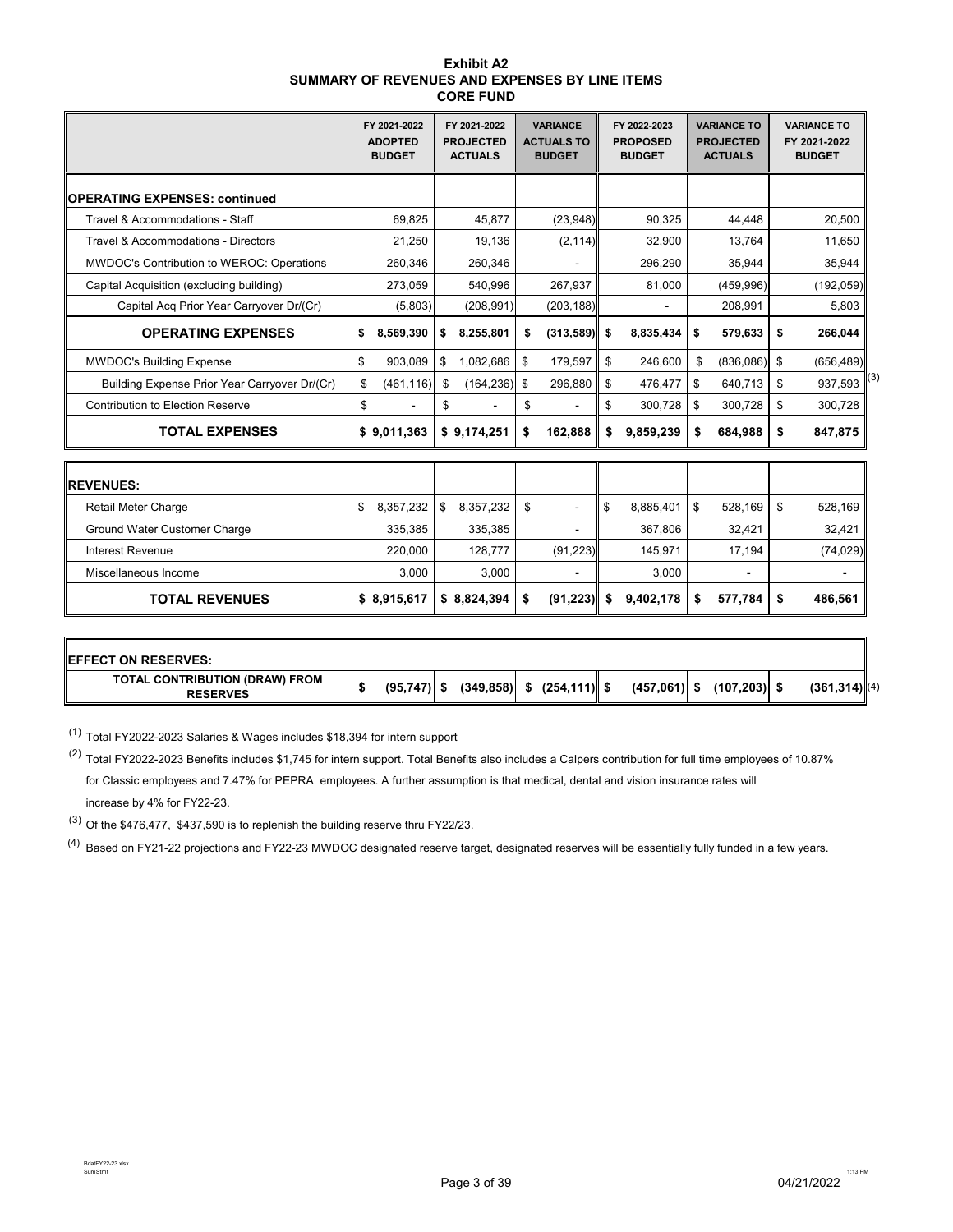#### **Exhibit A3 SUMMARY OF REVENUES AND EXPENSES BY LINE ITEMS CHOICE FUNDS**

|                                        | FY 2021-2022<br><b>ADOPTED</b><br><b>BUDGET</b> | FY 2021-2022<br><b>PROJECTED</b><br><b>ACTUALS</b> | <b>VARIANCE</b><br><b>ACTUALS TO</b><br><b>BUDGET</b> | FY 2022-2023<br><b>PROPOSED</b><br><b>BUDGET</b> | <b>VARIANCE TO</b><br><b>PROJECTED</b><br><b>ACTUALS</b> | <b>VARIANCE TO</b><br>FY 2021-2022<br><b>BUDGET</b> |
|----------------------------------------|-------------------------------------------------|----------------------------------------------------|-------------------------------------------------------|--------------------------------------------------|----------------------------------------------------------|-----------------------------------------------------|
| <b>OPERATING EXPENSES:</b>             |                                                 |                                                    |                                                       |                                                  |                                                          |                                                     |
| Salaries & Wages                       | \$<br>548,882                                   | \$<br>611,678                                      | \$<br>62,796                                          | \$<br>593,718                                    | (17,960)<br>\$                                           | (1)<br>\$<br>44,836                                 |
| less for Recovery from Grants          | (18, 665)                                       | (30, 874)                                          | (12, 209)                                             | (20,000)                                         | 10,874                                                   | (1, 335)                                            |
| <b>Employee Benefits</b>               | 163,063                                         | 174,632                                            | 11,569                                                | 180,931                                          | 6,299                                                    | (2)<br>17,867                                       |
| <b>Director Compensation</b>           | $\overline{a}$                                  | L.                                                 | $\overline{a}$                                        | $\overline{a}$                                   | $\overline{a}$                                           | $\overline{a}$                                      |
| <b>Director Benefits</b>               | $\overline{a}$                                  | $\blacksquare$                                     | $\sim$                                                | $\sim$                                           | $\blacksquare$                                           | ÷.                                                  |
| <b>MWD Representation</b>              | $\qquad \qquad \blacksquare$                    | $\blacksquare$                                     | $\ddot{\phantom{1}}$                                  | $\overline{\phantom{a}}$                         | $\blacksquare$                                           |                                                     |
| Overhead Reimbursement                 | 305,425                                         | 337,327                                            | 31,903                                                | 333,099                                          | (4, 228)                                                 | 27,674                                              |
| Health Insurance Coverage for Retirees |                                                 | L.                                                 |                                                       | $\overline{a}$                                   | $\overline{a}$                                           |                                                     |
| <b>Audit Expense</b>                   |                                                 | $\overline{a}$                                     | $\overline{a}$                                        | ÷,                                               | $\overline{a}$                                           |                                                     |
| Automotive & Toll Road Expenses        | 200                                             | 500                                                | 300                                                   | 1,200                                            | 700                                                      | 1,000                                               |
| Vehicle Expense                        | 5,800                                           | 4,343                                              | (1, 457)                                              | 7,343                                            | 3,000                                                    | 1,543                                               |
| Conference Expense - Staff             | $\mathbf{r}$                                    | $\ddot{\phantom{a}}$                               | $\overline{a}$                                        | $\blacksquare$                                   | $\overline{a}$                                           |                                                     |
| Conference Expense - Directors         | $\blacksquare$                                  | $\blacksquare$                                     | $\sim$                                                | $\sim$                                           | $\blacksquare$                                           | $\blacksquare$                                      |
| <b>Outside Consulting Expense</b>      | $\blacksquare$                                  | $\blacksquare$                                     | $\blacksquare$                                        | $\sim$                                           | $\mathbf{r}$                                             | $\sim$                                              |
| Insurance Expense                      | $\sim$                                          | $\sim$                                             | $\overline{a}$                                        | $\sim$                                           | $\blacksquare$                                           | $\overline{a}$                                      |
| Legal Expense - General                | $\overline{a}$                                  | $\overline{a}$                                     | ÷,                                                    | ÷,                                               | ÷,                                                       |                                                     |
| Maintenance Expense                    |                                                 |                                                    | ÷,                                                    |                                                  | L,                                                       |                                                     |
| Membership / Sponsorship               |                                                 |                                                    | $\blacksquare$                                        |                                                  | ä,                                                       |                                                     |
| Miscellaneous Expense                  | 12,000                                          | 12,000                                             |                                                       | 12,000                                           | ۷                                                        |                                                     |
| Postage / Mail Delivery                | 643                                             | 400                                                | (243)                                                 | 400                                              |                                                          | (243)                                               |
| <b>Professional Fees</b>               | 609,781                                         | 620,770                                            | 10,989                                                | 599,781                                          | (20, 989)                                                | (10,000)                                            |
| Rents & Leases                         | ÷,                                              | ÷,                                                 | ÷,                                                    | $\tilde{\phantom{a}}$                            | ÷,                                                       |                                                     |
| Outside Printing, Subscription & Books | $\sim$                                          | $\blacksquare$                                     | $\blacksquare$                                        | $\blacksquare$                                   | $\blacksquare$                                           | $\blacksquare$                                      |
| <b>Office Supplies</b>                 | ÷.                                              | ÷,                                                 | $\blacksquare$                                        | $\overline{a}$                                   | $\blacksquare$                                           | $\overline{\phantom{a}}$                            |
| Supplies - Water Loss Control          | 4,000                                           | 4,000                                              | $\blacksquare$                                        | 4,000                                            | ÷,                                                       |                                                     |
| <b>Computer Maintenance</b>            |                                                 |                                                    | $\ddot{\phantom{a}}$                                  | $\overline{a}$                                   | $\overline{a}$                                           |                                                     |
| Software Support & Expense             | 2,100                                           | 2,300                                              | 200                                                   | 2,300                                            | $\overline{a}$                                           | 200                                                 |
| <b>Telecommunications Expense</b>      | 1,440                                           | 1,170                                              | (270)                                                 | 2,900                                            | 1,730                                                    | 1,460                                               |
| <b>Computers and Equipment</b>         |                                                 |                                                    |                                                       | $\overline{a}$                                   | ä,                                                       |                                                     |
| <b>Temporary Help Expense</b>          |                                                 |                                                    | $\blacksquare$                                        |                                                  |                                                          |                                                     |
| <b>Training Expense</b>                | 2,000                                           | 2,000                                              | $\overline{a}$                                        | 8,000                                            | 6,000                                                    | 6,000                                               |
| <b>Tuition Reimbursement</b>           | ÷,                                              | $\overline{a}$                                     | $\overline{a}$                                        | $\ddot{\phantom{a}}$                             | $\overline{a}$                                           |                                                     |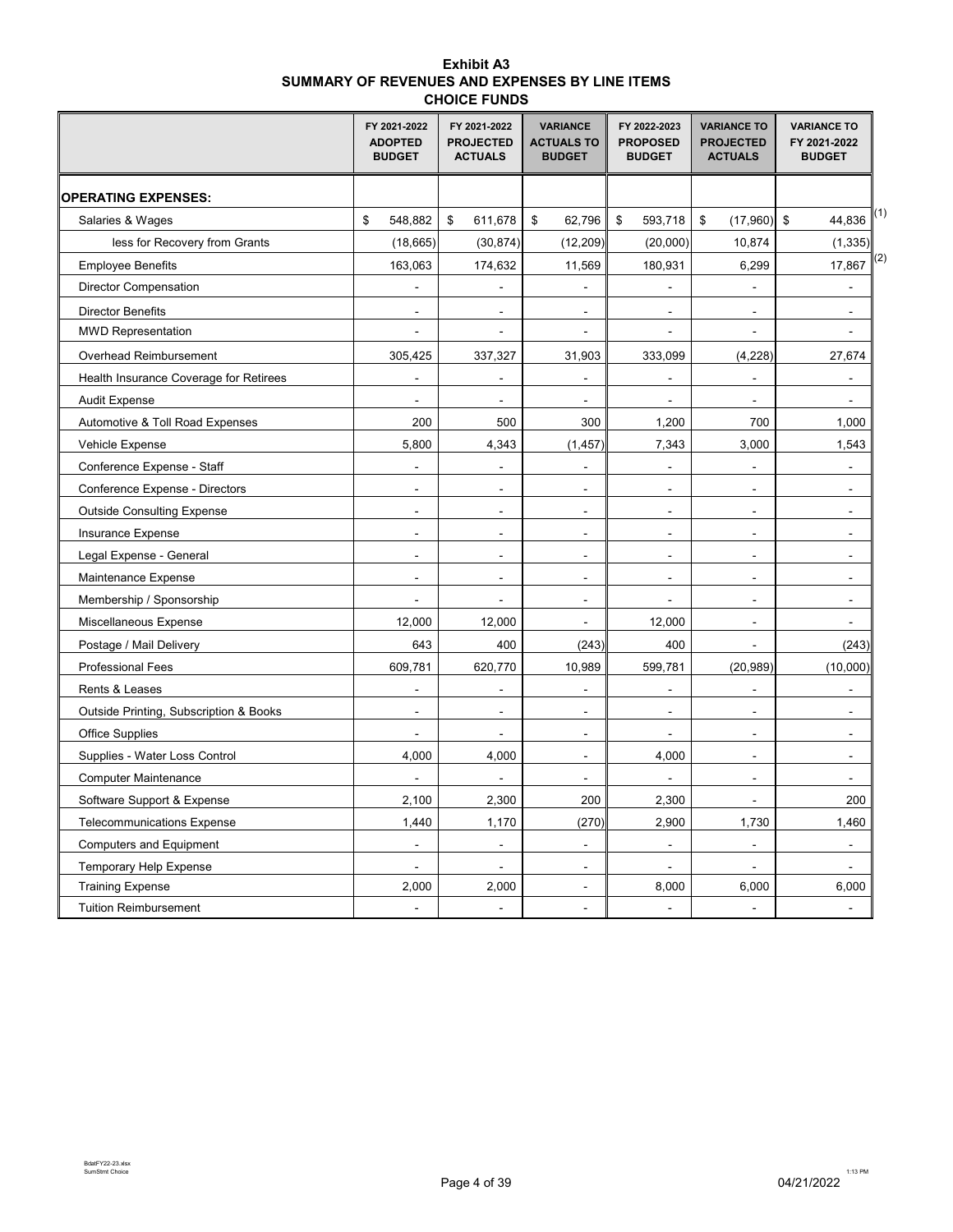#### **Exhibit A3 SUMMARY OF REVENUES AND EXPENSES BY LINE ITEMS CHOICE FUNDS**

|                                      | FY 2021-2022<br><b>ADOPTED</b><br><b>BUDGET</b> | FY 2021-2022<br><b>PROJECTED</b><br><b>ACTUALS</b> | <b>VARIANCE</b><br><b>ACTUALS TO</b><br><b>BUDGET</b> | FY 2022-2023<br><b>PROPOSED</b><br><b>BUDGET</b> | <b>VARIANCE TO</b><br><b>PROJECTED</b><br><b>ACTUALS</b> | <b>VARIANCE TO</b><br>FY 2021-2022<br><b>BUDGET</b> |
|--------------------------------------|-------------------------------------------------|----------------------------------------------------|-------------------------------------------------------|--------------------------------------------------|----------------------------------------------------------|-----------------------------------------------------|
| <b>OPERATING EXPENSES: continued</b> |                                                 |                                                    |                                                       |                                                  |                                                          |                                                     |
| Travel & Accommodations - Staff      | $\overline{\phantom{0}}$                        | $\overline{\phantom{0}}$                           | $\blacksquare$                                        |                                                  |                                                          |                                                     |
| Travel & Accommodations - Directors  |                                                 | $\overline{\phantom{0}}$                           | ٠                                                     |                                                  |                                                          |                                                     |
| <b>Capital Acquisition</b>           |                                                 | -                                                  |                                                       | 32,280                                           | 32,280                                                   | 32,280                                              |
| <b>Subtotal Expenses</b>             | 1.636.669<br>\$                                 | 1.740.247<br>l \$                                  | 103.577<br>\$                                         | 1.757.952<br>\$                                  | 17.705<br>\$                                             | 121,282.65                                          |
| <b>TOTAL EXPENSES</b>                | 1,636,669<br>s.                                 | \$1,740,247                                        | \$<br>103,577                                         | \$1,757,952                                      | $17,705$ $\frac{1}{5}$<br>S.                             | 121,283                                             |

| <b>IREVENUES:</b>     |                               |                         |             |         |
|-----------------------|-------------------------------|-------------------------|-------------|---------|
| Choice Revenue        | 1,636,669   \$1,740,247   \$  | 103,577 \$ 1,757,952 \$ | $17,705$ \$ | 121,283 |
| <b>TOTAL REVENUES</b> | $$1,636,669$ $$1,740,247$ $$$ | 103,577 \$ 1,757,952 \$ | 17.705 S    | 121.283 |

(1) Total FY2022-2023 Salaries & Wages includes \$92,435 for intern support

 $(2)$  Total FY2022-2023 Benefits includes \$8,764 for intern support. Total Benefits also includes a Calpers contribution for full time employees of 10.87% for Classic employees and 7.47% for PEPRA Calpers employees. A further assumption is that medical, dental and vision insurance rates will increase by 4% for FY22-23.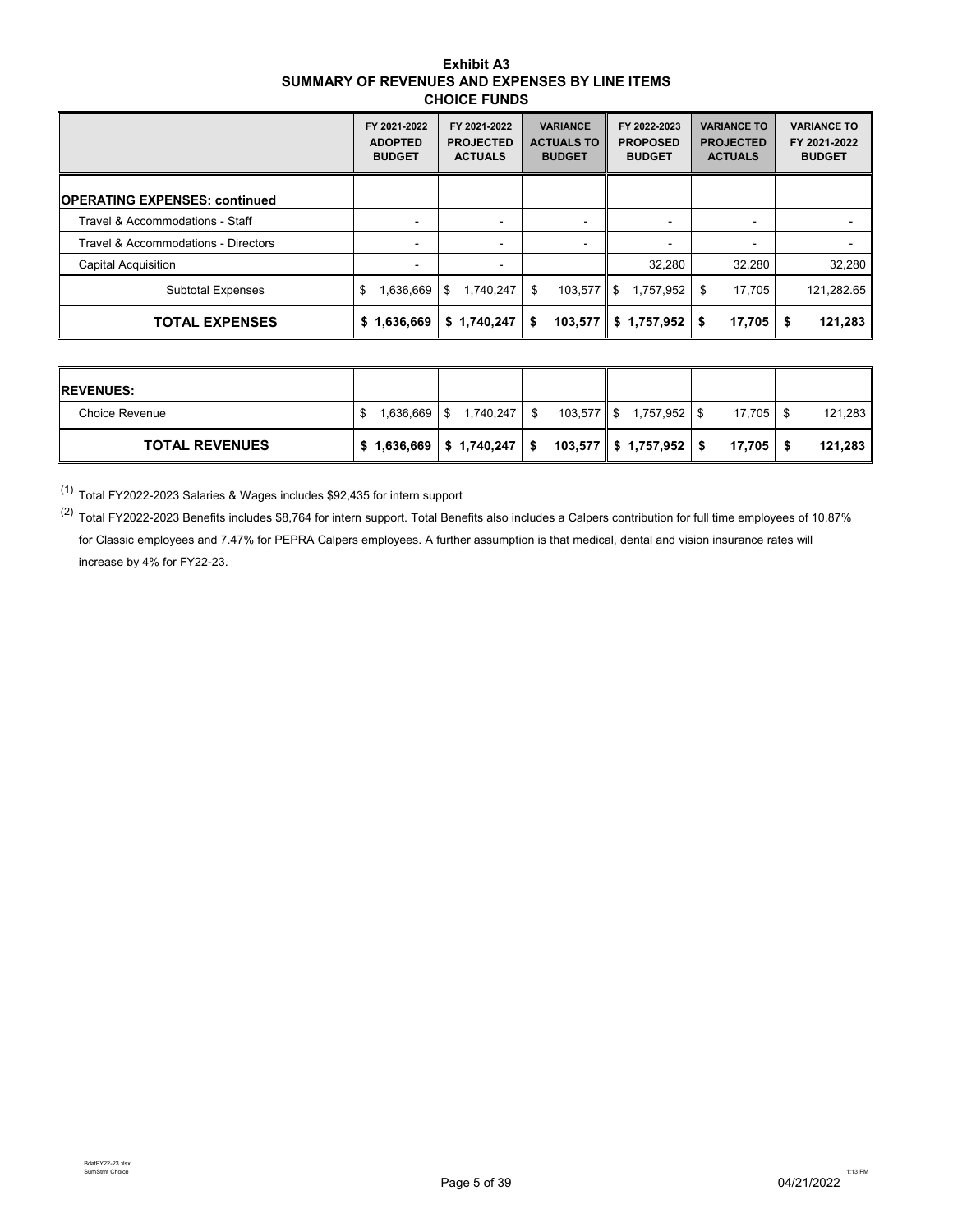#### **Exhibit A4 SUMMARY OF REVENUES AND EXPENSES BY LINE ITEMS CONSOLIDATED**

|                                                | FY 2021-2022<br><b>ADOPTED</b><br><b>BUDGET</b> | FY 2021-2022<br><b>PROJECTED</b><br><b>ACTUALS</b> | <b>VARIANCE</b><br><b>ACTUALS TO</b><br><b>BUDGET</b> | FY 2022-2023<br><b>PROPOSED</b><br><b>BUDGET</b> | <b>VARIANCE TO</b><br><b>PROJECTED</b><br><b>ACTUALS</b> | <b>VARIANCE TO</b><br>FY 2021-2022<br><b>BUDGET</b> |
|------------------------------------------------|-------------------------------------------------|----------------------------------------------------|-------------------------------------------------------|--------------------------------------------------|----------------------------------------------------------|-----------------------------------------------------|
| <b>OPERATING EXPENSES:</b>                     |                                                 |                                                    |                                                       |                                                  |                                                          |                                                     |
| Salaries & Wages                               | \$<br>4,178,542                                 | 4,251,131<br>\$                                    | \$<br>72,589                                          | 4,429,130<br>\$                                  | \$<br>177,999                                            | (1)<br>\$<br>250,588                                |
| less for Recovery from Grants                  | (18,665)                                        | (30, 874)                                          | (12, 209)                                             | (20,000)                                         | 10,874                                                   | (1, 335)                                            |
| <b>Employee Benefits</b>                       | 1,356,730                                       | 1,389,370                                          | 32,640                                                | 1,441,831                                        | 52,461                                                   | (2)<br>85,101                                       |
| <b>Director Compensation</b>                   | 288,800                                         | 271,112                                            | (17, 688)                                             | 275,041                                          | 3,929                                                    | (13, 759)                                           |
| <b>Director Benefits</b>                       | 161,248                                         | 125,019                                            | (36, 230)                                             | 132,976                                          | 7,958                                                    | (28, 272)                                           |
| <b>MWD Representation</b>                      | 165,029                                         | 150,945                                            | (14, 084)                                             | 157,166                                          | 6,221                                                    | (7, 863)                                            |
| <b>CALPERS Unfunded Liability Contribution</b> | 207,000                                         | 207,000                                            |                                                       | 207,000                                          |                                                          |                                                     |
| Overhead Reimbursement                         |                                                 |                                                    |                                                       |                                                  |                                                          |                                                     |
| Health Insurance Coverage for Retirees         | 101,099                                         | 85,448                                             | (15, 651)                                             | 94,554                                           | 9,106                                                    | (6, 545)                                            |
| <b>Audit Expense</b>                           | 30,220                                          | 57,566                                             | 27,346                                                | 35,000                                           | (22, 566)                                                | 4,780                                               |
| Automotive & Toll Road Expenses                | 17,250                                          | 2,100                                              | (15, 150)                                             | 15,600                                           | 13,500                                                   | (1,650)                                             |
| Vehicle Expense - Water Loss Control           | 5,800                                           | 4,343                                              | (1, 457)                                              | 7,343                                            | 3,000                                                    | 1,543                                               |
| Conference Expense - Staff                     | 44,560                                          | 41,295                                             | (3,265)                                               | 56,205                                           | 14,910                                                   | 11,645                                              |
| Conference Expense - Directors                 | 16,845                                          | 17,825                                             | 980                                                   | 23,905                                           | 6,080                                                    | 7,060                                               |
| <b>Outside Consulting Expense</b>              | 380,000                                         | 236,000                                            | (144,000)                                             | 410,000                                          | 174,000                                                  | 30,000                                              |
| Insurance Expense                              | 130,000                                         | 135,000                                            | 5,000                                                 | 140,000                                          | 5,000                                                    | 10,000                                              |
| Legal Expense - General                        | 225,000                                         | 229,221                                            | 4,221                                                 | 235,750                                          | 6,529                                                    | 10,750                                              |
| Maintenance Expense                            | 153,400                                         | 98,800                                             | (54,600)                                              | 157,400                                          | 58,600                                                   | 4,000                                               |
| Membership / Sponsorship                       | 143,041                                         | 140,295                                            | (2,746)                                               | 145,847                                          | 5,552                                                    | 2,806                                               |
| <b>CDR Participation</b>                       | 65,249                                          | 55,189                                             | (10,060)                                              | 57,462                                           | 2,273                                                    | (7, 787)                                            |
| Miscellaneous Expense                          | 88,381                                          | 61,020                                             | (27, 361)                                             | 72,120                                           | 11,100                                                   | (16, 261)                                           |
| Postage / Mail Delivery                        | 9,243                                           | 10,014                                             | 771                                                   | 11,300                                           | 1,286                                                    | 2,057                                               |
| <b>Professional Fees</b>                       | 1,475,640                                       | 1,447,966                                          | (27, 675)                                             | 1,516,256                                        | 68,291                                                   | 40,616                                              |
| Rents & Leases                                 | 1,800                                           | 1,660                                              | (140)                                                 | 1,800                                            | 140                                                      |                                                     |
| Outside Printing, Subscription & Books         | 83,700                                          | 75,800                                             | (7,900)                                               | 85,000                                           | 9,200                                                    | 1,300                                               |
| <b>Office Supplies</b>                         | 35,000                                          | 15,000                                             | (20,000)                                              | 35,000                                           | 20,000                                                   |                                                     |
| Supplies - Water Loss Control                  | 4,000                                           | 4,000                                              |                                                       | 4,000                                            |                                                          |                                                     |
| <b>Building Repair &amp; Maintenance</b>       | 15,000                                          | 15,000                                             | $\blacksquare$                                        | 22,056                                           | 7,056                                                    | 7,056                                               |
| <b>Computer Maintenance</b>                    | 8,000                                           | 8,000                                              |                                                       | 7,000                                            | (1,000)                                                  | (1,000)                                             |
| <b>Business Expense</b>                        | 2,500                                           | 2,048                                              | (452)                                                 | 2,500                                            | 452                                                      | $\overline{\phantom{0}}$                            |
| Software Support & Expense                     | 84,680                                          | 127,880                                            | 43,200                                                | 150,708                                          | 22,828                                                   | 66,028                                              |
| <b>Computers and Equipment</b>                 | 23,450                                          | 23,450                                             |                                                       | 43,950                                           | 20,500                                                   | 20,500                                              |
| <b>Telecommunications Expense</b>              | 42,840                                          | 37,975                                             | (4,865)                                               | 43,690                                           | 5,715                                                    | 850                                                 |
| <b>Temporary Help Expense</b>                  | 5,000                                           |                                                    | (5,000)                                               | 5,000                                            | 5,000                                                    |                                                     |
| <b>Training Expense</b>                        | 52,000                                          | 42,087                                             | (9, 914)                                              | 53,000                                           | 10,914                                                   | 1,000                                               |
| <b>Tuition Reimbursement</b>                   | 5,000                                           | $\blacksquare$                                     | (5,000)                                               | 5,000                                            | 5,000                                                    | $\blacksquare$                                      |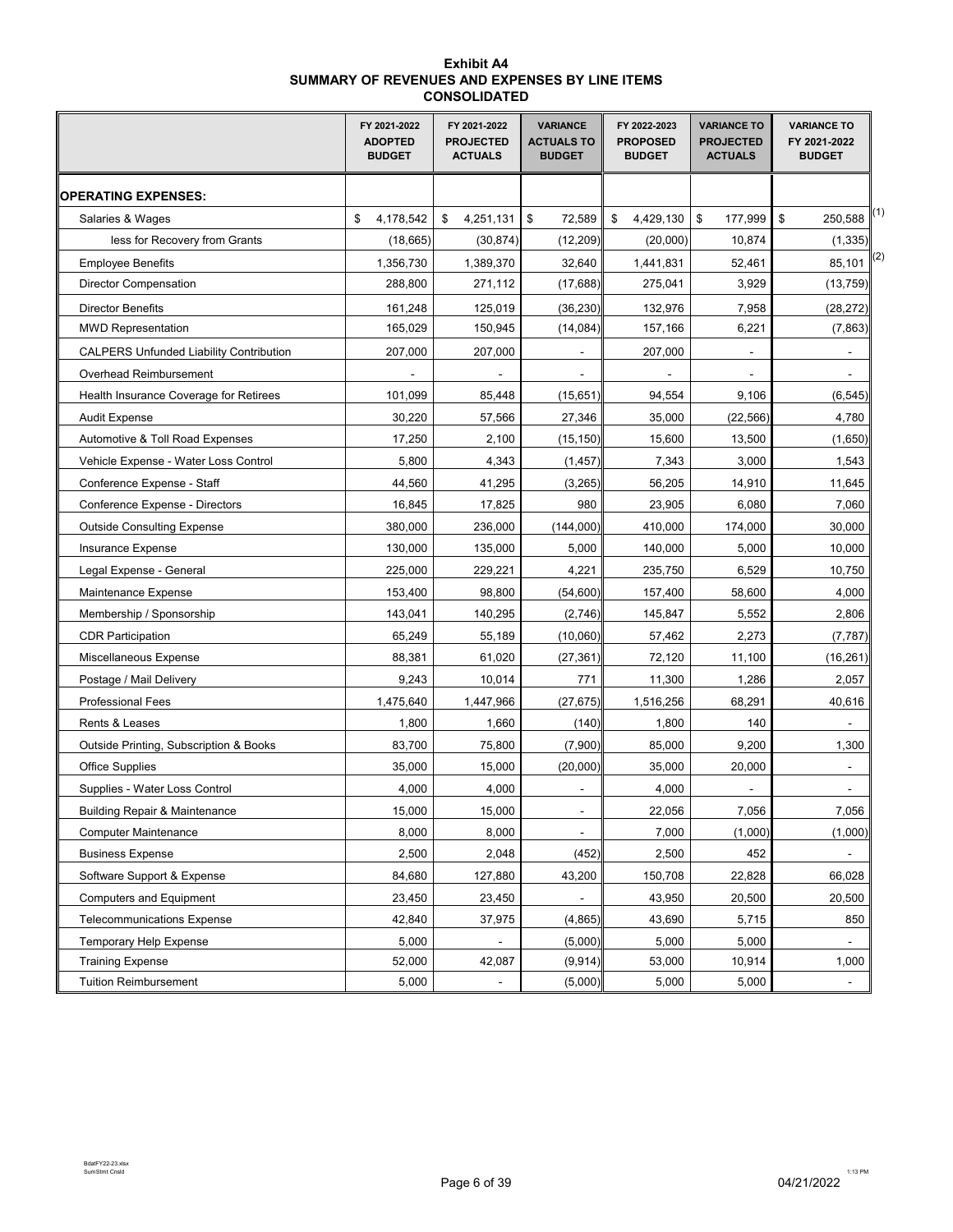| <b>Exhibit A4</b>                              |
|------------------------------------------------|
| SUMMARY OF REVENUES AND EXPENSES BY LINE ITEMS |
| <b>CONSOLIDATED</b>                            |

|                                               | FY 2021-2022<br><b>ADOPTED</b><br><b>BUDGET</b> | FY 2021-2022<br><b>PROJECTED</b><br><b>ACTUALS</b> | <b>VARIANCE</b><br><b>ACTUALS TO</b><br><b>BUDGET</b> | FY 2022-2023<br><b>PROPOSED</b><br><b>BUDGET</b> | <b>VARIANCE TO</b><br><b>PROJECTED</b><br><b>ACTUALS</b> | <b>VARIANCE TO</b><br>FY 2021-2022<br><b>BUDGET</b> |
|-----------------------------------------------|-------------------------------------------------|----------------------------------------------------|-------------------------------------------------------|--------------------------------------------------|----------------------------------------------------------|-----------------------------------------------------|
| <b> OPERATING EXPENSES: continued</b>         |                                                 |                                                    |                                                       |                                                  |                                                          |                                                     |
| Travel & Accommodations - Staff               | 69,825                                          | 45.877                                             | (23,948)                                              | 90,325                                           | 44.448                                                   | 20,500                                              |
| Travel & Accommodations - Directors           | 21,250                                          | 19,136                                             | (2, 114)                                              | 32,900                                           | 13,764                                                   | 11,650                                              |
| MWDOC's Contribution to WEROC: Operations     | 260,346                                         | 260,346                                            |                                                       | 296,290                                          | 35,944                                                   | 35,944                                              |
| Capital Acquisition (excluding building)      | 273,059                                         | 540.996                                            | 267,937                                               | 113,280                                          | (427, 716)                                               | (159, 779)                                          |
| Capital Acq Prior Year Carryover Dr/(Cr)      | (5,803)                                         | (208, 991)                                         | (203, 188)                                            |                                                  | 208,991                                                  | 5,803                                               |
| <b>OPERATING EXPENSES</b>                     | 10,206,060<br>\$                                | 9,996,048<br>s                                     | (210, 012)<br>s                                       | 10,593,386<br>\$                                 | 597,338<br>\$                                            | - \$<br>387,326                                     |
| <b>MWDOC's Building Expense</b>               | 903,089<br>\$                                   | \$<br>1,082,686                                    | 179,597<br>\$                                         | 246,600<br>\$                                    | $(836,086)$ \$<br>\$                                     | (656, 489)                                          |
| Building Expense Prior Year Carryover Dr/(Cr) | \$<br>(461, 116)                                | (164, 236)<br>\$                                   | 296,880<br><b>S</b>                                   | 476,477<br>\$                                    | 640,713<br>\$                                            | 937,593<br>l \$                                     |
| Contribution to Election Reserve              | \$                                              | \$                                                 | S                                                     | \$<br>300.728                                    | 300,728<br>\$                                            | -\$<br>300,728                                      |
| <b>TOTAL EXPENSES</b>                         | \$10,648,033                                    | \$10,914,498                                       | 266,465<br>\$                                         | \$11,617,191                                     | 702,693<br>\$                                            | \$<br>969,158                                       |
|                                               |                                                 |                                                    |                                                       |                                                  |                                                          |                                                     |
| <b>IREVENUES:</b>                             |                                                 |                                                    |                                                       |                                                  |                                                          |                                                     |
| Petail Meter Charge                           | 9.357.22<br>¢                                   | 835733<br>¢                                        |                                                       | ¢<br><b>8 885 401</b>                            | <b>528 160</b><br>¢                                      | ¢<br>528.160                                        |

| <b>TOTAL REVENUES</b>        | \$10,552,286    | \$10,564,640     | $12,354$  | \$11,160,130 | 595,490<br>S             | 607,844   |
|------------------------------|-----------------|------------------|-----------|--------------|--------------------------|-----------|
| <b>Choice Revenue</b>        | 1.636.669       | 1.740.247        | 103.577   | 1.757.952    | 17.705                   | 121,283   |
| Miscellaneous Income         | 3.000           | 3.000            | -         | 3.000        | $\overline{\phantom{a}}$ |           |
| Interest Revenue             | 220.000         | 128.777          | (91, 223) | 145.971      | 17.194                   | (74, 029) |
| Ground Water Customer Charge | 335,385         | 335,385          |           | 367,806      | 32.421                   | 32,421    |
| <b>Retail Meter Charge</b>   | 8,357,232<br>\$ | 8,357,232<br>-\$ | - \$<br>- | 8,885,401    | 528,169<br>\$            | 528,169   |
|                              |                 |                  |           |              |                          |           |

| <b>IEFFECT ON RESERVES:</b>                       |               |            |                 |                |            |                  |
|---------------------------------------------------|---------------|------------|-----------------|----------------|------------|------------------|
| TOTAL CONTRIBUTION (DRAW) FROM<br><b>RESERVES</b> | $(95,747)$ \$ | (349, 858) | $(254, 111)$ \$ | $(457,061)$ \$ | (107, 203) | $(361, 314)$ (4) |

(1) Total FY2022-2023 Salaries & Wages includes \$110,829 for intern support

(2) Total FY2022-2023 Benefits includes \$10,509 for intern support. Total Benefits also includes a Calpers contribution for full time employees of 10.87% for Classic employees and 7.47% for PEPRA Calpers employees. A further assumption is that medical, dental and vision insurance rates will increase by 4% for FY22-23.

(3) Of the \$476,477, \$437,590 is to replenish the building reserve thru FY22/23.

<sup>(4)</sup> Based on FY21-22 projections and FY22-23 MWDOC designated reserve target, designated reserves will be essentially fully funded in several years.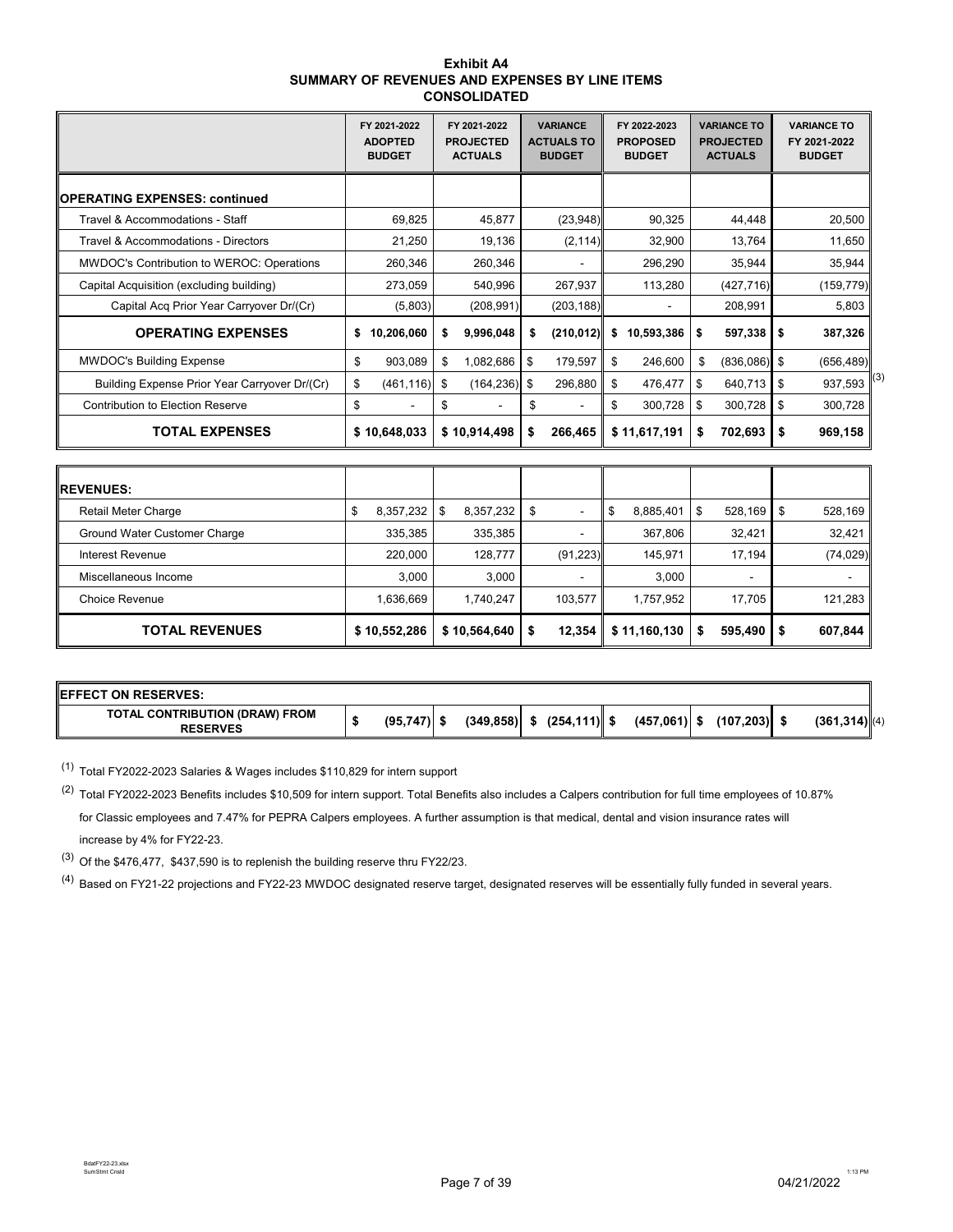#### **Exhibit A5 SUMMARY OF REVENUES AND EXPENSES BY LINE ITEMS WATER FUND**

|                                   | FY 2021-2022<br><b>ADOPTED</b><br><b>BUDGET</b> | FY 2021-2022<br><b>PROJECTED</b><br><b>ACTUALS</b> | <b>VARIANCE</b><br><b>ACTUALS TO</b><br><b>BUDGET</b> | FY 2022-2023<br><b>PROPOSED</b><br><b>BUDGET</b> | <b>VARIANCE TO</b><br><b>PROJECTED</b><br><b>ACTUALS</b> |            | <b>VARIANCE TO</b><br>FY 2021-2022<br><b>BUDGET</b> |
|-----------------------------------|-------------------------------------------------|----------------------------------------------------|-------------------------------------------------------|--------------------------------------------------|----------------------------------------------------------|------------|-----------------------------------------------------|
| <b>Water Revenues</b>             |                                                 |                                                    |                                                       |                                                  |                                                          |            |                                                     |
| <b>Water Sales</b>                | \$<br>159,262,425                               | \$<br>169,882,775                                  | \$<br>10,620,350 \$                                   | 163,128,712 \$                                   | (6,754,064)                                              | \$         | 3,866,286                                           |
| Local Resource Program Incentives | (4, 136, 088)                                   | (5,511,964)                                        | (1,375,876)                                           | (5,507,994)                                      | 3,970                                                    |            | (1, 371, 906)                                       |
| Readiness-To-Serve Charge         | 11,142,354                                      | 10,849,877                                         | (292, 477)                                            | 11, 142, 354                                     | 292,477                                                  |            |                                                     |
| Capacity Charge                   | 4,732,610                                       | 5,064,335                                          | 331,725                                               | 5,396,060                                        | 331,725                                                  |            | 663,450                                             |
| Interest Revenue - Tier 2 Cont.   | 10,500                                          | 3,789                                              | (6,711)                                               | 4,547                                            | 758                                                      |            | (5,953)                                             |
| <b>SCP/SAC Pipeline Surcharge</b> | 315,000                                         | 339,939                                            | 24,939                                                | 318,000                                          | (21, 939)                                                |            | 3,000                                               |
| <b>TOTAL WATER REVENUES</b>       | \$<br>171,326,801                               | \$<br>180,628,751                                  | \$<br>9,301,949                                       | \$174.481.679                                    | \$<br>$(6, 147, 072)$ \$                                 |            | 3,154,877                                           |
| <b>Water Expenses</b>             |                                                 |                                                    |                                                       |                                                  |                                                          |            |                                                     |
| <b>Water Purchases</b>            | \$<br>159,262,425                               | \$<br>169,882,775                                  | \$<br>10,620,350                                      | \$<br>163,128,712                                | \$<br>$(6,754,064)$ \$                                   |            | 3,866,286                                           |
| Local Resource Program Incentives | (4, 136, 088)                                   | (5,511,964)                                        | (1,375,876)                                           | (5,507,994)                                      | 3,970                                                    |            | (1,371,906)                                         |
| Readiness-To-Serve Charge         | 11,142,354                                      | 10,849,877                                         | (292, 477)                                            | 11,142,354                                       | 292,477                                                  |            |                                                     |
| Capacity Charge                   | 4,732,610                                       | 5,064,335                                          | 331,725                                               | 5,396,060                                        | 331,725                                                  |            | 663,450                                             |
| <b>SCP/SAC Pipeline Surcharge</b> | 315,000                                         | 339,939                                            | 24,939                                                | 318,000                                          | (21, 939)                                                |            | 3,000                                               |
| <b>TOTAL WATER EXPENSES</b>       | \$<br>171,316,301                               | \$<br>180,624,962                                  | \$<br>9,308,660                                       | \$174,477,132                                    | \$<br>$(6, 147, 830)$ \$                                 |            | 3,160,830                                           |
| <b>Changes to Fund Balance:</b>   |                                                 |                                                    |                                                       |                                                  |                                                          |            |                                                     |
| <b>Tier 2 Contingency</b>         | \$<br>10,500                                    | \$<br>3,789                                        | \$<br>$(6,711)$ \$                                    | $4,547$ \$                                       | 758                                                      | $\sqrt{3}$ | (5,953)                                             |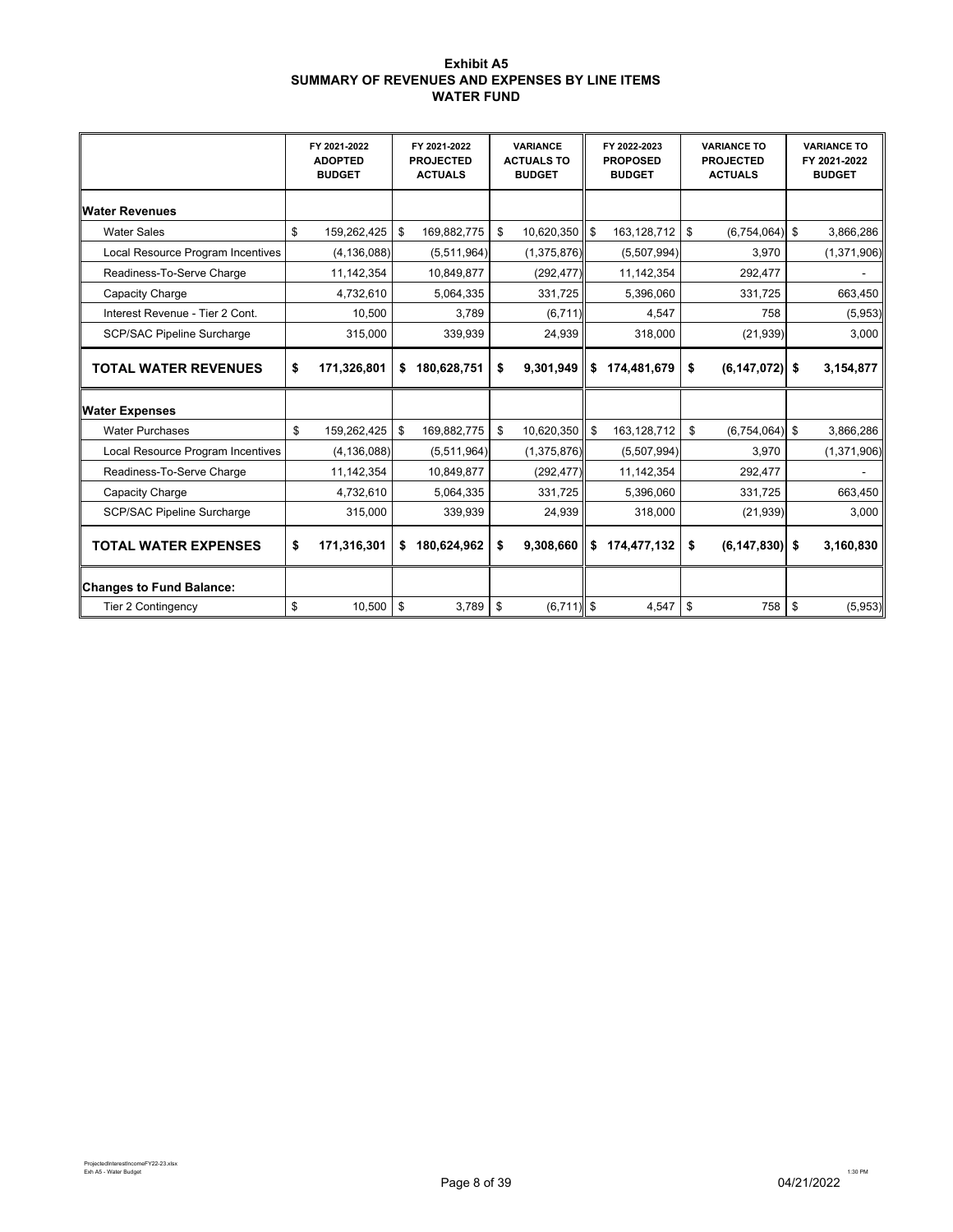#### **Exhibit A6 SUMMARY OF FUNDING AND EXPENSES For All Water Use Efficiency Programs**

|                                                     |    | FY 2021-2022<br><b>ADOPTED</b><br><b>BUDGET</b> |        | FY 2021-2022<br><b>PROJECTED</b><br><b>ACTUALS</b> | <b>VARIANCE</b><br><b>ACTUALS TO</b><br><b>BUDGET</b> |           | FY 2022-2023<br><b>PROPOSED</b><br><b>BUDGET</b> |                 |     | <b>VARIANCE TO</b><br><b>PROJECTED</b><br><b>ACTUALS</b> | <b>VARIANCE TO</b><br>FY 2021-2022<br><b>BUDGET</b> |            |
|-----------------------------------------------------|----|-------------------------------------------------|--------|----------------------------------------------------|-------------------------------------------------------|-----------|--------------------------------------------------|-----------------|-----|----------------------------------------------------------|-----------------------------------------------------|------------|
| <b>Funding</b>                                      |    |                                                 |        |                                                    |                                                       |           |                                                  |                 |     |                                                          |                                                     |            |
| Metropolitan Water District                         | \$ | 1,459,112                                       | \$     | 4,931,111                                          | \$                                                    | 3,471,998 | \$                                               | 5,643,486       | \$  | 712,376                                                  | \$                                                  | 4,184,374  |
| <b>USBR</b>                                         |    | 122,020                                         |        | 1,117,192                                          |                                                       | 995,172   |                                                  | 780,262         |     | (336,930)                                                |                                                     | 658,243    |
| <b>DWR</b>                                          |    | 748,233                                         |        | 818,730                                            |                                                       | 70,497    |                                                  | 367,919         |     | (450, 811)                                               |                                                     | (380, 314) |
| <b>Member Agencies</b>                              |    | 239,387                                         |        | 1,390,457                                          |                                                       | 1,151,070 |                                                  | 1,703,607       |     | 313,149                                                  |                                                     | 1,464,220  |
| <b>MWDOC</b>                                        |    | 50,000                                          | 50,000 |                                                    |                                                       | 0         |                                                  | 50,000          |     |                                                          |                                                     | 0          |
| \$<br><b>TOTAL OUTSIDE FUNDING</b>                  |    | 2,618,752                                       | \$     | 8,307,490                                          | \$                                                    | 5,688,738 |                                                  | \$<br>8,545,274 | \$  | $237,784$ \$                                             |                                                     | 5,926,522  |
| <b>Program Expenses Funded from Outside Sources</b> |    |                                                 |        |                                                    |                                                       |           |                                                  |                 |     |                                                          |                                                     |            |
| Installation Verification                           | \$ | 68,600                                          | \$     | 108,261                                            | \$                                                    | 39,662    | \$                                               | 108,369         | -\$ | 108                                                      | \$                                                  | 39,770     |
| Rebate Incentives                                   |    | 2,252,822                                       |        | 7,458,441                                          |                                                       | 5,205,619 |                                                  | 6,518,281       |     | (940, 161)                                               |                                                     | 4,265,458  |
| <b>TOTAL PROGRAMS EXPENSES</b>                      |    | 2,618,752                                       | \$     | 8,307,490                                          | \$                                                    | 5,688,738 |                                                  | \$<br>8,545,274 | \$  | $237,784$ \$                                             |                                                     | 5,926,522  |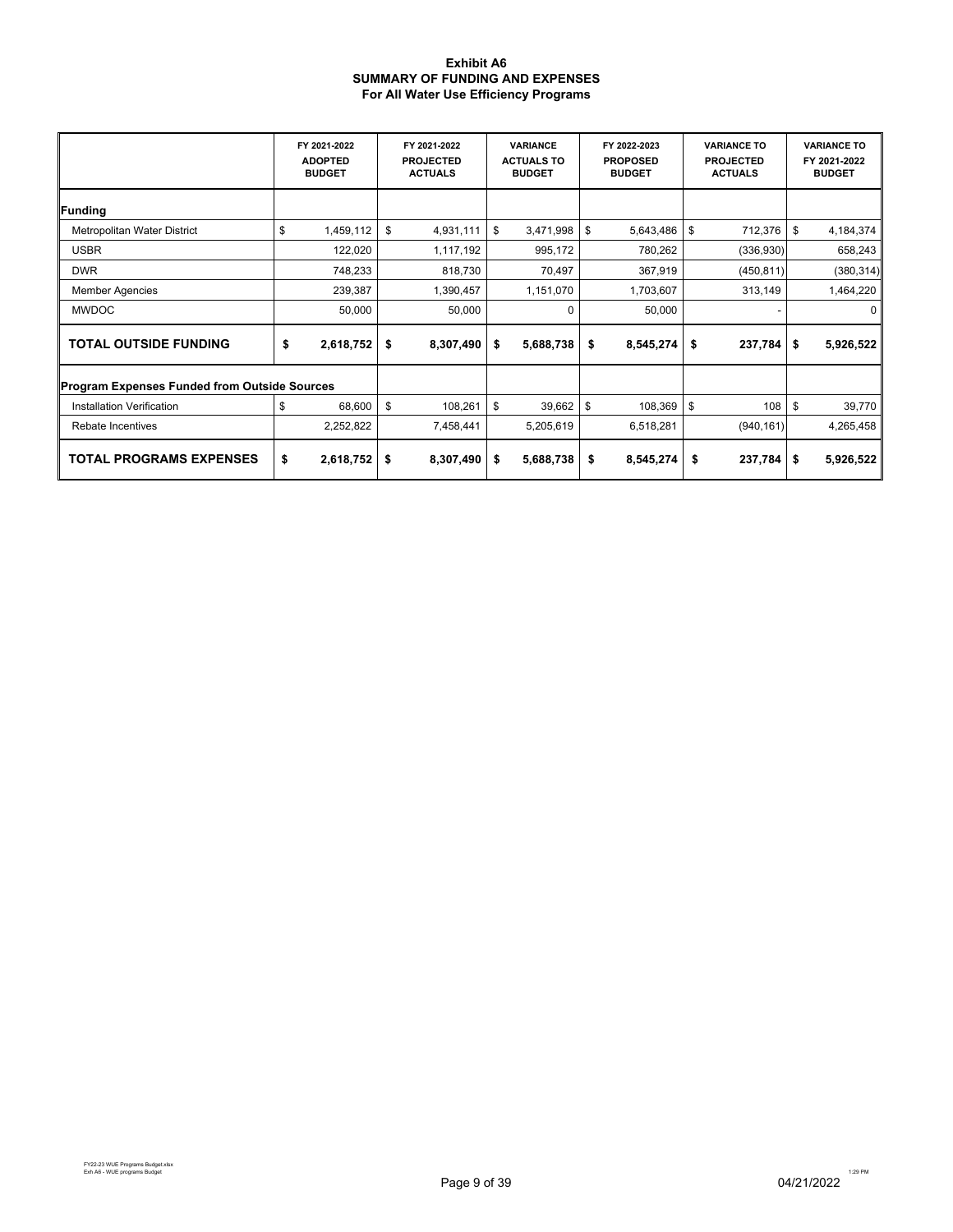### **Exhibit B Expenditures by Program**

| Cost<br><b>Center</b> | <b>PROGRAM</b>                             | FY 2021-2022<br><b>BUDGET</b><br><b>FTE</b> | FY 2022-2023<br><b>BUDGET</b><br><b>FTE</b> |     | FY 2021-2022<br><b>BUDGET</b> | FY 2021-2022<br><b>PROJECTED</b><br><b>ACTUALS</b> | FY 2022-2023<br><b>PROPOSED</b><br><b>BUDGET</b> |
|-----------------------|--------------------------------------------|---------------------------------------------|---------------------------------------------|-----|-------------------------------|----------------------------------------------------|--------------------------------------------------|
| 11                    | Administrative - Board                     | 1.58                                        | 1.56                                        | \$  | 1,269,023                     | \$<br>1,123,473                                    | \$<br>1,241,367                                  |
| 12                    | Administrative - General                   | 3.97                                        | 3.97                                        |     | 789,058                       | 709,839                                            | 839,870                                          |
| 13                    | Personnel / Staff Development              | 1.69                                        | 1.81                                        |     | 393,261                       | 351,668                                            | 429.925                                          |
| 19                    | Overhead                                   | 4.15                                        | 4.23                                        |     | 1,355,294                     | 1,308,195                                          | 1,213,523                                        |
| 21                    | Reliability Planning and Engineering       | 2.57                                        | 2.67                                        |     | 679,793                       | 711,835                                            | 797,116                                          |
| 23                    | Metropolitan Issues and Water Policy       | 3.98                                        | 3.81                                        |     | 959,009                       | 801,501                                            | 935,272                                          |
| 31                    | <b>Governmental Affairs</b>                | 0.85                                        | 0.85                                        |     | 495,760                       | 489,437                                            | 471,604                                          |
| 35                    | Water Use Efficiency (Core)                | 0.95                                        | 1.06                                        |     | 465,589                       | 550,050                                            | 484,084                                          |
| 32                    | <b>Public Affairs</b>                      | 4.76                                        | 4.59                                        |     | 1,006,360                     | 965,501                                            | 1,140,950                                        |
| 41                    | Finance                                    | 3.37                                        | 3.19                                        |     | 583,812                       | 624,322                                            | 601,942                                          |
| 45                    | Information Technology                     | 0.99                                        | 0.99                                        |     | 312,086                       | 359,637                                            | 383,491                                          |
| 25                    | MWDOC's Contribution to WEROC              | 3.11                                        | 3.10                                        |     | 260,346                       | 260,346                                            | (1)<br>296,290                                   |
|                       | <b>CORE TOTAL</b>                          | 31.97                                       | 31.83                                       | \$  | 8,569,390                     | \$<br>8,255,801                                    | \$<br>8,835,434                                  |
| 62                    | Water Use Efficiency Program               | 4.90                                        | 4.69                                        |     | 915,132                       | 1,013,220                                          | 831,328                                          |
| 63                    | <b>School Programs</b>                     | 0.06                                        | 0.06                                        |     | 430,221                       | 380,924                                            | 429,838                                          |
| 70                    | <b>Water Loss Control</b>                  | 1.39                                        | 3.05                                        |     | 291,317                       | 346,103                                            | 496,786                                          |
|                       | <b>CHOICE TOTAL</b>                        | 6.35                                        | 7.80                                        | \$  | 1,636,669                     | \$<br>1,740,247                                    | \$<br>1,757,952                                  |
|                       | <b>CORE &amp; CHOICE TOTAL</b>             | 38.32                                       | 39.63                                       | \$  | 10,206,060                    | \$<br>9,996,048                                    | \$<br>10,593,386                                 |
| Includes:             | Full-time employees<br>Part-time employees | 32.25<br>1.52                               | 33.66<br>0.00                               | (2) |                               |                                                    |                                                  |
|                       | Interns                                    | 1.44                                        | 2.87                                        |     |                               |                                                    |                                                  |
|                       | <b>WEROC Full-time employees</b>           | 3.11                                        | 3.10                                        |     |                               |                                                    |                                                  |

(1) Total Operational Costs of WEROC is allocated among MWDOC, OCWD, OCSD, Anaheim, Santa Ana, Fullerton and South Orange County Wastewater Authority. Capital Expenditures are provided by MWDOC. Dollars shown are MWDOC's share only.

(2) FTE's for 2021-2022 are calculated based on 2088 hours of work for the year. FTE's for 2022-2023 are calculated based on 2088 hours worked for the year. This corresponds to the actual working days for the fiscal year which varies year to year. MWDOC and WEROC combined are budgeted to have a total of 37 full-time employees, 0 part-time employee and 6 interns. Several full-time employees are budgeted to work less than 40 hours a week which explains the fractions of an FTE for full time employees. The decrease in part-time employees from 3 to 0 is due to the change in status of 2 PT public affairs employees (one left and one was converted to full-time) and the change is status of an admin employee from PT to FT. This also explains the increase of 2 full-time employees. There is also an increase in interns from 3 to 6 (one addition to public affairs and 2 new interns positions in Conservation.)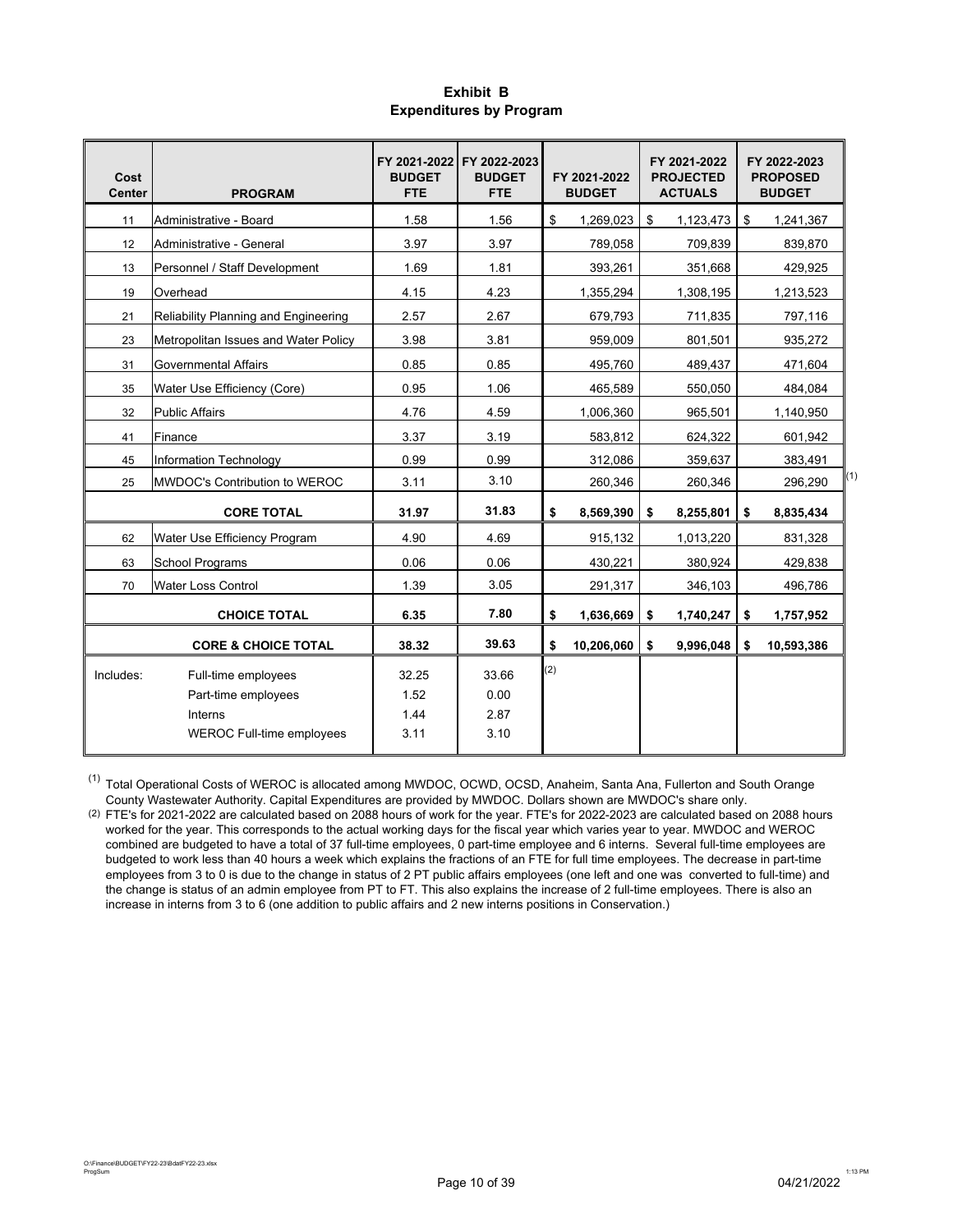# **2022-2023 FISCAL MASTER PLAN PROJECTIONS** (in thousands) **Municipal Water District of Orange County**

|                                                                            | Projected<br><b>ACTUALS</b><br>FY21-22     | <b>BUDGET</b><br>FY22-23   | FY23-24           | FY24-25                  | FISCAL MASTER PLAN PROJECTIONS <sup>1</sup><br>FY25-26 | FY26-27                          | FY27-28            |              |
|----------------------------------------------------------------------------|--------------------------------------------|----------------------------|-------------------|--------------------------|--------------------------------------------------------|----------------------------------|--------------------|--------------|
| Beginning Designated Reserve Balance - MWDOC<br>less OPEB Reserve          | \$6,434<br>297                             | $\$\$<br>$6,084$ \$<br>297 | 5,633 \$<br>297   | $6,030$ \$<br>297        | 6,666<br>297                                           | $\sqrt[6]{3}$<br>7,339 \$<br>297 |                    | 8,066<br>297 |
| Adjusted Reserve Balance                                                   | 6,137                                      | 5,787                      | 5,336             | 5,733                    | 6,369                                                  | 7,042                            |                    | 7,769        |
| <b>Revenues</b>                                                            |                                            |                            |                   |                          |                                                        |                                  |                    |              |
| Water Rate Revenues:                                                       |                                            |                            |                   |                          |                                                        |                                  |                    |              |
| Retail Meter Agency Charge                                                 | 8,357                                      | 8,885                      | 9,253             | 9,621                    | 9,830                                                  | 10,039                           |                    | 10,250       |
| Ground Water Customer Charge                                               | 335                                        | 368                        | 377               | 386                      | 396                                                    | 405                              |                    | 415          |
| Subtotal                                                                   | 8,693                                      | 9,253                      | 9,629             | 10,008                   | 10,225                                                 | 10,444                           |                    | 10,665       |
| Other Revenues:                                                            |                                            |                            |                   |                          |                                                        |                                  |                    |              |
| <b>Choice Revenues</b>                                                     | 1,740                                      | 1,758                      | 1,801             | 1,846                    | 1,891                                                  | 1,937                            |                    | 1,985        |
| <b>Interest Earnings</b>                                                   | 129                                        | 146                        | 174               | 216                      | 270                                                    | 338                              |                    | 424          |
| Misc./Reimbursements                                                       | 3                                          | 3                          | 3                 | 3                        | 3                                                      | 3                                |                    | 3            |
| Subtotal                                                                   | 1,872                                      | 1,907                      | 1,978             | 2,064                    | 2,164                                                  | 2,279                            |                    | 2,412        |
| <b>Total Revenues</b>                                                      | 10,565                                     | 11,160                     | 11,607            | 12,072                   | 12,389                                                 | 12,723                           |                    | 13,077       |
| <b>Expenses</b>                                                            |                                            |                            |                   |                          |                                                        |                                  |                    |              |
| Core Expenses                                                              | 7,924                                      | 8,754                      | 8,970             | 9,190                    | 9,417                                                  | 9,648                            |                    | 9,886        |
| Choice Expenses                                                            | 1,740                                      | 1,758                      | 1,801             | 1,846                    | 1,891                                                  | 1,937                            |                    | 1,985        |
| Capital Acquisitions (not including building)                              | 332                                        | 113                        | 20                | 20                       | 20                                                     | 20                               |                    | 20           |
| <b>Total Expenses w/o Building &amp; Election</b>                          | 9,996                                      | 10,626                     | 10,791            | 11,056                   | 11,327                                                 | 11,606                           |                    | 11,891       |
| Revenue Over Expenses w/o Building & Election                              | 569                                        | 534                        | 816               | 1,016                    | 1,062                                                  | 1,117                            |                    | 1,187        |
|                                                                            |                                            |                            |                   |                          |                                                        |                                  |                    |              |
| <b>ELECTION Reserve Beginning Balance</b>                                  | 462                                        | 462                        | 110               | 491                      | $\mathbf{1}$                                           | 382                              |                    | 110          |
| <b>Annual Election Reserve Contribution</b>                                | $\overline{a}$                             | 301                        | 381               | 381                      | 381                                                    | 381                              |                    | 381          |
| <b>Annual Election Expense</b>                                             | ÷                                          | 653                        |                   | 871                      |                                                        | 653                              |                    |              |
| <b>Election Reserve Ending Balance</b>                                     | 462                                        | 110                        | 491               | $\mathbf{1}$             | 382                                                    | 110                              |                    | 491          |
| <b>BUILDING Reserve Beginning Balance</b>                                  | 437                                        | $\overline{a}$             | 438               | 426                      | 416                                                    | 413                              |                    | 413          |
| <b>Annual Building Reserve Contribution</b>                                | 442                                        | 685                        | 38                | $\overline{\phantom{a}}$ | $\overline{7}$                                         | 10                               |                    | $10$         |
| <b>Annual Building Expense</b>                                             | 918                                        | 247                        | 50                | 10                       | 10                                                     | 10                               |                    | 10           |
| <b>Building Reserve Ending Balance</b>                                     | $\overline{\phantom{a}}$                   | 438                        | 426               | 416                      | 413                                                    | 413                              |                    | 413          |
|                                                                            |                                            |                            |                   |                          |                                                        |                                  |                    |              |
| <b>CASH FLOW Reserve Beginning Balance</b>                                 | 1,500                                      | 1,500                      | 1,500             | 1,500                    | 1,500                                                  | 1,500                            |                    | 1,500        |
| Annual Cash Flow Reserve Contribution                                      |                                            |                            |                   |                          |                                                        |                                  |                    |              |
| <b>Cash Flow Reserve Ending Balance</b>                                    | 1,500                                      | 1,500                      | 1,500             | 1,500                    | 1,500                                                  | 1,500                            |                    | 1,500        |
|                                                                            |                                            |                            |                   |                          |                                                        |                                  |                    |              |
| <b>Ending General Fund &amp; Cash Flow Reserves</b>                        | 5,325 \$<br>\$                             | 4,787                      | 4,816<br>\$       | 5,952<br>\$              | 6,247<br>\$                                            | 7,246<br>\$                      | $\mathbf{\hat{z}}$ | 7,661        |
| Document does not reflect MWDOC's irrevocable trust towards OPEB liability |                                            |                            |                   |                          |                                                        |                                  |                    |              |
| <b>MWDOC Water Rates</b>                                                   |                                            |                            |                   |                          |                                                        |                                  |                    |              |
| <b>Total Retail Customer Meters</b>                                        | 642,864                                    | 646,211                    | 649,300           | 652,300                  | 655,300                                                | 658,300                          |                    | 661,300      |
| <b>Connection Charge</b>                                                   | \$<br>13.00                                | \$<br>13.75                | \$<br>14.25       | -\$<br>14.75             | 15.00<br>\$                                            | \$<br>15.25                      | \$                 | 15.50        |
| Fixed Charge %                                                             |                                            | 100%                       | 100%              | 100%                     | 100%                                                   | 100%                             |                    | 100%         |
| Rate Increase Proposal:                                                    |                                            |                            |                   |                          |                                                        |                                  |                    |              |
| Connection Charge                                                          |                                            | \$<br>$0.75$ \$            | 0.50 <sup>5</sup> | 0.50 <sup>5</sup>        | $0.25$ \$                                              | $0.25$ \$                        |                    | 0.25         |
| 1 Assumptions for FMP:                                                     | five year rolling average Inflation rate:  |                            |                   | 2.46% per year           |                                                        |                                  |                    |              |
|                                                                            | Rate of return on Investment of portfolio: |                            |                   | 1.00% per year           |                                                        |                                  |                    |              |

#### **Working Capital and Interest Revenue Projections**

|                                                                   |         | <b>FISCAL MASTER PLAN PROJECTIONS</b> |         |         |         |
|-------------------------------------------------------------------|---------|---------------------------------------|---------|---------|---------|
|                                                                   | FY23-24 | FY24-25                               | FY25-26 | FY26-27 | FY27-28 |
| <b>Working Capital:</b>                                           |         |                                       |         |         |         |
| Designated Reserve Fund                                           | 5,633   | 6,030                                 | 6,666   | 7,339   | 8,066   |
| Average Revenue from Agencies                                     | 4.815   | 5,004                                 | 5,113   | 5,222   | 5,333   |
| WUE use of fund                                                   | (200)   | (200)                                 | (200)   | (200)   | (200)   |
| Water Payment Float                                               | 7,138   | 7.163                                 | 7.188   | 7.213   | 7,238   |
| Average Working Capital                                           | 17,385  | 17,997                                | 18,766  | 19,575  | 20,437  |
| Interest rate                                                     | 1.00%   | 1.20%                                 | 1.44%   | 1.73%   | 2.07%   |
| <b>Interest Revenue Projections:</b><br>Interest income - General | 174     | 216                                   | 270     | 338     | 424     |
|                                                                   |         |                                       |         |         |         |
| <b>Total Interest Revenue Projections</b>                         | 174     | 216                                   | 270     | 338     | 424     |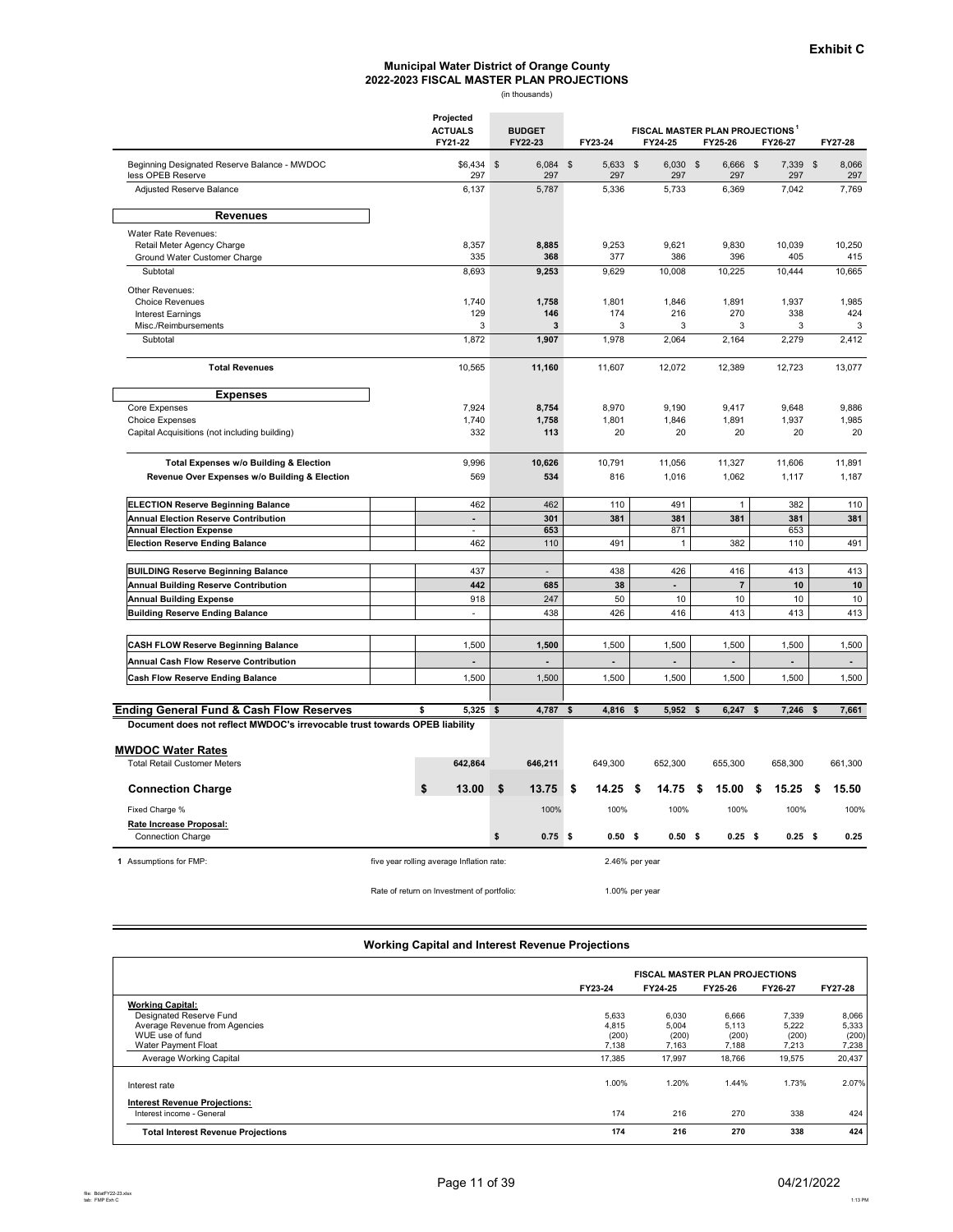|      |                                                | FY 2021-2022<br><b>BUDGET</b> | FY 2021-2022<br><b>PROJECTED</b><br><b>ACTUALS</b> | FY 2022-2023<br><b>PROPOSED</b><br><b>BUDGET</b> |
|------|------------------------------------------------|-------------------------------|----------------------------------------------------|--------------------------------------------------|
| 6010 | Salaries & Wages - Admin                       | 3,629,660                     | 3,639,452                                          | 3,835,412                                        |
| 6090 | Directors Compensation - MWDOC                 | 288,800                       | 271,112                                            | 275,041                                          |
| 6095 | Directors Compensation - MWD                   | 165,029                       | 150,945                                            | 157,166                                          |
| 6105 | Benefits - Admin                               | 1,193,667                     | 1,214,738                                          | 1,260,901                                        |
| 6109 | <b>CALPERS Unfunded Liability Contribution</b> | 207,000                       | 207,000                                            | 207,000                                          |
| 6111 | <b>Overhead Reimbursement</b>                  | (305, 425)                    | (337, 327)                                         | (333,099)                                        |
| 6115 | <b>Benefits - Directors</b>                    | 161,248                       | 125,019                                            | 132,976                                          |
| 6120 | Health Insurance Coverage for Retirees         | 101,099                       | 85,448                                             | 94,554                                           |
| 6205 | Training                                       | 50,000                        | 40,087                                             | 45,000                                           |
| 6210 | <b>Tuition Reimbursement</b>                   | 5,000                         | $\overline{\phantom{0}}$                           | $\overline{5,000}$                               |
| 6220 | <b>Temporary Help</b>                          | 5,000                         |                                                    | 5,000                                            |
| 7010 | <b>Outside Consulting Services</b>             | 380,000                       | 236,000                                            | 410,000                                          |
| 7020 | Legal - General                                | 225,000                       | 229,221                                            | 235,750                                          |
| 7030 | Audit                                          | 30,220                        | 57,566                                             | 35,000                                           |
| 7040 | <b>Other Professional Fees</b>                 | 865,859                       | 827,196                                            | 916,475                                          |
| 7110 | Conference - Employee                          | 44,560                        | 41,295                                             | 56,205                                           |
| 7115 | Conference - Directors                         | 16,845                        | 17,825                                             | 23,905                                           |
| 7150 | Travel & Accommodations - Employee             | 69,825                        | 45,877                                             | 90,325                                           |
| 7155 | Travel & Accommodations - Director             | 21,250                        | 19,136                                             | 32,900                                           |
| 7210 | Membership / Sponsorship                       | 143,041                       | 140,295                                            | 145,847                                          |
| 7250 | <b>CDR Participation</b>                       | 65,249                        | 55,189                                             | 57,462                                           |
| 7305 | <b>Business Expense</b>                        | 2,500                         | 2,048                                              | 2,500                                            |
| 7310 | <b>Office Maintenance</b>                      | 147,400                       | 96,000                                             | 151,400                                          |
| 7315 | <b>Building Repair &amp; Maintenance</b>       | 15,000                        | 15,000                                             | 22,056                                           |
| 7320 | Rents & Leases                                 | 1,800                         | 1,660                                              | 1,800                                            |
| 7330 | <b>Office Supplies</b>                         | 35,000                        | 15,000                                             | 35,000                                           |
| 7340 | Postal / Mail Delivery                         | 8,600                         | 9,614                                              | 10,900                                           |
| 7350 | Subscriptions / Books                          | 1,000                         | 900                                                | 1,000                                            |
| 7360 | <b>Reproduction Expense</b>                    | 82,700                        | 74,900                                             | 84,000                                           |
| 7410 | Computer & Peripherals Maint                   | 8,000                         | 8,000                                              | 7,000                                            |
| 7430 | Software Purchase                              | 33,940                        | 76,940                                             | 92,793                                           |
| 7440 | Software Support                               | 48,640                        | 48,640                                             | 55,615                                           |
| 7450 | <b>Computers and Equipment</b>                 | 23,450                        | 23,450                                             | 43,950                                           |
| 7580 | Maintenance Expense                            | 6,000                         | 2,800                                              | 6,000                                            |
| 7610 | Automotive / Mileage                           | 16,000                        | 1,400                                              | 13,500                                           |
| 7615 | <b>Toll Road Charges</b>                       | 1,050                         | 200                                                | 900                                              |
| 7620 | Insurance Expense                              | 130,000                       | 135,000                                            | 140,000                                          |
| 7640 | Utilities - Telephone                          | 41,400                        | 36,805                                             | 40,790                                           |
| 7650 | <b>Bank Fees</b>                               | 3,200                         | 2,600                                              | 2,600                                            |
| 7670 | <b>Miscellaneous Expenses</b>                  | 73,181                        | 46,420                                             | 57,520                                           |
| 8810 | Capital Acquisition                            | 273,059                       | 540,996                                            | 81,000                                           |
|      | <b>Total Expenditure</b>                       | 8,314,847                     | 8,204,446                                          | 8,539,144                                        |
|      | <b>MWDOC's Contribution to WEROC Oper</b>      | 260,346                       | 260,346                                            | 296,290                                          |
|      | MWDOC's Contribution to Election Rsrv          |                               |                                                    | 300,728                                          |
|      | Capitol Acq Prior Year Carryover Dr/(Cr)       | (5,803)                       | (208, 991)                                         |                                                  |
|      | MWDOC's Building Expense (8811)                | 903,089                       | 1,082,686                                          | 246,600                                          |
|      | Building Prior Year Carryover Dr/(Cr)          | (461, 116)                    | (164, 236)                                         | 476,477                                          |
|      |                                                | 9,011,363                     | 9,174,251                                          | 9,859,239                                        |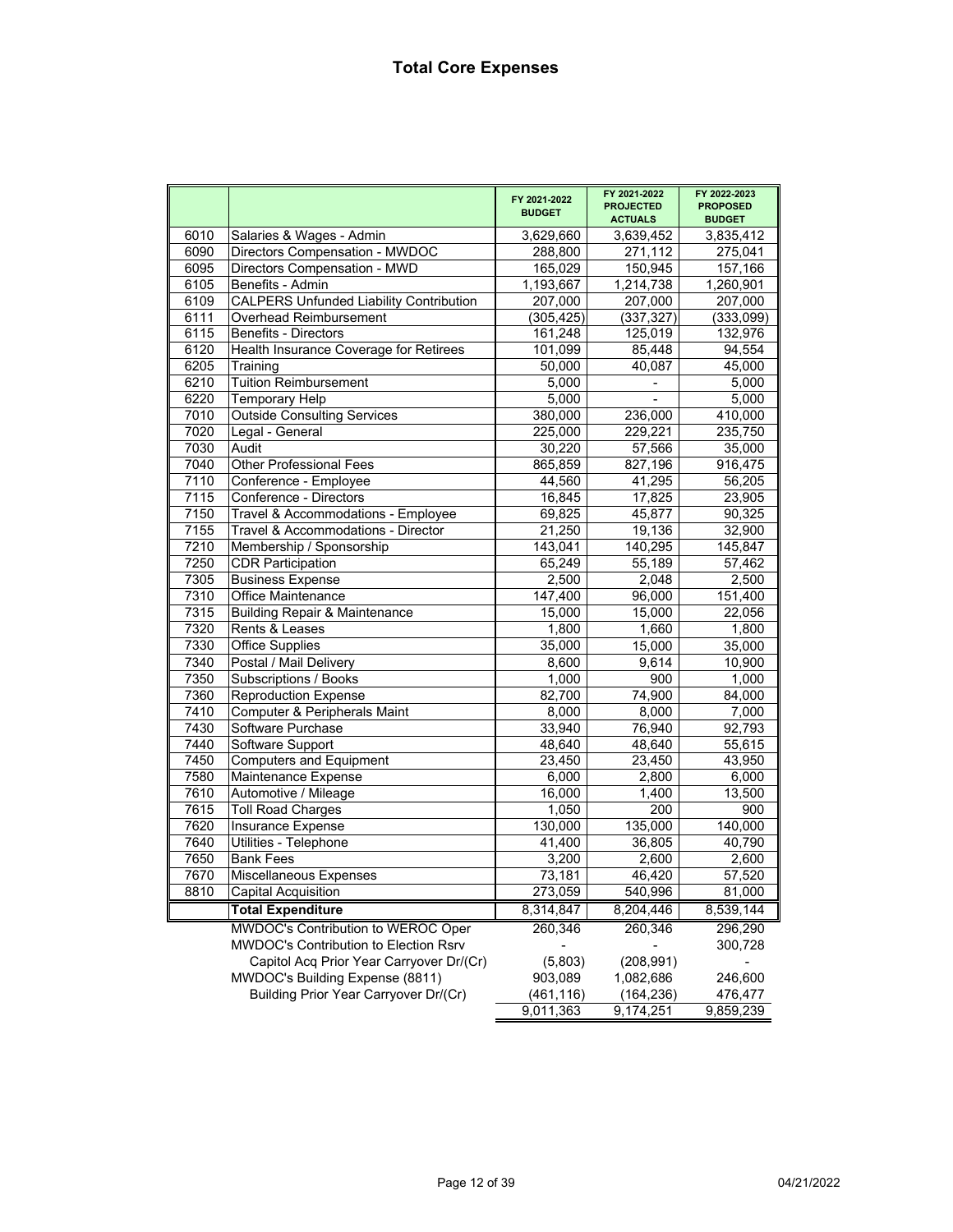|      |                           | FY 2021-2022<br><b>BUDGET</b> | FY 2021-2022<br><b>PROJECTED</b><br><b>ACTUALS</b> | FY 2022-2023<br><b>PROPOSED</b><br><b>BUDGET</b> |
|------|---------------------------|-------------------------------|----------------------------------------------------|--------------------------------------------------|
| 4215 | <b>Choice Revenue</b>     | 1,231,890                     | 1,190,854                                          | 1,757,952                                        |
| 4205 | <b>School Contracts</b>   | 120,895                       | 120,895                                            |                                                  |
| 4705 | Prior Year Carry Over     | 283,884                       | 213,153                                            |                                                  |
|      |                           |                               |                                                    |                                                  |
|      | Choice billing over/under |                               | 215,345                                            |                                                  |
|      |                           |                               |                                                    |                                                  |
|      |                           |                               |                                                    |                                                  |
|      |                           |                               |                                                    |                                                  |
|      |                           |                               | ۰                                                  |                                                  |
|      | <b>Total Revenue</b>      | 1,636,669                     | 1,740,247                                          | 1,757,952                                        |

|      |                                           | FY 2021-2022<br><b>BUDGET</b> | FY 2021-2022<br><b>PROJECTED</b><br><b>ACTUALS</b> | FY 2022-2023<br><b>PROPOSED</b><br><b>BUDGET</b> |
|------|-------------------------------------------|-------------------------------|----------------------------------------------------|--------------------------------------------------|
| 6010 | Salaries & Wages - Admin                  | 548,882                       | 611.678                                            | 593.718                                          |
|      | S & B Reimb. DSC or Recov from Grants     | (18, 665)                     | (30, 874)                                          | (20,000)                                         |
| 6090 | Directors Compensation - MWDOC            |                               |                                                    |                                                  |
| 6095 | Directors Compensation - MWD              |                               |                                                    |                                                  |
| 6105 | Benefits - Admin                          | 163,063                       | 174,632                                            | 180,931                                          |
| 6111 | Overhead Reimbursement                    | 305,425                       | 337,327                                            | 333,099                                          |
| 6115 | <b>Benefits - Directors</b>               | $\overline{\phantom{a}}$      | $\blacksquare$                                     | $\overline{\phantom{a}}$                         |
| 6120 | Health Insurance Coverage for Retirees    | $\blacksquare$                | $\blacksquare$                                     | $\blacksquare$                                   |
| 6205 | Training                                  | 2.000                         | 2,000                                              | 8,000                                            |
| 6210 | <b>Tuition Reimbursement</b>              |                               | $\blacksquare$                                     | $\overline{\phantom{a}}$                         |
| 6220 | <b>Temporary Help</b>                     | ÷                             | $\overline{a}$                                     | $\sim$                                           |
| 7010 | <b>Outside Consulting Services</b>        | $\frac{1}{2}$                 | $\overline{a}$                                     | $\blacksquare$                                   |
| 7020 | Legal - General                           | $\blacksquare$                | $\blacksquare$                                     | $\blacksquare$                                   |
| 7030 | Audit                                     | $\overline{a}$                |                                                    | $\overline{a}$                                   |
| 7040 | <b>Other Professional Fees</b>            | 192,100                       | 251,300                                            | 182,100                                          |
|      | Other Professional Fees - School Programs | 417,681                       | 369,470                                            | 417,681                                          |
| 7110 | Conference - Employee                     |                               |                                                    |                                                  |
| 7115 | Conference - Directors                    |                               |                                                    |                                                  |
| 7150 | Travel & Accommodations - Employee        | $\blacksquare$                | $\blacksquare$                                     | $\overline{\phantom{a}}$                         |
| 7155 | Travel & Accommodations - Director        | ۰                             | $\blacksquare$                                     | $\blacksquare$                                   |
| 7210 | Membership / Sponsorship                  | $\overline{\phantom{a}}$      | $\blacksquare$                                     | $\overline{\phantom{a}}$                         |
| 7250 | <b>CDR Participation</b>                  | $\overline{\phantom{a}}$      | $\blacksquare$                                     | $\blacksquare$                                   |
| 7310 | Office Maintenance                        | $\blacksquare$                | $\blacksquare$                                     | $\blacksquare$                                   |
| 7320 | Rents & Leases                            | $\blacksquare$                | $\blacksquare$                                     | $\blacksquare$                                   |
| 7330 | <b>Office Supplies</b>                    | ÷                             | ÷                                                  | ÷                                                |
| 7332 | Supplies - Water Loss Control             | 4,000                         | 4,000                                              | 4,000                                            |
| 7340 | Postal / Mail Delivery                    | 643                           | 400                                                | 400                                              |
| 7350 | <b>Subscriptions/Books</b>                | $\overline{a}$                |                                                    | ÷,                                               |
| 7360 | <b>Reproduction Expense</b>               |                               |                                                    | $\overline{a}$                                   |
| 7410 | Computer & Peripherals Maint              | ÷                             | $\overline{a}$                                     |                                                  |
| 7430 | Software Purchase                         | 2.100                         | 2.300                                              | 2,300                                            |
| 7440 | Software Support                          |                               |                                                    |                                                  |
| 7450 | <b>Computers and Equipment</b>            |                               |                                                    |                                                  |
| 7580 | Maintenance Expense                       | $\blacksquare$                | $\blacksquare$                                     | $\blacksquare$                                   |
| 7610 | Automotive / Mileage                      |                               |                                                    |                                                  |
| 7612 | Vehicle Expense                           | 5,800                         | 4.343                                              | 7,343                                            |
| 7615 | <b>Toll Road Charges</b>                  | 200                           | 500                                                | 1,200                                            |
| 7620 | <b>Insurance Expense</b>                  |                               |                                                    |                                                  |
| 7640 | Utilities - Telephone                     | 1,440                         | 1,170                                              | 2,900                                            |
| 7650 | <b>Bank Fees</b>                          |                               |                                                    |                                                  |
| 7670 | Miscellaneous Expenses                    | 12,000                        | 12,000                                             | 12,000                                           |
| 8410 | Overhead Reimbursement                    |                               |                                                    |                                                  |
| 8610 | <b>Depreciation Expense</b>               | ÷                             |                                                    | $\blacksquare$                                   |
| 8710 | <b>Election Expenses</b>                  |                               |                                                    |                                                  |
| 8810 | <b>Capital Acquisition</b>                |                               |                                                    | 32.280                                           |
|      | <b>Total Expenditure</b>                  | 1,636,669                     | 1,740,247                                          | 1,757,952                                        |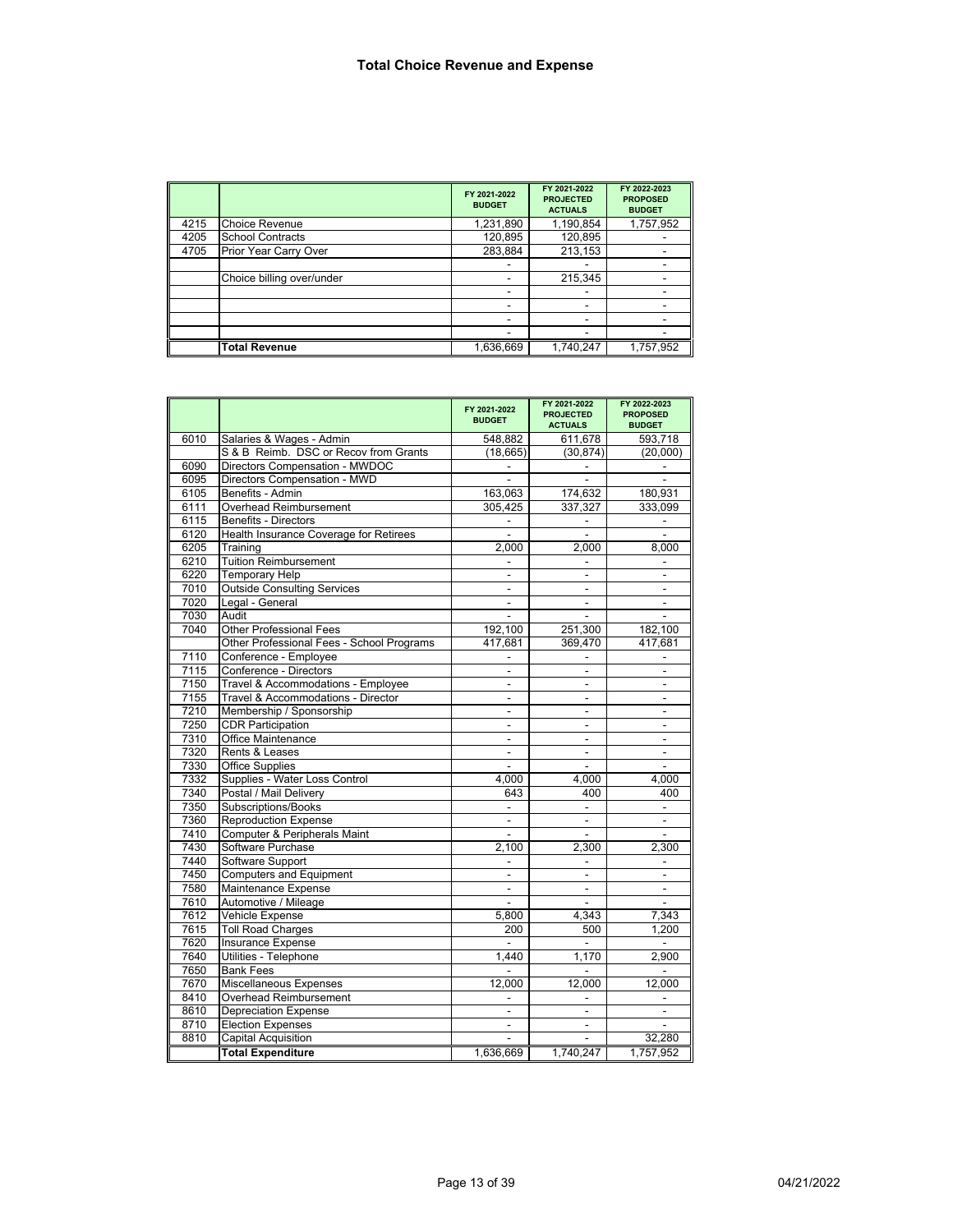|      |                                                | FY 2021-2022<br><b>BUDGET</b> | FY 2021-2022<br><b>PROJECTED</b><br><b>ACTUALS</b> | FY 2022-2023<br><b>PROPOSED</b><br><b>BUDGET</b> |
|------|------------------------------------------------|-------------------------------|----------------------------------------------------|--------------------------------------------------|
| 6010 | Salaries & Wages - Admin                       | 4,178,542                     | 4,251,131                                          | 4,429,130                                        |
|      | S & B Reimb. DSC or Recov from Grants          | (18, 665)                     | (30, 874)                                          | (20,000)                                         |
| 6090 | Directors Compensation - MWDOC                 | 288,800                       | 271,112                                            | 275,041                                          |
| 6095 | Directors Compensation - MWD                   | 165,029                       | 150,945                                            | 157,166                                          |
| 6105 | Benefits - Admin                               | 1,356,730                     | 1,389,370                                          | 1,441,831                                        |
| 6109 | <b>CALPERS Unfunded Liability Contribution</b> | 207,000                       | 207,000                                            | 207,000                                          |
| 6111 | Overhead Reimbursement                         |                               |                                                    |                                                  |
| 6115 | Benefits - Directors                           | 161,248                       | 125,019                                            | 132,976                                          |
| 6120 | Health Insurance Coverage for Retirees         | 101,099                       | 85,448                                             | 94,554                                           |
| 6205 | Training                                       | 52,000                        | 42,087                                             | 53,000                                           |
| 6210 | <b>Tuition Reimbursement</b>                   | 5.000                         |                                                    | 5,000                                            |
| 6220 | <b>Temporary Help</b>                          | 5,000                         |                                                    | 5,000                                            |
| 7010 | <b>Outside Consulting Services</b>             | 380,000                       | 236,000                                            | 410,000                                          |
| 7020 | Legal - General                                | 225,000                       | 229,221                                            | 235,750                                          |
| 7030 | Audit                                          | 30,220                        | 57,566                                             | 35,000                                           |
| 7040 | <b>Other Professional Fees</b>                 | 1,057,959                     | 1,078,496                                          | 1,098,575                                        |
|      | Other Professional Fees - School Programs      | 417,681                       | 369,470                                            | 417,681                                          |
| 7110 | Conference - Employee                          | 44,560                        | 41,295                                             | 56,205                                           |
| 7115 | Conference - Directors                         | 16,845                        | 17,825                                             | 23,905                                           |
| 7150 | Travel & Accommodations - Employee             | 69,825                        | 45,877                                             | 90,325                                           |
| 7155 | Travel & Accommodations - Director             | 21,250                        | 19,136                                             | 32,900                                           |
| 7210 | Membership / Sponsorship                       | 143,041                       | 140,295                                            | 145,847                                          |
| 7250 | <b>CDR Participation</b>                       | 65,249                        | 55,189                                             | 57,462                                           |
| 7305 | <b>Business Expense</b>                        | 2,500                         | 2,048                                              | 2,500                                            |
| 7310 | <b>Office Maintenance</b>                      | 147,400                       | 96,000                                             | 151,400                                          |
| 7315 | <b>Building Repair &amp; Maintenance</b>       | 15.000                        | 15,000                                             | 22,056                                           |
| 7320 | Rents & Leases                                 | 1,800                         | 1,660                                              | 1,800                                            |
| 7330 | <b>Office Supplies</b>                         | 35,000                        | 15,000                                             | 35,000                                           |
| 7332 | Supplies - Water Loss Control                  | 4,000                         | 4,000                                              | 4,000                                            |
| 7340 | Postal / Mail Delivery                         | 9,243                         | 10,014                                             | 11,300                                           |
| 7350 | Subscriptions / Books                          | 1,000                         | 900                                                | 1,000                                            |
| 7360 | <b>Reproduction Expense</b>                    | 82,700                        | 74,900                                             | 84,000                                           |
| 7410 | Computer & Peripherals Maint                   | 8,000                         | 8,000                                              | 7,000                                            |
| 7430 | Software Purchase                              | 36,040                        | 79,240                                             | 95,093                                           |
| 7440 | Software Support                               | 48,640                        | 48,640                                             | 55,615                                           |
| 7450 | <b>Computers and Equipment</b>                 | 23,450                        | 23,450                                             | 43,950                                           |
| 7580 | Maintenance Expense                            | 6,000                         | 2,800                                              | 6,000                                            |
| 7610 | Automotive / Mileage                           | 16,000                        | 1,400                                              | 13,500                                           |
| 7612 | Vehicle Expense                                | 5.800                         | 4,343                                              | 7,343                                            |
| 7615 | <b>Toll Road Charges</b>                       | 1,250                         | 700                                                | 2,100                                            |
| 7620 | Insurance Expense                              | 130,000                       | 135,000                                            | 140,000                                          |
| 7640 | Utilities - Telephone                          | 42,840                        | 37,975                                             | 43,690                                           |
| 7650 | <b>Bank Fees</b>                               | 3,200                         | 2,600                                              | 2,600                                            |
| 7670 | Miscellaneous Expenses                         | 85,181                        | 58,420                                             | 69,520                                           |
| 8810 | <b>Capital Acquisition</b>                     | 273,059                       | 540,996                                            | 113,280                                          |
|      | <b>Total Expenditure</b>                       | 9,951,517                     | 9,944,693                                          | 10,297,096                                       |
|      | MWDOC's Contribution to WEROC Oper             | 260,346                       | 260,346                                            | 296,290                                          |
|      | MWDOC's Contribution to Election Rsrv          |                               |                                                    | 300,728                                          |
|      | Capitol Acq Prior Year Carryover Dr/(Cr)       | (5,803)                       | (208, 991)                                         |                                                  |
|      | MWDOC's Building Expense (8811)                | 903,089                       | 1,082,686                                          | 246,600                                          |
|      | Building Prior Year Carryover Dr/(Cr)          | (461, 116)                    | (164, 236)                                         | 476,477                                          |
|      |                                                | 10,648,033                    | 10,914,498                                         | 11,617,191                                       |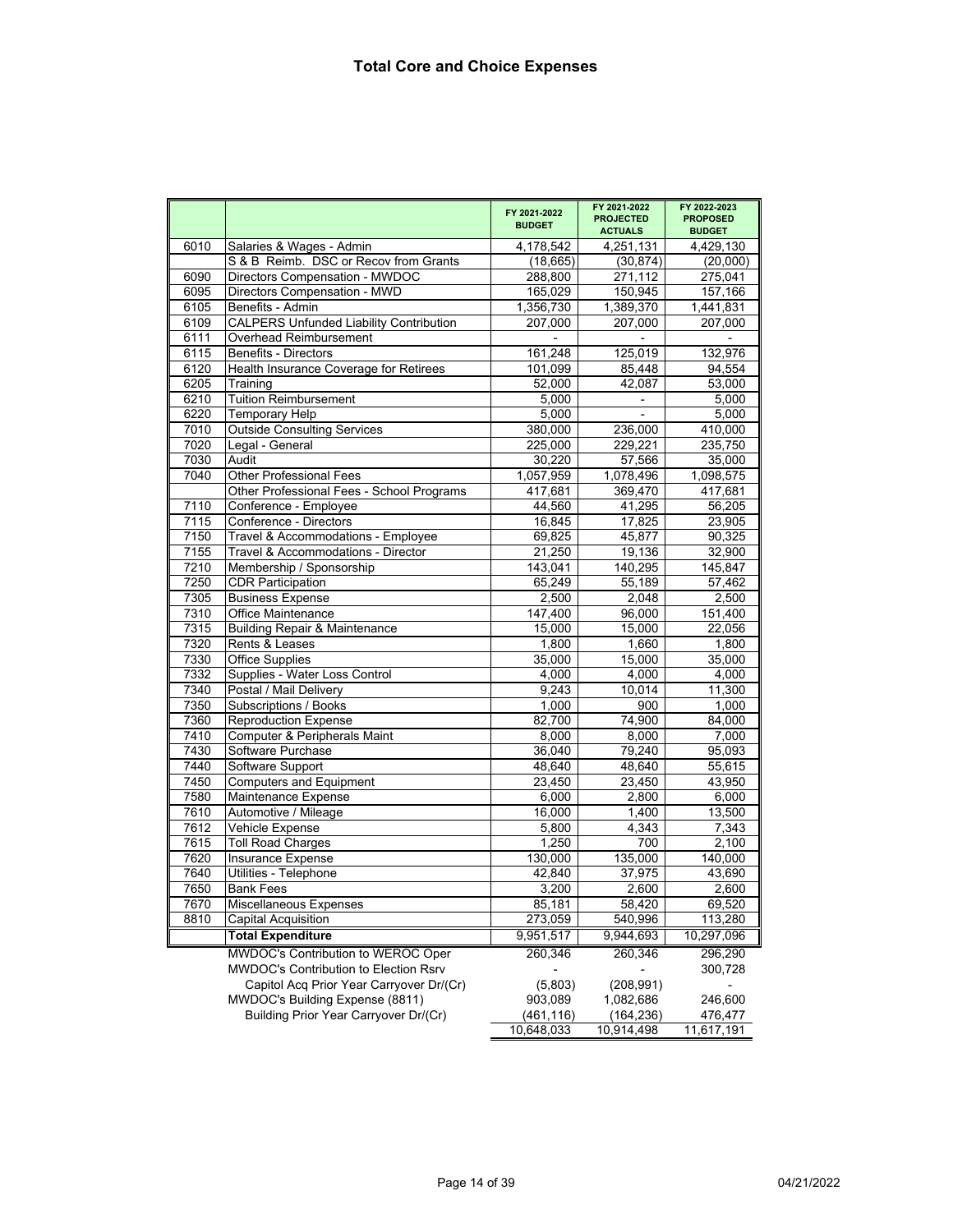# **Administrative - Board 11**

|      |                                                 | FY 2021-2022<br><b>BUDGET</b> | FY 2021-2022<br><b>PROJECTED</b><br><b>ACTUALS</b> | FY 2022-2023<br><b>PROPOSED</b><br><b>BUDGET</b> |                         |                |                        |               |
|------|-------------------------------------------------|-------------------------------|----------------------------------------------------|--------------------------------------------------|-------------------------|----------------|------------------------|---------------|
| 6010 | Salaries & Wages - Admin                        | 254,524                       | 202,951                                            | 253,955                                          |                         |                |                        |               |
| 6090 | Directors Compensation - MWDOC                  | 288,800                       | 271,112                                            | 275,041                                          |                         |                |                        |               |
| 6095 | Directors Compensation - MWD                    | 165,029                       | 150,945                                            | 157,166                                          |                         |                |                        |               |
| 6105 | Benefits - Admin                                | 81,036                        | 68,115                                             | 80,397                                           |                         |                |                        |               |
| 6115 | <b>Benefits - Directors</b>                     | 161,248                       | 125,019                                            | 132,976                                          |                         | $\mathbf{1}$   | • Best, Best & Krieger | \$<br>210,000 |
| 6120 | Health Insurance Coverage for Retirees          |                               |                                                    |                                                  |                         |                | • Aleshire & Wynder    | \$<br>15,750  |
| 6205 | Training                                        |                               |                                                    |                                                  |                         |                |                        | 225,750       |
| 6210 | <b>Tuition Reimbursement</b>                    |                               |                                                    |                                                  |                         |                |                        |               |
| 6220 | <b>Temporary Help</b>                           |                               |                                                    |                                                  |                         |                |                        |               |
| 7010 | <b>Outside Consulting Services</b>              |                               |                                                    |                                                  |                         | $\overline{2}$ | • Best, Best & Krieger | 200,722       |
| 7020 | Legal - General                                 | 215,000                       | 221,400 2                                          | 225,750                                          | 1                       |                | • Aleshire & Wynder    | 20,678        |
| 7030 | Audit                                           |                               |                                                    |                                                  |                         |                |                        | 221,400       |
| 7040 | <b>Other Professional Fees</b>                  |                               |                                                    |                                                  |                         |                |                        |               |
| 7110 | Conference - Employee                           |                               |                                                    |                                                  |                         |                |                        |               |
| 7115 | Conference - Directors                          | 16,845                        | 17,825                                             | 23,905                                           | $\overline{\mathsf{3}}$ | $\mathbf{3}$   | • See Exhibit F.       |               |
| 7150 | Travel & Accommodations - Employee              |                               |                                                    |                                                  |                         |                |                        |               |
| 7155 | Travel & Accommodations - Director              | 21,250                        | 19,136                                             | 32,900                                           | $\overline{3}$          | $\overline{4}$ | • See Exhibit D.       |               |
| 7210 | Membership / Sponsorship                        | 37.840                        | 37,056                                             | 36,776                                           | $\overline{4}$          |                |                        |               |
| 7250 | <b>CDR Participation</b>                        |                               |                                                    |                                                  |                         |                |                        |               |
| 7310 | Office Maintenance                              |                               |                                                    |                                                  |                         |                |                        |               |
| 7320 | Rents & Leases                                  |                               |                                                    |                                                  |                         |                |                        |               |
| 7330 | <b>Office Supplies</b>                          |                               |                                                    |                                                  |                         |                |                        |               |
| 7340 | Postal / Mail Delivery                          | 5,000                         | 6,714                                              | 7,000                                            |                         |                |                        |               |
| 7350 | Subscriptions / Books                           |                               |                                                    |                                                  |                         |                |                        |               |
| 7360 | <b>Reproduction Expense</b>                     |                               |                                                    |                                                  |                         |                |                        |               |
| 7410 | Computers & Peripherals Maint                   |                               |                                                    |                                                  |                         |                |                        |               |
| 7430 | Software Purchase                               |                               |                                                    |                                                  |                         |                |                        |               |
| 7440 | Software Support                                |                               |                                                    |                                                  |                         |                |                        |               |
| 7450 | Computers and Equipment                         |                               |                                                    |                                                  |                         |                |                        |               |
| 7580 | Maintenance Expense                             |                               |                                                    |                                                  |                         |                |                        |               |
| 7610 | Automotive / Mileage                            | 11,000                        | 600                                                | 9.000                                            |                         |                |                        |               |
| 7615 | <b>Toll Road Charges</b>                        | 650                           | 100                                                | 500                                              |                         |                |                        |               |
| 7620 | Insurance Expense                               |                               |                                                    |                                                  |                         |                |                        |               |
| 7640 | Utilities - Telephone                           | 300                           |                                                    |                                                  |                         |                |                        |               |
| 7650 | <b>Bank Fees</b>                                |                               |                                                    |                                                  |                         |                |                        |               |
| 7670 | <b>Miscellaneous Expenses</b>                   | 10,500                        | 2,500                                              | 6,000                                            |                         |                |                        |               |
| 8410 | Overhead Reimbursement                          |                               |                                                    |                                                  |                         |                |                        |               |
| 8610 | <b>Depreciation Expense</b>                     |                               |                                                    |                                                  |                         |                |                        |               |
| 8710 | <b>Election Expenses</b>                        |                               |                                                    |                                                  |                         |                |                        |               |
| 8810 | <b>Capital Acquisition</b>                      |                               |                                                    |                                                  |                         |                |                        |               |
|      | <b>Total Expenditure</b>                        | 1,269,023                     | 1,123,473                                          | 1,241,367                                        |                         |                |                        |               |
|      | <b>MWDOC's Contribution to Election Reserve</b> | 1.269.023                     | 1,123,473                                          | 300,728<br>1,542,095                             |                         |                |                        |               |

- -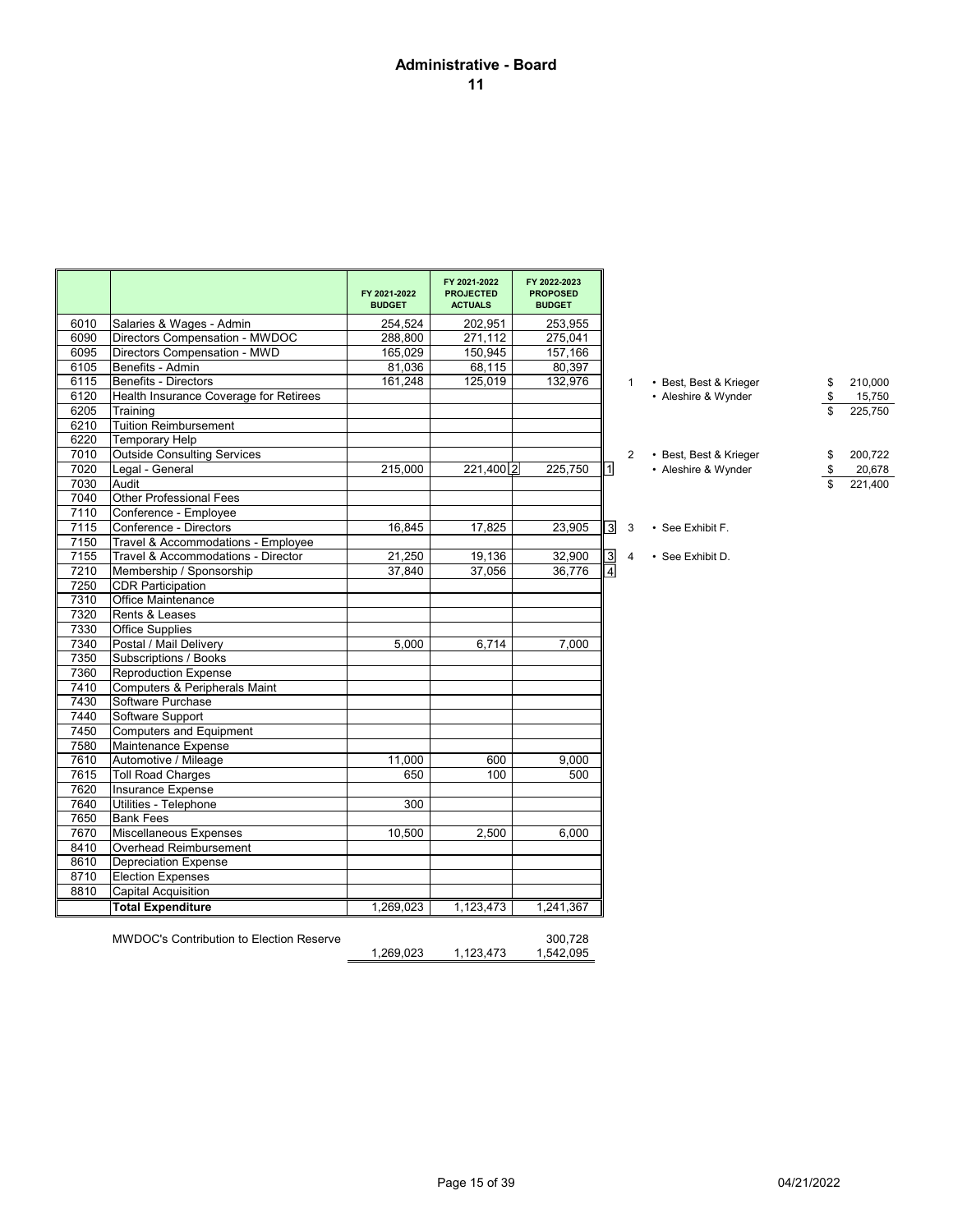#### **Administrative - General 12**

|      |                                        | FY 2021-2022<br><b>BUDGET</b> | FY 2021-2022<br><b>PROJECTED</b><br><b>ACTUALS</b> | FY 2022-2023<br><b>PROPOSED</b><br><b>BUDGET</b> |                |                    |
|------|----------------------------------------|-------------------------------|----------------------------------------------------|--------------------------------------------------|----------------|--------------------|
| 6010 | Salaries & Wages - Admin               | 346,964                       | 325,895                                            | 356,645                                          |                |                    |
| 6090 | Directors Compensation - MWDOC         |                               |                                                    |                                                  |                |                    |
| 6095 | Directors Compensation - MWD           |                               |                                                    |                                                  |                |                    |
| 6105 | Benefits - Admin                       | 140,159                       | 132,496                                            | 153,562                                          |                |                    |
| 6115 | <b>Benefits - Directors</b>            |                               |                                                    |                                                  |                |                    |
| 6120 | Health Insurance Coverage for Retirees |                               |                                                    |                                                  |                |                    |
| 6205 | Training                               |                               |                                                    |                                                  |                |                    |
| 6210 | <b>Tuition Reimbursement</b>           |                               |                                                    |                                                  |                |                    |
| 6220 | <b>Temporary Help</b>                  | 5.000                         |                                                    | 5.000                                            |                |                    |
| 7010 | <b>Outside Consulting Services</b>     |                               |                                                    |                                                  |                |                    |
| 7020 | Legal - General                        |                               |                                                    |                                                  |                |                    |
| 7030 | Audit                                  |                               |                                                    |                                                  |                | 1 • See Exhibit J. |
| 7040 | <b>Other Professional Fees</b>         | 1.200                         | 1.200                                              | 1.200                                            |                |                    |
| 7110 | Conference - Employee                  | 44,560                        | 41,295                                             | 56,205                                           | $\frac{1}{2}$  |                    |
| 7115 | Conference - Directors                 |                               |                                                    |                                                  |                | 2 · See Exhibit E. |
| 7150 | Travel & Accommodations - Employee     | 69,825                        | 45,877                                             | 90,325                                           | $\overline{2}$ |                    |
| 7155 | Travel & Accommodations - Director     |                               |                                                    |                                                  |                |                    |
| 7210 | Membership / Sponsorship               | 105,201                       | 103,239                                            | 109,071                                          | $\overline{3}$ | 3 · See Exhibit D. |
| 7250 | <b>CDR Participation</b>               | 65,249                        | 55,189                                             | 57,462                                           |                |                    |
| 7305 | <b>Business Expense</b>                | 2,500                         | 2.048                                              | 2,500                                            |                |                    |
| 7310 | Office Maintenance                     |                               |                                                    |                                                  |                |                    |
| 7320 | Rents & Leases                         |                               |                                                    |                                                  |                |                    |
| 7330 | <b>Office Supplies</b>                 |                               |                                                    |                                                  |                |                    |
| 7340 | Postal / Mail Delivery                 |                               |                                                    |                                                  |                |                    |
| 7350 | Subscriptions / Books                  | 1.000                         | 900                                                | 1,000                                            |                |                    |
| 7360 | <b>Reproduction Expense</b>            |                               |                                                    |                                                  |                |                    |
| 7410 | Computer & Peripherals Maint           |                               |                                                    |                                                  |                |                    |
| 7430 | Software Purchase                      |                               |                                                    |                                                  |                |                    |
| 7440 | Software Support                       |                               |                                                    |                                                  |                |                    |
| 7450 | <b>Computers and Equipment</b>         |                               |                                                    |                                                  |                |                    |
| 7580 | Maintenance Expense                    |                               |                                                    |                                                  |                |                    |
| 7610 | Automotive / Mileage                   | 5,000                         | 800                                                | 4,500                                            |                |                    |
| 7615 | <b>Toll Road Charges</b>               | 400                           | 100                                                | 400                                              |                |                    |
| 7620 | <b>Insurance Expense</b>               |                               |                                                    |                                                  |                |                    |
| 7640 | Utilities - Telephone                  |                               |                                                    |                                                  |                |                    |
| 7650 | <b>Bank Fees</b>                       |                               |                                                    |                                                  |                |                    |
| 7670 | <b>Miscellaneous Expenses</b>          | 2.000                         | 800                                                | 2.000                                            |                |                    |
| 8810 | Capital Acquisition                    |                               |                                                    |                                                  |                |                    |
|      | <b>Total Expenditure</b>               | 789,058                       | 709,839                                            | 839,870                                          |                |                    |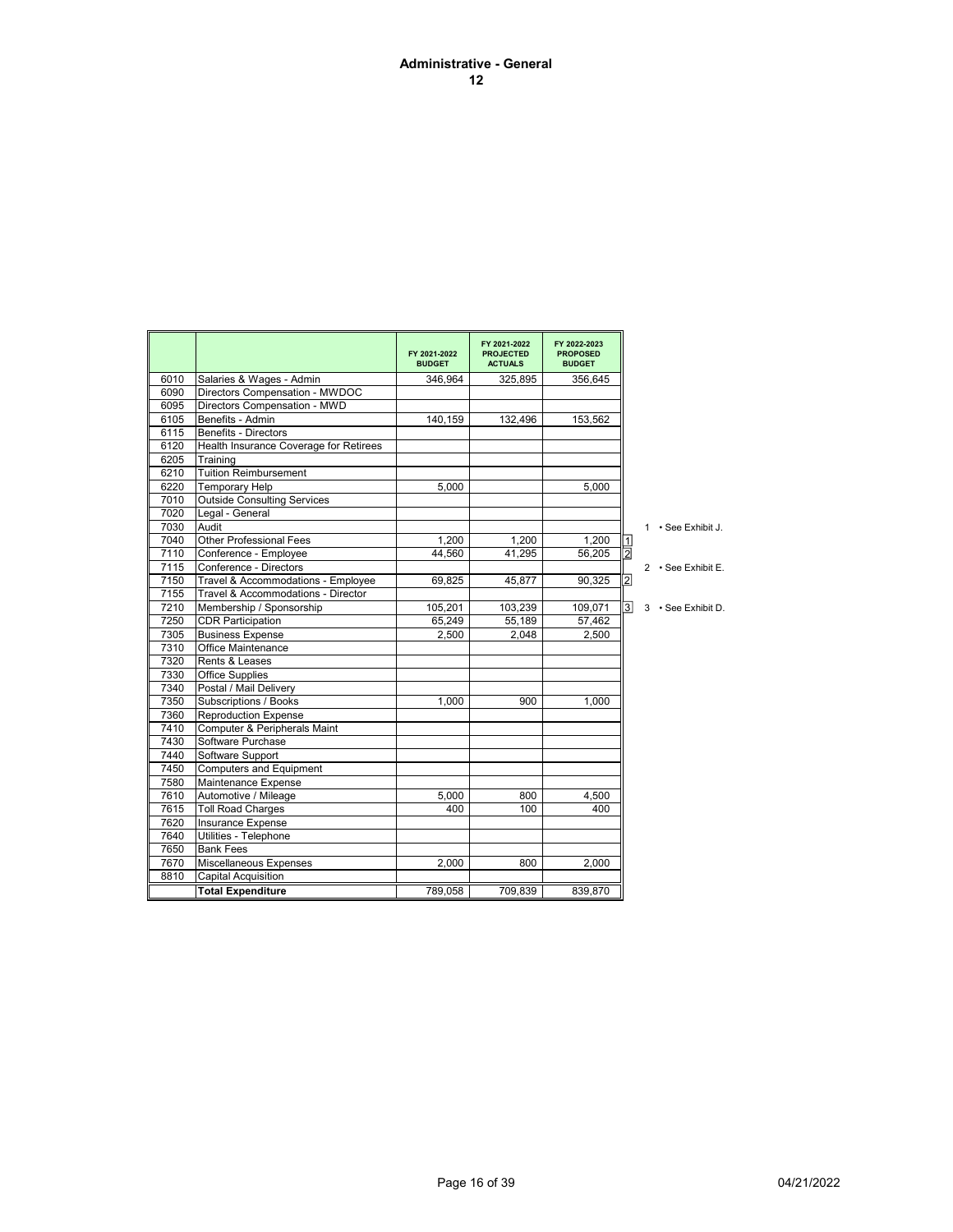# **Personnel / Staff Development 13**

| FY 2021-2022<br>FY 2022-2023<br>FY 2021-2022<br><b>PROJECTED</b><br><b>PROPOSED</b><br><b>BUDGET</b><br><b>ACTUALS</b><br><b>BUDGET</b><br>Salaries & Wages - Admin<br>6010<br>240,032<br>226,790<br>274,174<br>Directors Compensation - MWDOC<br>6090<br>Directors Compensation - MWD<br>6095<br>1 • Staff Technical Training & Leadership<br>6105<br>Benefits - Admin<br>73,818<br>81,251<br>69,892<br><b>Development Training</b><br>6115<br>Benefits - Directors<br>Health Insurance Coverage for Retirees<br>6120<br>6205<br>50,000<br>40,087<br>45,000 1<br>Training<br>6210<br><b>Tuition Reimbursement</b><br>5,000<br>5.000<br>6220<br><b>Temporary Help</b><br><b>Outside Consulting Services</b><br>7010<br>7020<br>10.000<br>Legal - General<br>5.000<br>$10,000$  2<br>2 • Best, Best & Krieger<br>7030<br>Audit<br>7040<br><b>Other Professional Fees</b><br>$\blacksquare$<br>7110<br>Conference - Employee<br>7115<br>Conference - Directors<br>7150<br>Travel & Accommodations - Employee<br>7155<br>Travel & Accommodations - Director<br>7210<br>Membership / Sponsorship<br>7250<br><b>CDR Participation</b><br>3 • Employee Recognition<br>\$<br>7310<br><b>Office Maintenance</b><br>• Applicant Background Checks & Physical<br>\$<br>7320<br>Rents & Leases<br>• Team Building, Lunch meetings<br>\$<br>7330<br><b>Office Supplies</b><br>• Holiday Lunch<br>\$<br>7340<br>Postal / Mail Delivery<br>• OCWD Health Fair<br>\$<br>7350<br>Subscriptions / Books<br>• Employee Flu Shots<br>7360<br><b>Reproduction Expense</b><br>• Job Ads Recruiting<br>7410<br>Computer & Peripherals Maint<br>• Workforce Development testing<br>\$<br>7430<br>Software Purchase<br>• COVID-19 Online Pre-Screen<br>\$<br>7440<br>Software Support<br>7450<br>Computers and Equipment<br>7580<br>Maintenance Expense<br>7610<br>Automotive / Mileage<br><b>Toll Road Charges</b><br>7615<br>7620<br>Insurance Expense<br>7640<br>Utilities - Telephone<br>7650<br><b>Bank Fees</b><br>7670<br>Miscellaneous Expenses<br>9,900<br>14,411<br>$14,500$ 3<br>8810<br><b>Capital Acquisition</b><br><b>Total Expenditure</b><br>393,261<br>351,668<br>429,925 |  |  |  |  |
|---------------------------------------------------------------------------------------------------------------------------------------------------------------------------------------------------------------------------------------------------------------------------------------------------------------------------------------------------------------------------------------------------------------------------------------------------------------------------------------------------------------------------------------------------------------------------------------------------------------------------------------------------------------------------------------------------------------------------------------------------------------------------------------------------------------------------------------------------------------------------------------------------------------------------------------------------------------------------------------------------------------------------------------------------------------------------------------------------------------------------------------------------------------------------------------------------------------------------------------------------------------------------------------------------------------------------------------------------------------------------------------------------------------------------------------------------------------------------------------------------------------------------------------------------------------------------------------------------------------------------------------------------------------------------------------------------------------------------------------------------------------------------------------------------------------------------------------------------------------------------------------------------------------------------------------------------------------------------------------------------------------------------------------------------------------------------------------------------------------------------------------------------------------------|--|--|--|--|
| 2,200<br>1,500<br>600<br>3,000<br>200<br>100<br>2,500<br>2,000<br>2,400<br>14,500                                                                                                                                                                                                                                                                                                                                                                                                                                                                                                                                                                                                                                                                                                                                                                                                                                                                                                                                                                                                                                                                                                                                                                                                                                                                                                                                                                                                                                                                                                                                                                                                                                                                                                                                                                                                                                                                                                                                                                                                                                                                                   |  |  |  |  |
|                                                                                                                                                                                                                                                                                                                                                                                                                                                                                                                                                                                                                                                                                                                                                                                                                                                                                                                                                                                                                                                                                                                                                                                                                                                                                                                                                                                                                                                                                                                                                                                                                                                                                                                                                                                                                                                                                                                                                                                                                                                                                                                                                                     |  |  |  |  |
|                                                                                                                                                                                                                                                                                                                                                                                                                                                                                                                                                                                                                                                                                                                                                                                                                                                                                                                                                                                                                                                                                                                                                                                                                                                                                                                                                                                                                                                                                                                                                                                                                                                                                                                                                                                                                                                                                                                                                                                                                                                                                                                                                                     |  |  |  |  |
|                                                                                                                                                                                                                                                                                                                                                                                                                                                                                                                                                                                                                                                                                                                                                                                                                                                                                                                                                                                                                                                                                                                                                                                                                                                                                                                                                                                                                                                                                                                                                                                                                                                                                                                                                                                                                                                                                                                                                                                                                                                                                                                                                                     |  |  |  |  |
|                                                                                                                                                                                                                                                                                                                                                                                                                                                                                                                                                                                                                                                                                                                                                                                                                                                                                                                                                                                                                                                                                                                                                                                                                                                                                                                                                                                                                                                                                                                                                                                                                                                                                                                                                                                                                                                                                                                                                                                                                                                                                                                                                                     |  |  |  |  |
|                                                                                                                                                                                                                                                                                                                                                                                                                                                                                                                                                                                                                                                                                                                                                                                                                                                                                                                                                                                                                                                                                                                                                                                                                                                                                                                                                                                                                                                                                                                                                                                                                                                                                                                                                                                                                                                                                                                                                                                                                                                                                                                                                                     |  |  |  |  |
|                                                                                                                                                                                                                                                                                                                                                                                                                                                                                                                                                                                                                                                                                                                                                                                                                                                                                                                                                                                                                                                                                                                                                                                                                                                                                                                                                                                                                                                                                                                                                                                                                                                                                                                                                                                                                                                                                                                                                                                                                                                                                                                                                                     |  |  |  |  |
|                                                                                                                                                                                                                                                                                                                                                                                                                                                                                                                                                                                                                                                                                                                                                                                                                                                                                                                                                                                                                                                                                                                                                                                                                                                                                                                                                                                                                                                                                                                                                                                                                                                                                                                                                                                                                                                                                                                                                                                                                                                                                                                                                                     |  |  |  |  |
|                                                                                                                                                                                                                                                                                                                                                                                                                                                                                                                                                                                                                                                                                                                                                                                                                                                                                                                                                                                                                                                                                                                                                                                                                                                                                                                                                                                                                                                                                                                                                                                                                                                                                                                                                                                                                                                                                                                                                                                                                                                                                                                                                                     |  |  |  |  |
|                                                                                                                                                                                                                                                                                                                                                                                                                                                                                                                                                                                                                                                                                                                                                                                                                                                                                                                                                                                                                                                                                                                                                                                                                                                                                                                                                                                                                                                                                                                                                                                                                                                                                                                                                                                                                                                                                                                                                                                                                                                                                                                                                                     |  |  |  |  |
|                                                                                                                                                                                                                                                                                                                                                                                                                                                                                                                                                                                                                                                                                                                                                                                                                                                                                                                                                                                                                                                                                                                                                                                                                                                                                                                                                                                                                                                                                                                                                                                                                                                                                                                                                                                                                                                                                                                                                                                                                                                                                                                                                                     |  |  |  |  |
|                                                                                                                                                                                                                                                                                                                                                                                                                                                                                                                                                                                                                                                                                                                                                                                                                                                                                                                                                                                                                                                                                                                                                                                                                                                                                                                                                                                                                                                                                                                                                                                                                                                                                                                                                                                                                                                                                                                                                                                                                                                                                                                                                                     |  |  |  |  |
|                                                                                                                                                                                                                                                                                                                                                                                                                                                                                                                                                                                                                                                                                                                                                                                                                                                                                                                                                                                                                                                                                                                                                                                                                                                                                                                                                                                                                                                                                                                                                                                                                                                                                                                                                                                                                                                                                                                                                                                                                                                                                                                                                                     |  |  |  |  |
|                                                                                                                                                                                                                                                                                                                                                                                                                                                                                                                                                                                                                                                                                                                                                                                                                                                                                                                                                                                                                                                                                                                                                                                                                                                                                                                                                                                                                                                                                                                                                                                                                                                                                                                                                                                                                                                                                                                                                                                                                                                                                                                                                                     |  |  |  |  |
|                                                                                                                                                                                                                                                                                                                                                                                                                                                                                                                                                                                                                                                                                                                                                                                                                                                                                                                                                                                                                                                                                                                                                                                                                                                                                                                                                                                                                                                                                                                                                                                                                                                                                                                                                                                                                                                                                                                                                                                                                                                                                                                                                                     |  |  |  |  |
|                                                                                                                                                                                                                                                                                                                                                                                                                                                                                                                                                                                                                                                                                                                                                                                                                                                                                                                                                                                                                                                                                                                                                                                                                                                                                                                                                                                                                                                                                                                                                                                                                                                                                                                                                                                                                                                                                                                                                                                                                                                                                                                                                                     |  |  |  |  |
|                                                                                                                                                                                                                                                                                                                                                                                                                                                                                                                                                                                                                                                                                                                                                                                                                                                                                                                                                                                                                                                                                                                                                                                                                                                                                                                                                                                                                                                                                                                                                                                                                                                                                                                                                                                                                                                                                                                                                                                                                                                                                                                                                                     |  |  |  |  |
|                                                                                                                                                                                                                                                                                                                                                                                                                                                                                                                                                                                                                                                                                                                                                                                                                                                                                                                                                                                                                                                                                                                                                                                                                                                                                                                                                                                                                                                                                                                                                                                                                                                                                                                                                                                                                                                                                                                                                                                                                                                                                                                                                                     |  |  |  |  |
|                                                                                                                                                                                                                                                                                                                                                                                                                                                                                                                                                                                                                                                                                                                                                                                                                                                                                                                                                                                                                                                                                                                                                                                                                                                                                                                                                                                                                                                                                                                                                                                                                                                                                                                                                                                                                                                                                                                                                                                                                                                                                                                                                                     |  |  |  |  |
|                                                                                                                                                                                                                                                                                                                                                                                                                                                                                                                                                                                                                                                                                                                                                                                                                                                                                                                                                                                                                                                                                                                                                                                                                                                                                                                                                                                                                                                                                                                                                                                                                                                                                                                                                                                                                                                                                                                                                                                                                                                                                                                                                                     |  |  |  |  |
|                                                                                                                                                                                                                                                                                                                                                                                                                                                                                                                                                                                                                                                                                                                                                                                                                                                                                                                                                                                                                                                                                                                                                                                                                                                                                                                                                                                                                                                                                                                                                                                                                                                                                                                                                                                                                                                                                                                                                                                                                                                                                                                                                                     |  |  |  |  |
|                                                                                                                                                                                                                                                                                                                                                                                                                                                                                                                                                                                                                                                                                                                                                                                                                                                                                                                                                                                                                                                                                                                                                                                                                                                                                                                                                                                                                                                                                                                                                                                                                                                                                                                                                                                                                                                                                                                                                                                                                                                                                                                                                                     |  |  |  |  |
|                                                                                                                                                                                                                                                                                                                                                                                                                                                                                                                                                                                                                                                                                                                                                                                                                                                                                                                                                                                                                                                                                                                                                                                                                                                                                                                                                                                                                                                                                                                                                                                                                                                                                                                                                                                                                                                                                                                                                                                                                                                                                                                                                                     |  |  |  |  |
|                                                                                                                                                                                                                                                                                                                                                                                                                                                                                                                                                                                                                                                                                                                                                                                                                                                                                                                                                                                                                                                                                                                                                                                                                                                                                                                                                                                                                                                                                                                                                                                                                                                                                                                                                                                                                                                                                                                                                                                                                                                                                                                                                                     |  |  |  |  |
|                                                                                                                                                                                                                                                                                                                                                                                                                                                                                                                                                                                                                                                                                                                                                                                                                                                                                                                                                                                                                                                                                                                                                                                                                                                                                                                                                                                                                                                                                                                                                                                                                                                                                                                                                                                                                                                                                                                                                                                                                                                                                                                                                                     |  |  |  |  |
|                                                                                                                                                                                                                                                                                                                                                                                                                                                                                                                                                                                                                                                                                                                                                                                                                                                                                                                                                                                                                                                                                                                                                                                                                                                                                                                                                                                                                                                                                                                                                                                                                                                                                                                                                                                                                                                                                                                                                                                                                                                                                                                                                                     |  |  |  |  |
|                                                                                                                                                                                                                                                                                                                                                                                                                                                                                                                                                                                                                                                                                                                                                                                                                                                                                                                                                                                                                                                                                                                                                                                                                                                                                                                                                                                                                                                                                                                                                                                                                                                                                                                                                                                                                                                                                                                                                                                                                                                                                                                                                                     |  |  |  |  |
|                                                                                                                                                                                                                                                                                                                                                                                                                                                                                                                                                                                                                                                                                                                                                                                                                                                                                                                                                                                                                                                                                                                                                                                                                                                                                                                                                                                                                                                                                                                                                                                                                                                                                                                                                                                                                                                                                                                                                                                                                                                                                                                                                                     |  |  |  |  |
|                                                                                                                                                                                                                                                                                                                                                                                                                                                                                                                                                                                                                                                                                                                                                                                                                                                                                                                                                                                                                                                                                                                                                                                                                                                                                                                                                                                                                                                                                                                                                                                                                                                                                                                                                                                                                                                                                                                                                                                                                                                                                                                                                                     |  |  |  |  |
|                                                                                                                                                                                                                                                                                                                                                                                                                                                                                                                                                                                                                                                                                                                                                                                                                                                                                                                                                                                                                                                                                                                                                                                                                                                                                                                                                                                                                                                                                                                                                                                                                                                                                                                                                                                                                                                                                                                                                                                                                                                                                                                                                                     |  |  |  |  |
|                                                                                                                                                                                                                                                                                                                                                                                                                                                                                                                                                                                                                                                                                                                                                                                                                                                                                                                                                                                                                                                                                                                                                                                                                                                                                                                                                                                                                                                                                                                                                                                                                                                                                                                                                                                                                                                                                                                                                                                                                                                                                                                                                                     |  |  |  |  |
|                                                                                                                                                                                                                                                                                                                                                                                                                                                                                                                                                                                                                                                                                                                                                                                                                                                                                                                                                                                                                                                                                                                                                                                                                                                                                                                                                                                                                                                                                                                                                                                                                                                                                                                                                                                                                                                                                                                                                                                                                                                                                                                                                                     |  |  |  |  |
|                                                                                                                                                                                                                                                                                                                                                                                                                                                                                                                                                                                                                                                                                                                                                                                                                                                                                                                                                                                                                                                                                                                                                                                                                                                                                                                                                                                                                                                                                                                                                                                                                                                                                                                                                                                                                                                                                                                                                                                                                                                                                                                                                                     |  |  |  |  |
|                                                                                                                                                                                                                                                                                                                                                                                                                                                                                                                                                                                                                                                                                                                                                                                                                                                                                                                                                                                                                                                                                                                                                                                                                                                                                                                                                                                                                                                                                                                                                                                                                                                                                                                                                                                                                                                                                                                                                                                                                                                                                                                                                                     |  |  |  |  |
|                                                                                                                                                                                                                                                                                                                                                                                                                                                                                                                                                                                                                                                                                                                                                                                                                                                                                                                                                                                                                                                                                                                                                                                                                                                                                                                                                                                                                                                                                                                                                                                                                                                                                                                                                                                                                                                                                                                                                                                                                                                                                                                                                                     |  |  |  |  |
|                                                                                                                                                                                                                                                                                                                                                                                                                                                                                                                                                                                                                                                                                                                                                                                                                                                                                                                                                                                                                                                                                                                                                                                                                                                                                                                                                                                                                                                                                                                                                                                                                                                                                                                                                                                                                                                                                                                                                                                                                                                                                                                                                                     |  |  |  |  |
|                                                                                                                                                                                                                                                                                                                                                                                                                                                                                                                                                                                                                                                                                                                                                                                                                                                                                                                                                                                                                                                                                                                                                                                                                                                                                                                                                                                                                                                                                                                                                                                                                                                                                                                                                                                                                                                                                                                                                                                                                                                                                                                                                                     |  |  |  |  |
|                                                                                                                                                                                                                                                                                                                                                                                                                                                                                                                                                                                                                                                                                                                                                                                                                                                                                                                                                                                                                                                                                                                                                                                                                                                                                                                                                                                                                                                                                                                                                                                                                                                                                                                                                                                                                                                                                                                                                                                                                                                                                                                                                                     |  |  |  |  |
|                                                                                                                                                                                                                                                                                                                                                                                                                                                                                                                                                                                                                                                                                                                                                                                                                                                                                                                                                                                                                                                                                                                                                                                                                                                                                                                                                                                                                                                                                                                                                                                                                                                                                                                                                                                                                                                                                                                                                                                                                                                                                                                                                                     |  |  |  |  |
|                                                                                                                                                                                                                                                                                                                                                                                                                                                                                                                                                                                                                                                                                                                                                                                                                                                                                                                                                                                                                                                                                                                                                                                                                                                                                                                                                                                                                                                                                                                                                                                                                                                                                                                                                                                                                                                                                                                                                                                                                                                                                                                                                                     |  |  |  |  |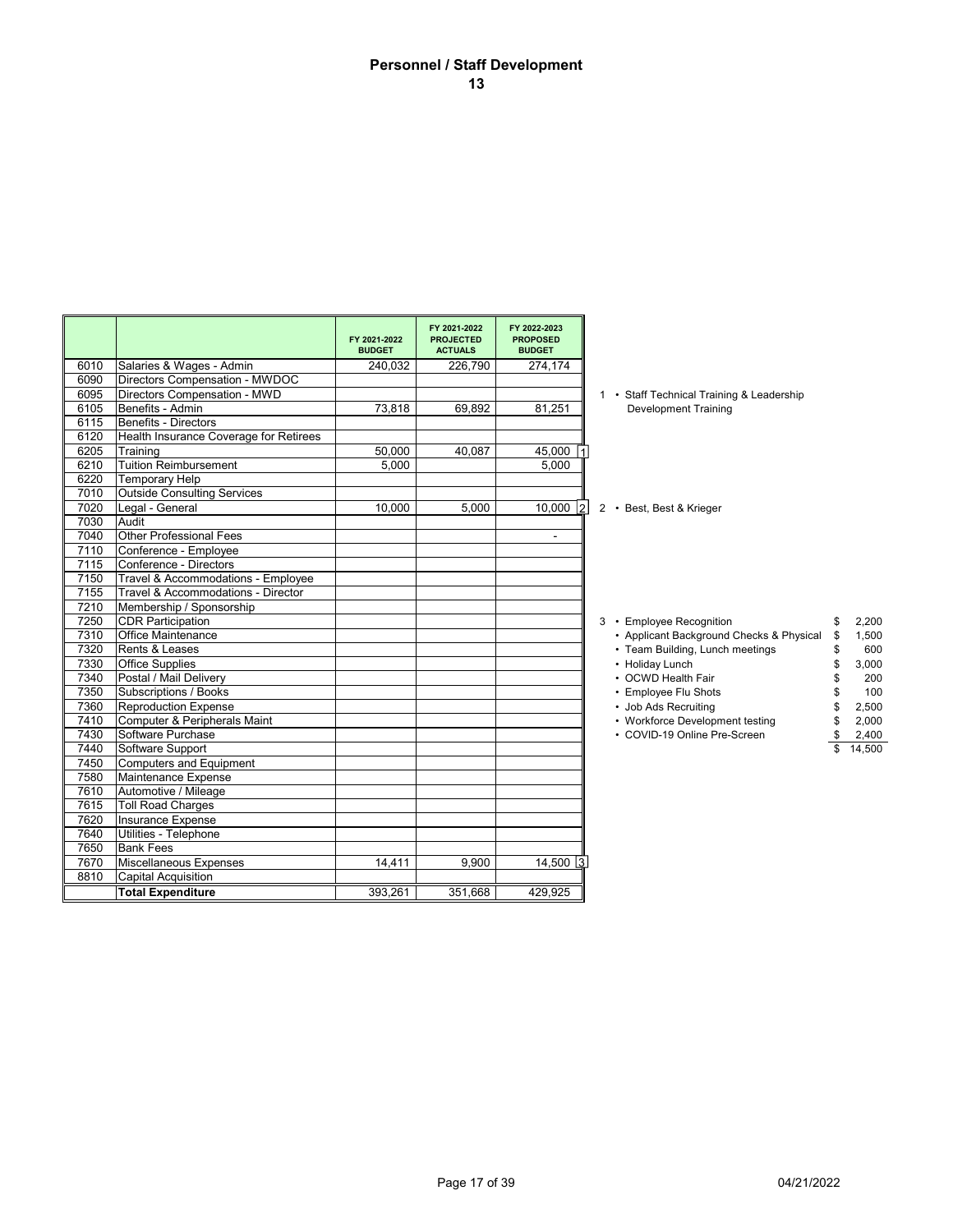|      |                                                                             | FY 2021-2022<br><b>BUDGET</b> | FY 2021-2022<br><b>PROJECTED</b><br><b>ACTUALS</b> | FY 2022-2023<br><b>PROPOSED</b><br><b>BUDGET</b> |                |                                                                                                                                 |               |
|------|-----------------------------------------------------------------------------|-------------------------------|----------------------------------------------------|--------------------------------------------------|----------------|---------------------------------------------------------------------------------------------------------------------------------|---------------|
| 6010 | Salaries & Wages - Admin                                                    | 540,477                       | 550,738                                            | 567,507                                          |                | 1 • For 15 Retirees                                                                                                             |               |
| 6090 | Directors Compensation - MWDOC                                              |                               |                                                    |                                                  |                |                                                                                                                                 |               |
| 6095 | Directors Compensation - MWD                                                |                               |                                                    |                                                  |                | 2 • Pension Plan administration by EGPS                                                                                         | \$<br>4,000   |
| 6105 | Benefits - Admin                                                            | 171,726                       | 175,471                                            | 178,480                                          |                | · Cafeteria Plan IGOE                                                                                                           | \$<br>700     |
| 6109 | <b>CALPERS Unfunded Liability Contribution</b>                              | 207,000                       | 207,000                                            | 207,000                                          |                | • Health Equity                                                                                                                 | \$<br>125     |
| 6111 | Overhead Reimbursement from Choice                                          | (305, 425)                    | (337, 327)                                         | (333,099)                                        |                |                                                                                                                                 | \$<br>4,825   |
| 6115 | <b>Benefits - Directors</b>                                                 |                               |                                                    |                                                  |                |                                                                                                                                 |               |
| 6120 | Health Insurance Coverage for Retirees                                      | 101,099                       | 85.448                                             | 94.554                                           | 1              | 3 • Window Cleaning                                                                                                             | \$<br>2,000   |
| 6205 | Training                                                                    |                               |                                                    |                                                  |                | $\cdot$ OCWD                                                                                                                    | \$<br>78,000  |
| 6210 | <b>Tuition Reimbursement</b>                                                |                               |                                                    |                                                  |                | • Receptionist                                                                                                                  | \$<br>24,000  |
| 6220 | <b>Temporary Help</b>                                                       |                               |                                                    |                                                  |                | • Maint. Labor                                                                                                                  | \$<br>7,800   |
| 7010 | <b>Outside Consulting Services</b>                                          |                               |                                                    |                                                  |                | • Plant Maintenance                                                                                                             | \$<br>5,000   |
| 7020 | Legal - General                                                             |                               |                                                    |                                                  |                | • Landscape/Maintenance Atrium                                                                                                  | \$<br>12,000  |
| 7030 | Audit                                                                       |                               |                                                    |                                                  |                | • Binding Machine Renewal                                                                                                       | \$<br>800     |
| 7040 | <b>Other Professional Fees</b>                                              | 4,760                         | 4,000                                              | 4,825                                            | $\overline{2}$ | • Carpet & Extra Office Cleaning                                                                                                | \$<br>9,800   |
| 7110 | Conference - Employee                                                       |                               |                                                    |                                                  |                | • Annual Maintenance of ADA lobby Doors                                                                                         | \$<br>2,000   |
| 7115 | Conference - Directors                                                      |                               |                                                    |                                                  |                | • Contingency                                                                                                                   | \$<br>10,000  |
| 7150 | Travel & Accommodations - Employee                                          |                               |                                                    |                                                  |                |                                                                                                                                 | \$<br>151,400 |
| 7155 | Travel & Accommodations - Director                                          |                               |                                                    |                                                  |                |                                                                                                                                 |               |
| 7210 | Membership / Sponsorship                                                    |                               |                                                    |                                                  |                | 4 · Sewer Flush                                                                                                                 | \$<br>1,800   |
| 7220 | <b>CUWA Participation</b>                                                   |                               |                                                    |                                                  |                | • Emergency Lighting Maint.                                                                                                     | \$<br>2.400   |
| 7240 | <b>AWWARF Participation</b>                                                 |                               |                                                    |                                                  |                | • HVAC and Misc. Repairs Maint                                                                                                  | \$<br>17,856  |
| 7250 | <b>CDR Participation</b>                                                    |                               |                                                    |                                                  |                |                                                                                                                                 | \$<br>22.056  |
| 7310 | Office Maintenance                                                          | 147.400                       | 96,000                                             | 151,400                                          | 3              |                                                                                                                                 |               |
| 7315 | <b>Building Repair &amp; Maintenance</b>                                    | 15,000                        | 15,000                                             | 22,056                                           | $\overline{4}$ | 5 · Corodata                                                                                                                    | \$<br>800     |
| 7320 | Rents & Leases                                                              | 1,800                         | 1,660                                              | 1,800                                            | 5              | • El Toro Water District (South EOC Site)                                                                                       | \$<br>1,000   |
| 7330 | <b>Office Supplies</b>                                                      | 35,000                        | 15,000                                             | 35,000                                           | 6              |                                                                                                                                 | 1.800         |
| 7340 | Postal / Mail Delivery                                                      | 3,600                         | 2,900                                              | 3,900                                            |                |                                                                                                                                 |               |
| 7350 | Subscriptions / Books                                                       |                               |                                                    |                                                  |                | 6 · Coffee                                                                                                                      | \$<br>3,000   |
| 7360 | <b>Reproduction Expense</b>                                                 | 6,200                         | 4,900                                              | 6,500                                            | $\bf{8}$       | • Supplies                                                                                                                      | \$<br>32,000  |
| 7410 | Computer & Peripherals Maint                                                |                               |                                                    |                                                  |                |                                                                                                                                 | \$<br>35,000  |
| 7430 | Software Purchase                                                           |                               |                                                    |                                                  |                |                                                                                                                                 |               |
| 7440 | Software Support                                                            |                               |                                                    |                                                  |                | $7 \cdot O C WD$                                                                                                                | \$<br>1.900   |
| 7450 | Software Development                                                        |                               |                                                    |                                                  |                | • Norco/FedEx/UPS                                                                                                               | \$<br>500     |
| 7510 | Site Maintenance                                                            |                               |                                                    |                                                  |                | $\cdot$ POB                                                                                                                     | \$<br>1,500   |
| 7450 | <b>Computers and Equipment</b>                                              |                               |                                                    |                                                  |                |                                                                                                                                 | 3.900         |
| 7580 | Maintenance Expense                                                         | 6,000                         | 2,800                                              | 6,000                                            | 9              |                                                                                                                                 |               |
| 7610 | Automotive / Mileage                                                        |                               |                                                    |                                                  |                | 8 Ricoh Copier                                                                                                                  |               |
| 7615 | <b>Toll Road Charges</b>                                                    |                               |                                                    |                                                  |                | 9 Generator Maintenance                                                                                                         |               |
| 7620 | Insurance Expense                                                           | 130,000                       | 135,000                                            | 140,000                                          |                |                                                                                                                                 |               |
| 7640 | Utilities - Telephone                                                       | 40,200                        | 36,000                                             | 40,000                                           |                | 10 10 · Spectrum                                                                                                                | \$<br>14,040  |
| 7650 | <b>Bank Fees</b>                                                            | 3,200                         | 2,600                                              | 2,600                                            |                | • Verizon                                                                                                                       | \$<br>480     |
| 7670 | Miscellaneous Expenses                                                      | 4,000                         | 3,000                                              | 4,000                                            |                | • EE Cell Reimb                                                                                                                 | \$<br>25,480  |
| 8410 | Overhead Reimbursement                                                      |                               |                                                    |                                                  |                |                                                                                                                                 | 40,000        |
| 8610 | <b>Depreciation Expense</b>                                                 |                               |                                                    |                                                  |                |                                                                                                                                 |               |
| 8710 | <b>Election Expenses</b>                                                    |                               |                                                    |                                                  |                |                                                                                                                                 |               |
| 8810 | Capital Acquisition                                                         | 249,059                       | 516,996                                            | 81,000                                           |                | 11 11 • Wall Displays, Copier, Kitchen remodel                                                                                  |               |
|      | <b>Total Expenditure</b>                                                    | 1.361.097                     | 1.517.186                                          | 1,213,523                                        |                | • Purchase of Ricoh Copier                                                                                                      |               |
|      | Capitol Acq Prior Year Carryover Dr/(Cr)<br>MWDOC's Building Expense (8811) | (5,803)<br>903.089            | (208, 991)<br>1,082,686                            | 246.600                                          |                | 12 12 • FY21-22 & FY22-23 carryover Debit/(Credit) are the cumulative<br>dollars from prior years that were unspent and will be |               |

Building Prior Year Carryover Dr/(Cr) (461,116) (164,236) 476,477 [12] applied toward work projected to be completed in future 2,226,645 1,797,267 1,936,600 years.

12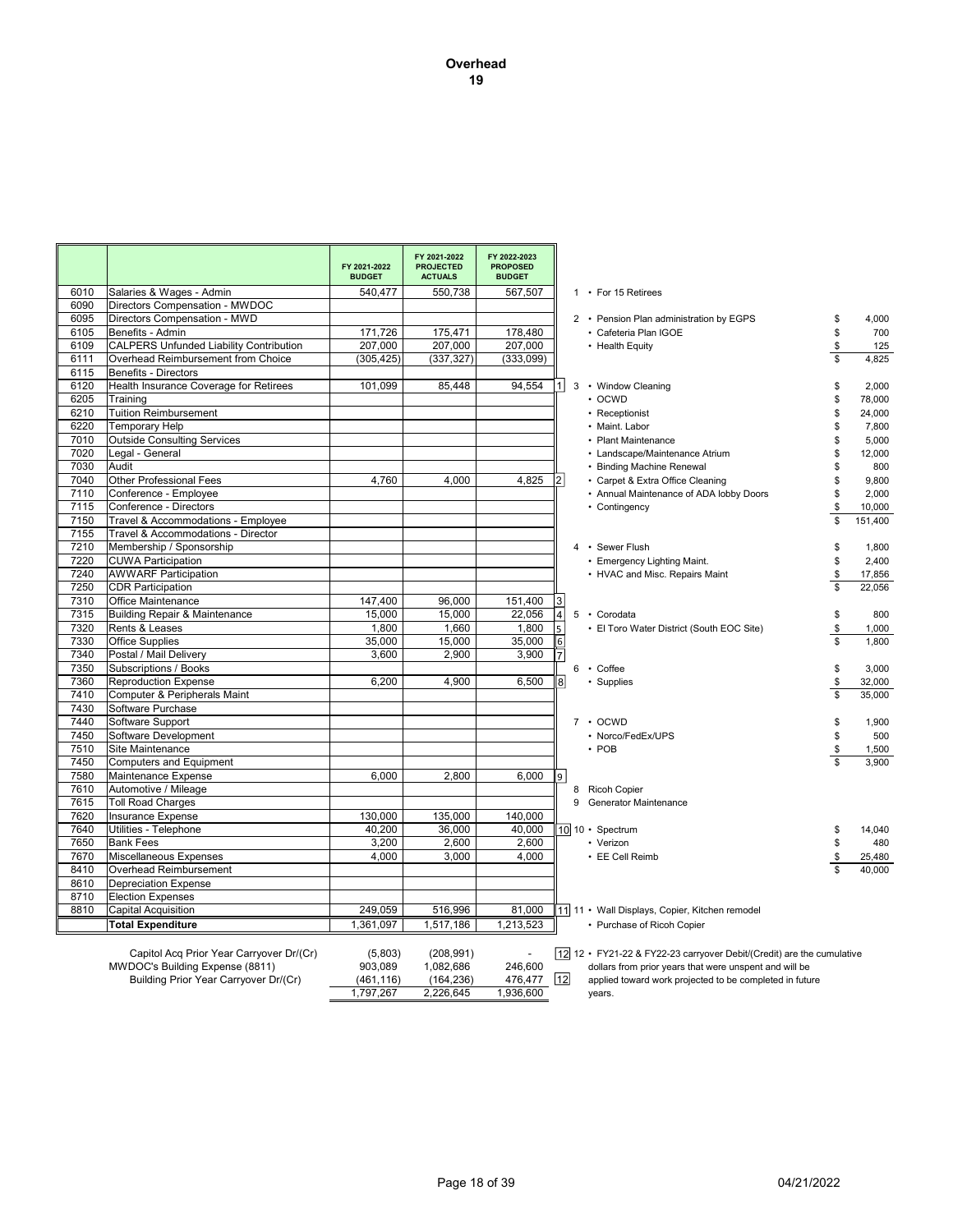# **Reliability Planning and Engineering 21**

|      |                                        | FY 2021-2022<br><b>BUDGET</b> | FY 2021-2022<br><b>PROJECTED</b><br><b>ACTUALS</b> | FY 2022-2023<br><b>PROPOSED</b><br><b>BUDGET</b> |                                   |
|------|----------------------------------------|-------------------------------|----------------------------------------------------|--------------------------------------------------|-----------------------------------|
| 6010 | Salaries & Wages - Admin               | 359,247                       | 379,719                                            | 397,327                                          |                                   |
| 6090 | Directors Compensation - MWDOC         |                               |                                                    |                                                  |                                   |
| 6095 | Directors Compensation - MWD           |                               |                                                    |                                                  |                                   |
| 6105 | Benefits - Admin                       | 114.046                       | 117,410                                            | 123.374                                          |                                   |
| 6115 | <b>Benefits - Directors</b>            |                               |                                                    |                                                  |                                   |
| 6120 | Health Insurance Coverage for Retirees |                               |                                                    |                                                  |                                   |
| 6205 | Training                               |                               |                                                    |                                                  |                                   |
| 6210 | <b>Tuition Reimbursement</b>           |                               |                                                    |                                                  |                                   |
| 6220 | <b>Temporary Help</b>                  |                               |                                                    |                                                  |                                   |
| 7010 | <b>Outside Consulting Services</b>     | 200,000                       | 214,000                                            | 275,000                                          | 1 <sup>1</sup><br>1 See Exhibit J |
| 7020 | Legal - General                        |                               |                                                    |                                                  |                                   |
| 7030 | Audit                                  |                               |                                                    |                                                  |                                   |
| 7040 | <b>Other Professional Fees</b>         |                               |                                                    |                                                  |                                   |
| 7110 | Conference - Employee                  |                               |                                                    |                                                  |                                   |
| 7115 | Conference - Directors                 |                               |                                                    |                                                  |                                   |
| 7150 | Travel & Accommodations - Employee     |                               |                                                    |                                                  |                                   |
| 7155 | Travel & Accommodations - Director     |                               |                                                    |                                                  |                                   |
| 7210 | Membership / Sponsorship               |                               |                                                    |                                                  |                                   |
| 7250 | <b>CDR Participation</b>               |                               |                                                    |                                                  |                                   |
| 7310 | <b>Office Maintenance</b>              |                               |                                                    |                                                  |                                   |
| 7320 | Rents & Leases                         |                               |                                                    |                                                  |                                   |
| 7330 | <b>Office Supplies</b>                 |                               |                                                    |                                                  |                                   |
| 7340 | Postal / Mail Delivery                 |                               |                                                    |                                                  |                                   |
| 7350 | Subscriptions / Books                  |                               |                                                    |                                                  |                                   |
| 7360 | <b>Reproduction Expense</b>            |                               |                                                    |                                                  |                                   |
| 7410 | Computer & Peripherals Maint           |                               |                                                    |                                                  |                                   |
| 7430 | Software Purchase                      |                               |                                                    |                                                  |                                   |
| 7440 | Software Support                       |                               |                                                    |                                                  |                                   |
| 7450 | <b>Computers and Equipment</b>         |                               |                                                    |                                                  |                                   |
| 7580 | Maintenance Expense                    |                               |                                                    |                                                  |                                   |
| 7610 | Automotive / Mileage                   |                               |                                                    |                                                  |                                   |
| 7615 | <b>Toll Road Charges</b>               |                               |                                                    |                                                  |                                   |
| 7620 | Insurance Expense                      |                               |                                                    |                                                  |                                   |
| 7640 | Utilities - Telephone                  | 500                           | 305                                                | 315                                              |                                   |
| 7650 | <b>Bank Fees</b>                       |                               |                                                    |                                                  |                                   |
| 7670 | Miscellaneous Expenses                 | 6,000                         | 400                                                | 1,100                                            |                                   |
| 8810 | Capital Acquisition                    |                               |                                                    |                                                  |                                   |
|      | <b>Total Expenditure</b>               | 679,793                       | 711,835                                            | 797,116                                          |                                   |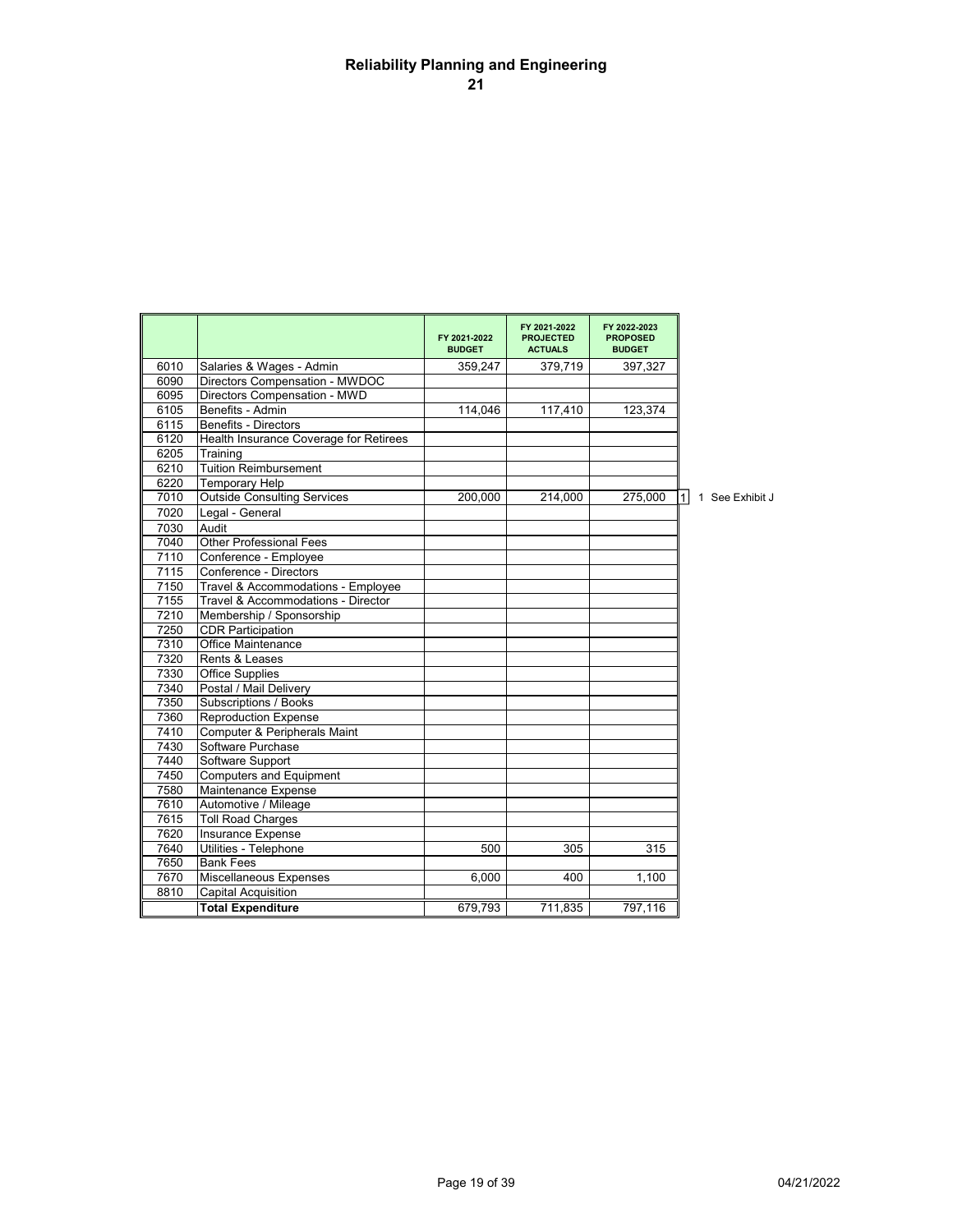# **Metropolitan Issues and Water Policy 23**

|      |                                         | FY 2021 2022<br><b>BUDGET</b> | FY 2021 2022<br><b>PROJECTED</b><br><b>ACTUALS</b> | FY 2022 2023<br><b>PROPOSED</b><br><b>BUDGET</b> |                                   |
|------|-----------------------------------------|-------------------------------|----------------------------------------------------|--------------------------------------------------|-----------------------------------|
| 6010 | Salaries & Wages - Admin                | 583,428                       | 580,325                                            | 598,871                                          |                                   |
| 6090 | Directors Compensation - MWDOC          |                               |                                                    |                                                  |                                   |
| 6095 | Directors Compensation - MWD            |                               |                                                    |                                                  |                                   |
| 6105 | Benefits - Admin                        | 195,580                       | 199,026                                            | 201,152                                          |                                   |
| 6115 | <b>Benefits - Directors</b>             |                               |                                                    |                                                  |                                   |
| 6120 | Health Insurance Coverage for Retirees  |                               |                                                    |                                                  |                                   |
| 6205 | Training                                |                               |                                                    |                                                  |                                   |
| 6210 | <b>Tuition Reimbursement</b>            |                               |                                                    |                                                  |                                   |
| 6220 | <b>Temporary Help</b>                   |                               |                                                    |                                                  |                                   |
| 7010 | <b>Outside Consulting Services</b>      | 180,000                       | 22,000                                             | 135,000                                          | 1 <sup>1</sup><br>1 See Exhibit J |
| 7020 | Legal - General                         |                               |                                                    |                                                  |                                   |
| 7030 | Audit                                   |                               |                                                    |                                                  |                                   |
| 7040 | Other Professional Fees                 |                               |                                                    |                                                  |                                   |
| 7045 | Other Professional Fees - MET           |                               |                                                    |                                                  |                                   |
| 7110 | Conference - Employee                   |                               |                                                    |                                                  |                                   |
| 7115 | Conference - Directors                  |                               |                                                    |                                                  |                                   |
| 7150 | Travel & Accommodations - Employee      |                               |                                                    |                                                  |                                   |
| 7155 | Travel & Accommodations - Director      |                               |                                                    |                                                  |                                   |
| 7210 | Membership / Sponsorship                |                               |                                                    |                                                  |                                   |
| 7250 | <b>CDR Participation</b>                |                               |                                                    |                                                  |                                   |
| 7310 | Office Maintenance                      |                               |                                                    |                                                  |                                   |
| 7320 | Rents & Leases                          |                               |                                                    |                                                  |                                   |
| 7330 | Office Supplies                         |                               |                                                    |                                                  |                                   |
| 7340 | Postal / Mail Delivery                  |                               |                                                    |                                                  |                                   |
| 7350 | Subscriptions / Books                   |                               |                                                    |                                                  |                                   |
| 7360 | <b>Reproduction Expense</b>             |                               |                                                    |                                                  |                                   |
| 7410 | <b>Computer &amp; Peripherals Maint</b> |                               |                                                    |                                                  |                                   |
| 7430 | Software Purchase                       |                               |                                                    |                                                  |                                   |
| 7440 | Software Support                        |                               |                                                    |                                                  |                                   |
| 7450 | <b>Computers and Equipment</b>          |                               |                                                    |                                                  |                                   |
| 7580 | Maintenance Expense                     |                               |                                                    |                                                  |                                   |
| 7610 | Automotive / Mileage                    |                               |                                                    |                                                  |                                   |
| 7615 | <b>Toll Road Charges</b>                |                               |                                                    |                                                  |                                   |
| 7620 | <b>Insurance Expense</b>                |                               |                                                    |                                                  |                                   |
| 7640 | Utilities - Telephone                   |                               |                                                    |                                                  |                                   |
| 7650 | <b>Bank Fees</b>                        |                               |                                                    |                                                  |                                   |
| 7670 | Miscellaneous Expenses                  |                               | 150                                                | 250                                              |                                   |
| 8810 | Capital Acquisition                     |                               |                                                    |                                                  |                                   |
|      | <b>Total Expenditure</b>                | 959,009                       | 801,501                                            | 935,272                                          |                                   |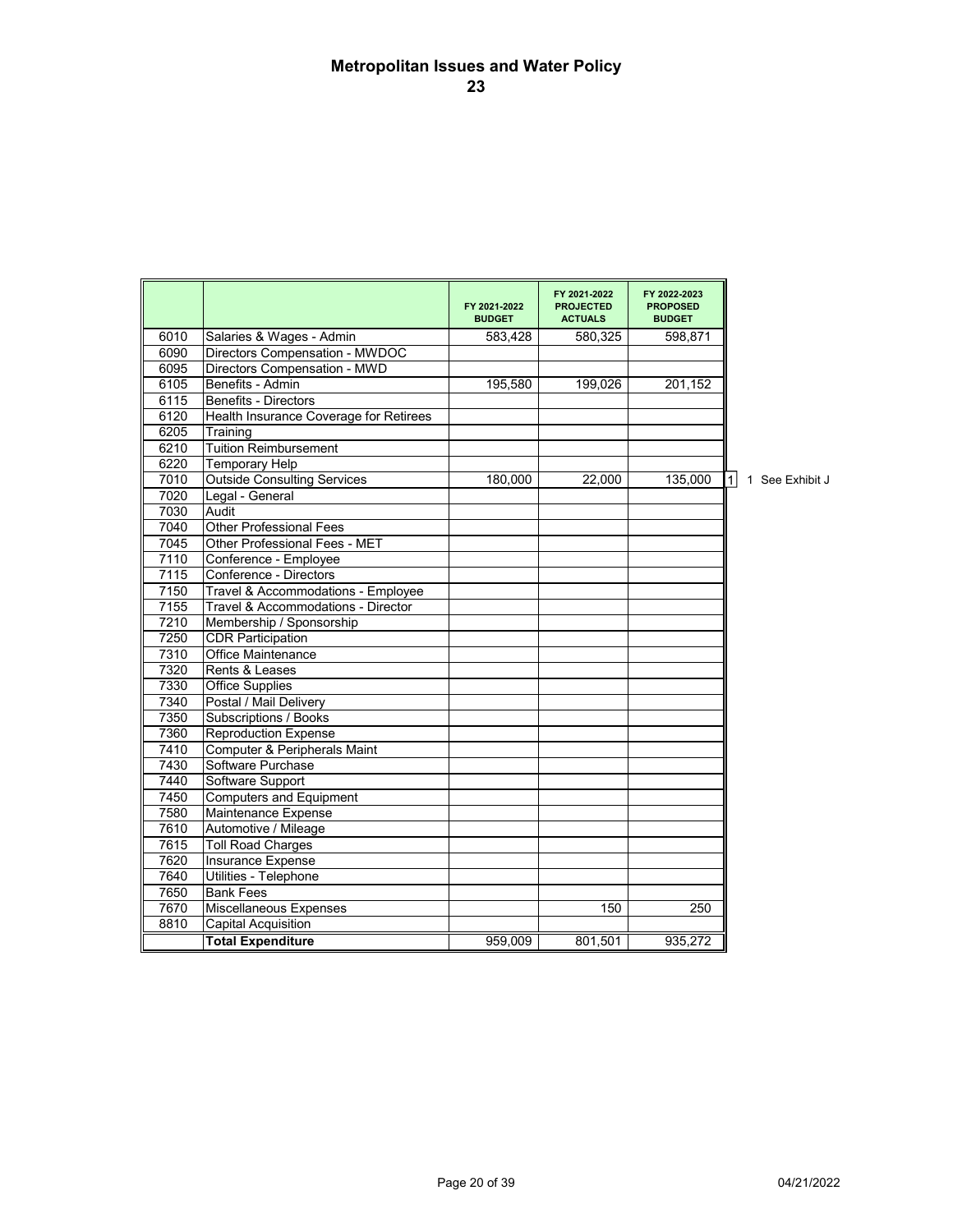## **Government Affairs 31**

|      |                                        | FY 2021-2022<br><b>BUDGET</b> | FY 2021-2022<br><b>PROJECTED</b><br><b>ACTUALS</b> | FY 2022-2023<br><b>PROPOSED</b><br><b>BUDGET</b> |                                |              |
|------|----------------------------------------|-------------------------------|----------------------------------------------------|--------------------------------------------------|--------------------------------|--------------|
| 6010 | Salaries & Wages - Admin               | 134,709                       | 131,661                                            | 142,924                                          |                                |              |
| 6090 | Directors Compensation - MWDOC         |                               |                                                    |                                                  |                                |              |
| 6095 | Directors Compensation - MWD           |                               |                                                    |                                                  |                                |              |
| 6105 | Benefits - Admin                       | 47,551                        | 47,776                                             | 48,680                                           |                                |              |
| 6115 | Benefits - Directors                   |                               |                                                    |                                                  |                                |              |
| 6120 | Health Insurance Coverage for Retirees |                               |                                                    |                                                  |                                |              |
| 6205 | Training                               |                               |                                                    |                                                  |                                |              |
| 6210 | <b>Tuition Reimbursement</b>           |                               |                                                    |                                                  |                                |              |
| 6220 | <b>Temporary Help</b>                  |                               |                                                    |                                                  |                                |              |
| 7010 | <b>Outside Consulting Services</b>     |                               |                                                    |                                                  |                                |              |
| 7020 | Legal - General                        |                               |                                                    |                                                  | $1 \cdot BB8K$                 | 96,000<br>\$ |
| 7030 | Audit                                  |                               |                                                    |                                                  | $\cdot$ NRR                    | \$<br>96,000 |
| 7040 | <b>Other Professional Fees</b>         | 309,000                       | 309,000                                            | 276,000                                          | • Ackerman                     | 42,000<br>\$ |
| 7115 | Conference - Directors                 |                               |                                                    |                                                  | • Grant Research & Acquisition | \$42,000     |
| 7150 | Travel & Accommodations - Employee     |                               |                                                    |                                                  |                                | \$276,000    |
| 7155 | Travel & Accommodations - Director     |                               |                                                    |                                                  |                                |              |
| 7210 | Membership / Sponsorship               |                               |                                                    |                                                  |                                |              |
| 7250 | <b>CDR Participation</b>               |                               |                                                    |                                                  |                                |              |
| 7310 | Office Maintenance                     |                               |                                                    |                                                  |                                |              |
| 7320 | Rents & Leases                         |                               |                                                    |                                                  |                                |              |
| 7330 | Office Supplies                        |                               |                                                    |                                                  |                                |              |
| 7340 | Postal / Mail Delivery                 |                               |                                                    |                                                  |                                |              |
| 7350 | Subscriptions / Books                  |                               |                                                    |                                                  |                                |              |
| 7360 | <b>Reproduction Expense</b>            |                               |                                                    |                                                  |                                |              |
| 7410 | Computer & Peripherals Maint           |                               |                                                    |                                                  |                                |              |
| 7430 | Software Purchase                      |                               |                                                    |                                                  |                                |              |
| 7440 | Software Support                       |                               |                                                    |                                                  |                                |              |
| 7450 | <b>Computers and Equipment</b>         |                               |                                                    |                                                  |                                |              |
| 7580 | Maintenance Expense                    |                               |                                                    |                                                  |                                |              |
| 7610 | Automotive / Mileage                   |                               |                                                    |                                                  |                                |              |
| 7615 | <b>Toll Road Charges</b>               |                               |                                                    |                                                  | $2 \cdot WACO$                 | 2,000<br>\$  |
| 7620 | Insurance Expense                      |                               |                                                    |                                                  | • Outreach                     | \$<br>2,000  |
| 7640 | Utilities - Telephone                  |                               |                                                    |                                                  |                                | 4.000        |
| 7650 | <b>Bank Fees</b>                       |                               |                                                    |                                                  |                                |              |
| 7670 | <b>Miscellaneous Expenses</b>          | 4,500                         | 1,000                                              | 4,000                                            | 2                              |              |
| 8410 | Overhead Reimbursement                 |                               |                                                    |                                                  |                                |              |
| 8610 | <b>Depreciation Expense</b>            |                               |                                                    |                                                  |                                |              |
| 8710 | <b>Election Expenses</b>               |                               |                                                    |                                                  |                                |              |
| 8810 | Capital Acquisition                    |                               |                                                    |                                                  |                                |              |
|      | <b>Total Expenditure</b>               | 495,760                       | 489,437                                            | 471,604                                          |                                |              |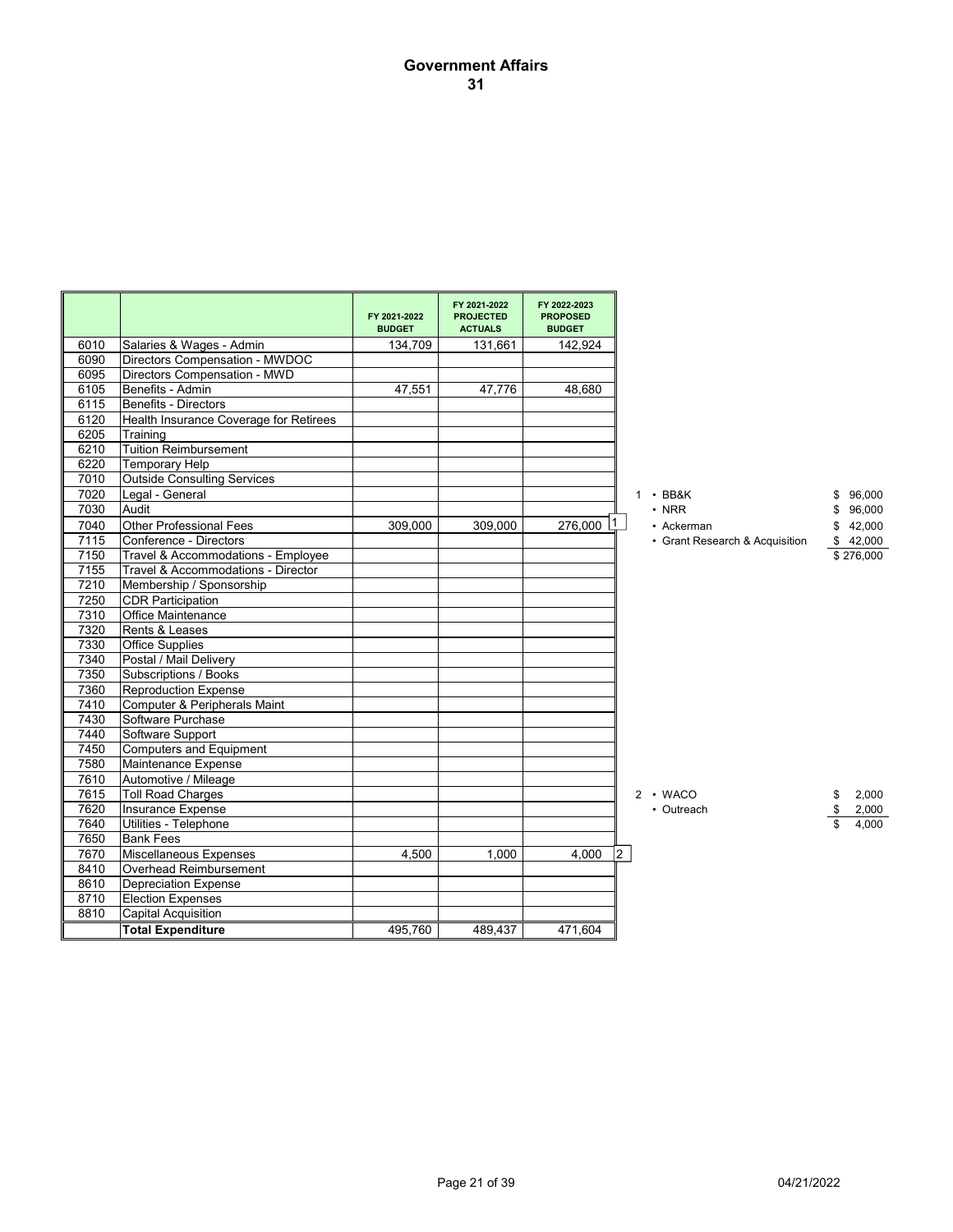| 477,383<br>6010<br>Salaries & Wages - Admin<br>486.932<br>513,866<br>1 Public Affairs Activities:<br>6090<br>Directors Compensation - MWDOC<br>• Resolutions/Proclamations<br>\$<br>6095<br>Directors Compensation - MWD<br>• Consumer Confidence Reports<br>\$<br>154,008<br>6105<br>Benefits - Admin<br>146,879<br>147,975<br>• Delta Conveyance Program Support<br>\$<br>Benefits - Directors<br>6115<br>• Wyland Mayors Challenge<br>\$<br>6120<br>Health Insurance Coverage for Retirees<br>• Scouts Program<br>6205<br>Training<br>• Education Initiatives<br>6210<br><b>Tuition Reimbursement</b><br>Subtotal \$<br>6220<br><b>Temporary Help</b><br><b>Outside Consulting Services</b><br>7010<br><b>Communications Plan Activities:</b><br>7020<br>Legal - General<br>· Strategic Digital Outreach<br>\$<br>7030<br>Audit<br>• Advertising<br>\$<br>7040<br><b>Other Professional Fees</b><br>272.949<br>249.543<br>378,500<br>• Website Refresh<br>\$<br>7047<br>Prof Service-Grant Recovery<br>• Polling Public Sentiment Analysis<br>\$<br>7110<br>Conference - Employee<br>• Special events(OC Water summit,<br>\$<br>7115<br>Conference - Directors<br>WPD Reg/AV support, Poster Slogan<br>7150<br>Travel & Accommodations - Employee<br>awards, event displays)<br>7155<br>Travel & Accommodations - Director<br>Subtotal \$<br>7210<br>Membership / Sponsorship<br>Total \$<br>7220<br><b>CUWA Participation</b><br>7240<br><b>AWWARF Participation</b><br>2 • Promotional Items, Branded Materials<br>\$<br>7250<br><b>CDR Participation</b><br>\$<br>• Info Items Handouts, Books, Folders<br>7310<br>Office Maintenance<br>\$<br>7320<br>Rents & Leases<br>7330<br><b>Office Supplies</b><br>3 • Ricki Maint and Repair<br>\$<br>7340<br>Postal / Mail Delivery<br>• Sponsorship Contigency Fund<br>\$<br>7350<br>Subscriptions / Books<br>• Storage Facility<br>\$<br>7360<br><b>Reproduction Expense</b><br>76,500<br>70,000<br>77,500 2<br>• Science Fair Sponsorship<br>\$<br>7410<br>Computer & Peripherals Maint<br>• Member Agency Workshops PAW<br>\$<br>7430<br>Software Purchase<br>\$<br>16,600<br>7440<br>Software Support<br>Software Development<br>7450<br>7510<br>Site Maintenance<br>7450<br><b>Computers and Equipment</b><br>7580<br>Maintenance Expense<br>7610<br>Automotive / Mileage<br>7615<br><b>Toll Road Charges</b><br>7620<br>Insurance Expense<br>7640<br>Utilities - Telephone<br>400<br>500<br>475<br>7650<br><b>Bank Fees</b><br>7670<br>Miscellaneous Expenses<br>22,700<br>20,100<br>16,600<br>l3.<br>8810<br><b>Capital Acquisition</b><br><b>Total Expenditure</b><br>1,006,360<br>965,501<br>1,140,950 |  | FY 2021-2022<br><b>BUDGET</b> | FY 2021-2022<br><b>PROJECTED</b><br><b>ACTUALS</b> | FY 2022-2023<br><b>PROPOSED</b><br><b>BUDGET</b> |         |
|------------------------------------------------------------------------------------------------------------------------------------------------------------------------------------------------------------------------------------------------------------------------------------------------------------------------------------------------------------------------------------------------------------------------------------------------------------------------------------------------------------------------------------------------------------------------------------------------------------------------------------------------------------------------------------------------------------------------------------------------------------------------------------------------------------------------------------------------------------------------------------------------------------------------------------------------------------------------------------------------------------------------------------------------------------------------------------------------------------------------------------------------------------------------------------------------------------------------------------------------------------------------------------------------------------------------------------------------------------------------------------------------------------------------------------------------------------------------------------------------------------------------------------------------------------------------------------------------------------------------------------------------------------------------------------------------------------------------------------------------------------------------------------------------------------------------------------------------------------------------------------------------------------------------------------------------------------------------------------------------------------------------------------------------------------------------------------------------------------------------------------------------------------------------------------------------------------------------------------------------------------------------------------------------------------------------------------------------------------------------------------------------------------------------------------------------------------------------------------------------------------------------------------------------------------------------------------------------------------------------------------------------------------------|--|-------------------------------|----------------------------------------------------|--------------------------------------------------|---------|
|                                                                                                                                                                                                                                                                                                                                                                                                                                                                                                                                                                                                                                                                                                                                                                                                                                                                                                                                                                                                                                                                                                                                                                                                                                                                                                                                                                                                                                                                                                                                                                                                                                                                                                                                                                                                                                                                                                                                                                                                                                                                                                                                                                                                                                                                                                                                                                                                                                                                                                                                                                                                                                                                  |  |                               |                                                    |                                                  |         |
|                                                                                                                                                                                                                                                                                                                                                                                                                                                                                                                                                                                                                                                                                                                                                                                                                                                                                                                                                                                                                                                                                                                                                                                                                                                                                                                                                                                                                                                                                                                                                                                                                                                                                                                                                                                                                                                                                                                                                                                                                                                                                                                                                                                                                                                                                                                                                                                                                                                                                                                                                                                                                                                                  |  |                               |                                                    |                                                  | 5.000   |
|                                                                                                                                                                                                                                                                                                                                                                                                                                                                                                                                                                                                                                                                                                                                                                                                                                                                                                                                                                                                                                                                                                                                                                                                                                                                                                                                                                                                                                                                                                                                                                                                                                                                                                                                                                                                                                                                                                                                                                                                                                                                                                                                                                                                                                                                                                                                                                                                                                                                                                                                                                                                                                                                  |  |                               |                                                    |                                                  | 50,000  |
|                                                                                                                                                                                                                                                                                                                                                                                                                                                                                                                                                                                                                                                                                                                                                                                                                                                                                                                                                                                                                                                                                                                                                                                                                                                                                                                                                                                                                                                                                                                                                                                                                                                                                                                                                                                                                                                                                                                                                                                                                                                                                                                                                                                                                                                                                                                                                                                                                                                                                                                                                                                                                                                                  |  |                               |                                                    |                                                  | 30,000  |
|                                                                                                                                                                                                                                                                                                                                                                                                                                                                                                                                                                                                                                                                                                                                                                                                                                                                                                                                                                                                                                                                                                                                                                                                                                                                                                                                                                                                                                                                                                                                                                                                                                                                                                                                                                                                                                                                                                                                                                                                                                                                                                                                                                                                                                                                                                                                                                                                                                                                                                                                                                                                                                                                  |  |                               |                                                    |                                                  | 10,000  |
|                                                                                                                                                                                                                                                                                                                                                                                                                                                                                                                                                                                                                                                                                                                                                                                                                                                                                                                                                                                                                                                                                                                                                                                                                                                                                                                                                                                                                                                                                                                                                                                                                                                                                                                                                                                                                                                                                                                                                                                                                                                                                                                                                                                                                                                                                                                                                                                                                                                                                                                                                                                                                                                                  |  |                               |                                                    |                                                  | 7,500   |
|                                                                                                                                                                                                                                                                                                                                                                                                                                                                                                                                                                                                                                                                                                                                                                                                                                                                                                                                                                                                                                                                                                                                                                                                                                                                                                                                                                                                                                                                                                                                                                                                                                                                                                                                                                                                                                                                                                                                                                                                                                                                                                                                                                                                                                                                                                                                                                                                                                                                                                                                                                                                                                                                  |  |                               |                                                    |                                                  | 35,000  |
|                                                                                                                                                                                                                                                                                                                                                                                                                                                                                                                                                                                                                                                                                                                                                                                                                                                                                                                                                                                                                                                                                                                                                                                                                                                                                                                                                                                                                                                                                                                                                                                                                                                                                                                                                                                                                                                                                                                                                                                                                                                                                                                                                                                                                                                                                                                                                                                                                                                                                                                                                                                                                                                                  |  |                               |                                                    |                                                  | 137.500 |
|                                                                                                                                                                                                                                                                                                                                                                                                                                                                                                                                                                                                                                                                                                                                                                                                                                                                                                                                                                                                                                                                                                                                                                                                                                                                                                                                                                                                                                                                                                                                                                                                                                                                                                                                                                                                                                                                                                                                                                                                                                                                                                                                                                                                                                                                                                                                                                                                                                                                                                                                                                                                                                                                  |  |                               |                                                    |                                                  |         |
|                                                                                                                                                                                                                                                                                                                                                                                                                                                                                                                                                                                                                                                                                                                                                                                                                                                                                                                                                                                                                                                                                                                                                                                                                                                                                                                                                                                                                                                                                                                                                                                                                                                                                                                                                                                                                                                                                                                                                                                                                                                                                                                                                                                                                                                                                                                                                                                                                                                                                                                                                                                                                                                                  |  |                               |                                                    |                                                  |         |
|                                                                                                                                                                                                                                                                                                                                                                                                                                                                                                                                                                                                                                                                                                                                                                                                                                                                                                                                                                                                                                                                                                                                                                                                                                                                                                                                                                                                                                                                                                                                                                                                                                                                                                                                                                                                                                                                                                                                                                                                                                                                                                                                                                                                                                                                                                                                                                                                                                                                                                                                                                                                                                                                  |  |                               |                                                    |                                                  | 95,000  |
|                                                                                                                                                                                                                                                                                                                                                                                                                                                                                                                                                                                                                                                                                                                                                                                                                                                                                                                                                                                                                                                                                                                                                                                                                                                                                                                                                                                                                                                                                                                                                                                                                                                                                                                                                                                                                                                                                                                                                                                                                                                                                                                                                                                                                                                                                                                                                                                                                                                                                                                                                                                                                                                                  |  |                               |                                                    |                                                  | 20,000  |
|                                                                                                                                                                                                                                                                                                                                                                                                                                                                                                                                                                                                                                                                                                                                                                                                                                                                                                                                                                                                                                                                                                                                                                                                                                                                                                                                                                                                                                                                                                                                                                                                                                                                                                                                                                                                                                                                                                                                                                                                                                                                                                                                                                                                                                                                                                                                                                                                                                                                                                                                                                                                                                                                  |  |                               |                                                    |                                                  | 50,000  |
|                                                                                                                                                                                                                                                                                                                                                                                                                                                                                                                                                                                                                                                                                                                                                                                                                                                                                                                                                                                                                                                                                                                                                                                                                                                                                                                                                                                                                                                                                                                                                                                                                                                                                                                                                                                                                                                                                                                                                                                                                                                                                                                                                                                                                                                                                                                                                                                                                                                                                                                                                                                                                                                                  |  |                               |                                                    |                                                  | 25.000  |
|                                                                                                                                                                                                                                                                                                                                                                                                                                                                                                                                                                                                                                                                                                                                                                                                                                                                                                                                                                                                                                                                                                                                                                                                                                                                                                                                                                                                                                                                                                                                                                                                                                                                                                                                                                                                                                                                                                                                                                                                                                                                                                                                                                                                                                                                                                                                                                                                                                                                                                                                                                                                                                                                  |  |                               |                                                    |                                                  | 51,000  |
|                                                                                                                                                                                                                                                                                                                                                                                                                                                                                                                                                                                                                                                                                                                                                                                                                                                                                                                                                                                                                                                                                                                                                                                                                                                                                                                                                                                                                                                                                                                                                                                                                                                                                                                                                                                                                                                                                                                                                                                                                                                                                                                                                                                                                                                                                                                                                                                                                                                                                                                                                                                                                                                                  |  |                               |                                                    |                                                  |         |
|                                                                                                                                                                                                                                                                                                                                                                                                                                                                                                                                                                                                                                                                                                                                                                                                                                                                                                                                                                                                                                                                                                                                                                                                                                                                                                                                                                                                                                                                                                                                                                                                                                                                                                                                                                                                                                                                                                                                                                                                                                                                                                                                                                                                                                                                                                                                                                                                                                                                                                                                                                                                                                                                  |  |                               |                                                    |                                                  |         |
|                                                                                                                                                                                                                                                                                                                                                                                                                                                                                                                                                                                                                                                                                                                                                                                                                                                                                                                                                                                                                                                                                                                                                                                                                                                                                                                                                                                                                                                                                                                                                                                                                                                                                                                                                                                                                                                                                                                                                                                                                                                                                                                                                                                                                                                                                                                                                                                                                                                                                                                                                                                                                                                                  |  |                               |                                                    |                                                  | 241,000 |
|                                                                                                                                                                                                                                                                                                                                                                                                                                                                                                                                                                                                                                                                                                                                                                                                                                                                                                                                                                                                                                                                                                                                                                                                                                                                                                                                                                                                                                                                                                                                                                                                                                                                                                                                                                                                                                                                                                                                                                                                                                                                                                                                                                                                                                                                                                                                                                                                                                                                                                                                                                                                                                                                  |  |                               |                                                    |                                                  | 378,500 |
|                                                                                                                                                                                                                                                                                                                                                                                                                                                                                                                                                                                                                                                                                                                                                                                                                                                                                                                                                                                                                                                                                                                                                                                                                                                                                                                                                                                                                                                                                                                                                                                                                                                                                                                                                                                                                                                                                                                                                                                                                                                                                                                                                                                                                                                                                                                                                                                                                                                                                                                                                                                                                                                                  |  |                               |                                                    |                                                  |         |
|                                                                                                                                                                                                                                                                                                                                                                                                                                                                                                                                                                                                                                                                                                                                                                                                                                                                                                                                                                                                                                                                                                                                                                                                                                                                                                                                                                                                                                                                                                                                                                                                                                                                                                                                                                                                                                                                                                                                                                                                                                                                                                                                                                                                                                                                                                                                                                                                                                                                                                                                                                                                                                                                  |  |                               |                                                    |                                                  | 45,000  |
|                                                                                                                                                                                                                                                                                                                                                                                                                                                                                                                                                                                                                                                                                                                                                                                                                                                                                                                                                                                                                                                                                                                                                                                                                                                                                                                                                                                                                                                                                                                                                                                                                                                                                                                                                                                                                                                                                                                                                                                                                                                                                                                                                                                                                                                                                                                                                                                                                                                                                                                                                                                                                                                                  |  |                               |                                                    |                                                  | 32,500  |
|                                                                                                                                                                                                                                                                                                                                                                                                                                                                                                                                                                                                                                                                                                                                                                                                                                                                                                                                                                                                                                                                                                                                                                                                                                                                                                                                                                                                                                                                                                                                                                                                                                                                                                                                                                                                                                                                                                                                                                                                                                                                                                                                                                                                                                                                                                                                                                                                                                                                                                                                                                                                                                                                  |  |                               |                                                    |                                                  | 77,500  |
|                                                                                                                                                                                                                                                                                                                                                                                                                                                                                                                                                                                                                                                                                                                                                                                                                                                                                                                                                                                                                                                                                                                                                                                                                                                                                                                                                                                                                                                                                                                                                                                                                                                                                                                                                                                                                                                                                                                                                                                                                                                                                                                                                                                                                                                                                                                                                                                                                                                                                                                                                                                                                                                                  |  |                               |                                                    |                                                  |         |
|                                                                                                                                                                                                                                                                                                                                                                                                                                                                                                                                                                                                                                                                                                                                                                                                                                                                                                                                                                                                                                                                                                                                                                                                                                                                                                                                                                                                                                                                                                                                                                                                                                                                                                                                                                                                                                                                                                                                                                                                                                                                                                                                                                                                                                                                                                                                                                                                                                                                                                                                                                                                                                                                  |  |                               |                                                    |                                                  | 2,000   |
|                                                                                                                                                                                                                                                                                                                                                                                                                                                                                                                                                                                                                                                                                                                                                                                                                                                                                                                                                                                                                                                                                                                                                                                                                                                                                                                                                                                                                                                                                                                                                                                                                                                                                                                                                                                                                                                                                                                                                                                                                                                                                                                                                                                                                                                                                                                                                                                                                                                                                                                                                                                                                                                                  |  |                               |                                                    |                                                  | 5,000   |
|                                                                                                                                                                                                                                                                                                                                                                                                                                                                                                                                                                                                                                                                                                                                                                                                                                                                                                                                                                                                                                                                                                                                                                                                                                                                                                                                                                                                                                                                                                                                                                                                                                                                                                                                                                                                                                                                                                                                                                                                                                                                                                                                                                                                                                                                                                                                                                                                                                                                                                                                                                                                                                                                  |  |                               |                                                    |                                                  | 3.500   |
|                                                                                                                                                                                                                                                                                                                                                                                                                                                                                                                                                                                                                                                                                                                                                                                                                                                                                                                                                                                                                                                                                                                                                                                                                                                                                                                                                                                                                                                                                                                                                                                                                                                                                                                                                                                                                                                                                                                                                                                                                                                                                                                                                                                                                                                                                                                                                                                                                                                                                                                                                                                                                                                                  |  |                               |                                                    |                                                  | 100     |
|                                                                                                                                                                                                                                                                                                                                                                                                                                                                                                                                                                                                                                                                                                                                                                                                                                                                                                                                                                                                                                                                                                                                                                                                                                                                                                                                                                                                                                                                                                                                                                                                                                                                                                                                                                                                                                                                                                                                                                                                                                                                                                                                                                                                                                                                                                                                                                                                                                                                                                                                                                                                                                                                  |  |                               |                                                    |                                                  | 6,000   |
|                                                                                                                                                                                                                                                                                                                                                                                                                                                                                                                                                                                                                                                                                                                                                                                                                                                                                                                                                                                                                                                                                                                                                                                                                                                                                                                                                                                                                                                                                                                                                                                                                                                                                                                                                                                                                                                                                                                                                                                                                                                                                                                                                                                                                                                                                                                                                                                                                                                                                                                                                                                                                                                                  |  |                               |                                                    |                                                  |         |
|                                                                                                                                                                                                                                                                                                                                                                                                                                                                                                                                                                                                                                                                                                                                                                                                                                                                                                                                                                                                                                                                                                                                                                                                                                                                                                                                                                                                                                                                                                                                                                                                                                                                                                                                                                                                                                                                                                                                                                                                                                                                                                                                                                                                                                                                                                                                                                                                                                                                                                                                                                                                                                                                  |  |                               |                                                    |                                                  |         |
|                                                                                                                                                                                                                                                                                                                                                                                                                                                                                                                                                                                                                                                                                                                                                                                                                                                                                                                                                                                                                                                                                                                                                                                                                                                                                                                                                                                                                                                                                                                                                                                                                                                                                                                                                                                                                                                                                                                                                                                                                                                                                                                                                                                                                                                                                                                                                                                                                                                                                                                                                                                                                                                                  |  |                               |                                                    |                                                  |         |
|                                                                                                                                                                                                                                                                                                                                                                                                                                                                                                                                                                                                                                                                                                                                                                                                                                                                                                                                                                                                                                                                                                                                                                                                                                                                                                                                                                                                                                                                                                                                                                                                                                                                                                                                                                                                                                                                                                                                                                                                                                                                                                                                                                                                                                                                                                                                                                                                                                                                                                                                                                                                                                                                  |  |                               |                                                    |                                                  |         |
|                                                                                                                                                                                                                                                                                                                                                                                                                                                                                                                                                                                                                                                                                                                                                                                                                                                                                                                                                                                                                                                                                                                                                                                                                                                                                                                                                                                                                                                                                                                                                                                                                                                                                                                                                                                                                                                                                                                                                                                                                                                                                                                                                                                                                                                                                                                                                                                                                                                                                                                                                                                                                                                                  |  |                               |                                                    |                                                  |         |
|                                                                                                                                                                                                                                                                                                                                                                                                                                                                                                                                                                                                                                                                                                                                                                                                                                                                                                                                                                                                                                                                                                                                                                                                                                                                                                                                                                                                                                                                                                                                                                                                                                                                                                                                                                                                                                                                                                                                                                                                                                                                                                                                                                                                                                                                                                                                                                                                                                                                                                                                                                                                                                                                  |  |                               |                                                    |                                                  |         |
|                                                                                                                                                                                                                                                                                                                                                                                                                                                                                                                                                                                                                                                                                                                                                                                                                                                                                                                                                                                                                                                                                                                                                                                                                                                                                                                                                                                                                                                                                                                                                                                                                                                                                                                                                                                                                                                                                                                                                                                                                                                                                                                                                                                                                                                                                                                                                                                                                                                                                                                                                                                                                                                                  |  |                               |                                                    |                                                  |         |
|                                                                                                                                                                                                                                                                                                                                                                                                                                                                                                                                                                                                                                                                                                                                                                                                                                                                                                                                                                                                                                                                                                                                                                                                                                                                                                                                                                                                                                                                                                                                                                                                                                                                                                                                                                                                                                                                                                                                                                                                                                                                                                                                                                                                                                                                                                                                                                                                                                                                                                                                                                                                                                                                  |  |                               |                                                    |                                                  |         |
|                                                                                                                                                                                                                                                                                                                                                                                                                                                                                                                                                                                                                                                                                                                                                                                                                                                                                                                                                                                                                                                                                                                                                                                                                                                                                                                                                                                                                                                                                                                                                                                                                                                                                                                                                                                                                                                                                                                                                                                                                                                                                                                                                                                                                                                                                                                                                                                                                                                                                                                                                                                                                                                                  |  |                               |                                                    |                                                  |         |
|                                                                                                                                                                                                                                                                                                                                                                                                                                                                                                                                                                                                                                                                                                                                                                                                                                                                                                                                                                                                                                                                                                                                                                                                                                                                                                                                                                                                                                                                                                                                                                                                                                                                                                                                                                                                                                                                                                                                                                                                                                                                                                                                                                                                                                                                                                                                                                                                                                                                                                                                                                                                                                                                  |  |                               |                                                    |                                                  |         |
|                                                                                                                                                                                                                                                                                                                                                                                                                                                                                                                                                                                                                                                                                                                                                                                                                                                                                                                                                                                                                                                                                                                                                                                                                                                                                                                                                                                                                                                                                                                                                                                                                                                                                                                                                                                                                                                                                                                                                                                                                                                                                                                                                                                                                                                                                                                                                                                                                                                                                                                                                                                                                                                                  |  |                               |                                                    |                                                  |         |
|                                                                                                                                                                                                                                                                                                                                                                                                                                                                                                                                                                                                                                                                                                                                                                                                                                                                                                                                                                                                                                                                                                                                                                                                                                                                                                                                                                                                                                                                                                                                                                                                                                                                                                                                                                                                                                                                                                                                                                                                                                                                                                                                                                                                                                                                                                                                                                                                                                                                                                                                                                                                                                                                  |  |                               |                                                    |                                                  |         |
|                                                                                                                                                                                                                                                                                                                                                                                                                                                                                                                                                                                                                                                                                                                                                                                                                                                                                                                                                                                                                                                                                                                                                                                                                                                                                                                                                                                                                                                                                                                                                                                                                                                                                                                                                                                                                                                                                                                                                                                                                                                                                                                                                                                                                                                                                                                                                                                                                                                                                                                                                                                                                                                                  |  |                               |                                                    |                                                  |         |
|                                                                                                                                                                                                                                                                                                                                                                                                                                                                                                                                                                                                                                                                                                                                                                                                                                                                                                                                                                                                                                                                                                                                                                                                                                                                                                                                                                                                                                                                                                                                                                                                                                                                                                                                                                                                                                                                                                                                                                                                                                                                                                                                                                                                                                                                                                                                                                                                                                                                                                                                                                                                                                                                  |  |                               |                                                    |                                                  |         |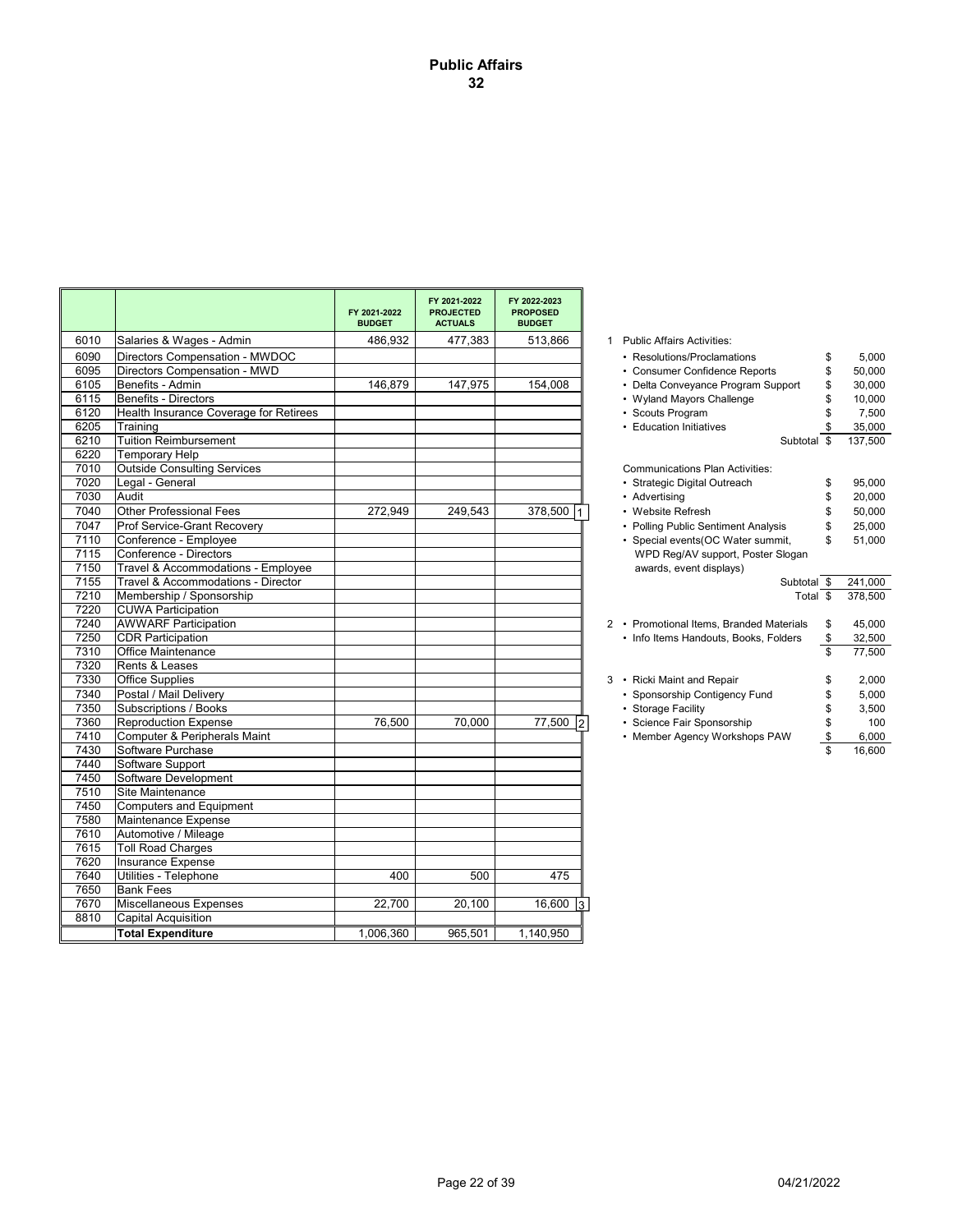# **Water Use Efficiency (Core) 35**

|      |                                        | FY 2021-2022<br><b>BUDGET</b> | FY 2021-2022<br><b>PROJECTED</b><br><b>ACTUALS</b> | FY 2022-2023<br><b>PROPOSED</b><br><b>BUDGET</b> |                                |    |         |
|------|----------------------------------------|-------------------------------|----------------------------------------------------|--------------------------------------------------|--------------------------------|----|---------|
| 6010 | Salaries & Wages - Admin               | 157,145                       | 217,151                                            | 186,878                                          |                                |    |         |
| 6090 | Directors Compensation - MWDOC         |                               |                                                    |                                                  |                                |    |         |
| 6095 | Directors Compensation - MWD           |                               |                                                    |                                                  |                                |    |         |
| 6105 | Benefits - Admin                       | 47,444                        | 71.899                                             | 61,206                                           |                                |    |         |
| 6115 | Benefits - Directors                   |                               |                                                    |                                                  |                                |    |         |
| 6120 | Health Insurance Coverage for Retirees |                               |                                                    |                                                  |                                |    |         |
| 6205 | Training                               |                               |                                                    |                                                  |                                |    |         |
| 6210 | Tuition Reimbursement                  |                               |                                                    |                                                  |                                |    |         |
| 6220 | <b>Temporary Help</b>                  |                               |                                                    |                                                  |                                |    |         |
| 7010 | <b>Outside Consulting Services</b>     |                               |                                                    |                                                  |                                |    |         |
| 7020 | Legal - General                        |                               |                                                    |                                                  |                                |    |         |
| 7030 | Audit                                  |                               |                                                    |                                                  | 1 • General Research           | \$ | 75,000  |
| 7040 | <b>Other Professional Fees</b>         | 255,000                       | 255,000                                            | 230,000                                          | • Water Loss Control Work Grp  | \$ | 55,000  |
| 7110 | Conference - Employee                  |                               |                                                    |                                                  | • WLC Business Plan Implement  | S  | 25,000  |
| 7115 | Conference - Directors                 |                               |                                                    |                                                  | • Aerial Imagery & LiDAR Study |    | 75,000  |
| 7150 | Travel & Accommodations - Employee     |                               |                                                    |                                                  |                                |    | 230,000 |
| 7155 | Travel & Accommodations - Director     |                               |                                                    |                                                  |                                |    |         |
| 7210 | Membership / Sponsorship               |                               |                                                    |                                                  |                                |    |         |
| 7310 | Office Maintenance                     |                               |                                                    |                                                  |                                |    |         |
| 7320 | Rents & Leases                         |                               |                                                    |                                                  |                                |    |         |
| 7330 | <b>Office Supplies</b>                 |                               |                                                    |                                                  |                                |    |         |
| 7340 | Postal / Mail Delivery                 |                               |                                                    |                                                  |                                |    |         |
| 7350 | Subscriptions / Books                  |                               |                                                    |                                                  |                                |    |         |
| 7360 | Reproduction Expense                   |                               |                                                    |                                                  |                                |    |         |
| 7410 | Computer & Peripherals Maint           |                               |                                                    |                                                  |                                |    |         |
| 7430 | Software Purchase                      |                               |                                                    |                                                  |                                |    |         |
| 7440 | Software Support                       |                               |                                                    |                                                  |                                |    |         |
| 7450 | Computers and Equipment                |                               |                                                    |                                                  |                                |    |         |
| 7580 | Maintenance Expense                    |                               |                                                    |                                                  |                                |    |         |
| 7610 | Automotive / Mileage                   |                               |                                                    |                                                  |                                |    |         |
| 7615 | <b>Toll Road Charges</b>               |                               |                                                    |                                                  |                                |    |         |
| 7620 | Insurance Expense                      |                               |                                                    |                                                  |                                |    |         |
| 7640 | Utilities - Telephone                  |                               |                                                    |                                                  |                                |    |         |
| 7650 | <b>Bank Fees</b>                       |                               |                                                    |                                                  |                                |    |         |
| 7670 | Miscellaneous Expenses                 | 6,000                         | 6,000                                              | 6.000                                            |                                |    |         |
| 8810 | Capital Acquisition                    |                               |                                                    |                                                  |                                |    |         |
|      | <b>Total Expenditure</b>               | 465,589                       | 550,050                                            | 484,084                                          |                                |    |         |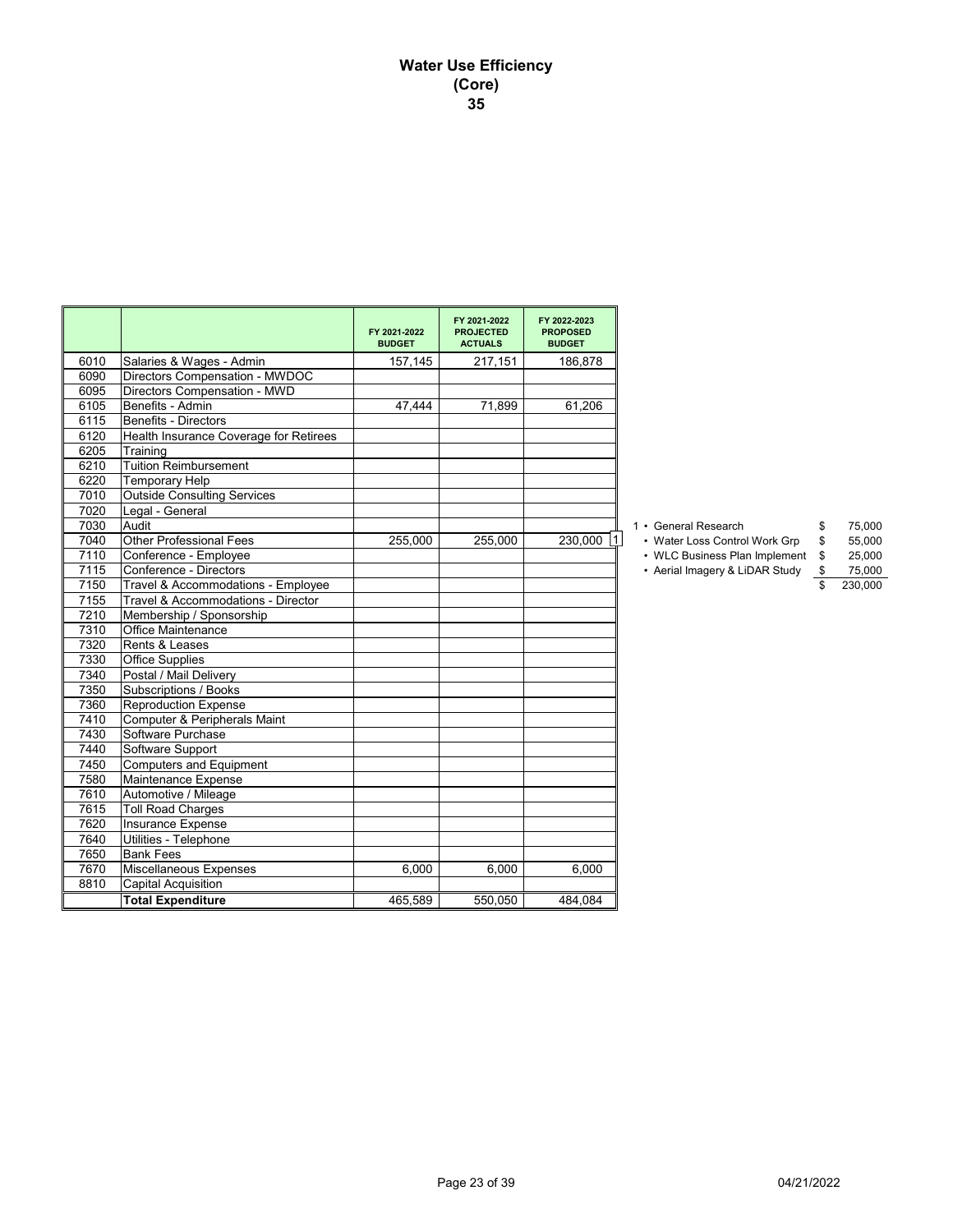## **General Finance 41**

|      |                                        | FY 2021-2022<br><b>BUDGET</b> | FY 2021-2022<br><b>PROJECTED</b><br><b>ACTUALS</b> | FY 2022-2023<br><b>PROPOSED</b><br><b>BUDGET</b> |                          |              |
|------|----------------------------------------|-------------------------------|----------------------------------------------------|--------------------------------------------------|--------------------------|--------------|
| 6010 | Salaries & Wages - Admin               | 399,902                       | 418,972                                            | 407,817                                          |                          |              |
| 6090 | Directors Compensation - MWDOC         |                               |                                                    |                                                  |                          |              |
| 6095 | Directors Compensation - MWD           |                               |                                                    |                                                  |                          |              |
| 6105 | Benefits - Admin                       | 129.740                       | 138,832                                            | 132,175                                          |                          |              |
| 6115 | Benefits - Directors                   |                               |                                                    |                                                  |                          |              |
| 6120 | Health Insurance Coverage for Retirees |                               |                                                    |                                                  |                          |              |
| 6205 | Training                               |                               |                                                    |                                                  | 1 • Annual Audit         | 25,000<br>\$ |
| 6210 | Tuition Reimbursement                  |                               |                                                    |                                                  | • Single Audit           | 5,000<br>\$  |
| 6220 | Temporary Help                         |                               |                                                    |                                                  | • WUE Grant Review       | \$<br>5,000  |
| 7010 | <b>Outside Consulting Services</b>     |                               |                                                    |                                                  |                          | 35,000<br>\$ |
| 7020 | Legal - General                        |                               |                                                    |                                                  |                          |              |
| 7030 | Audit                                  | 30,220                        | 57,566                                             | $35,000$  1                                      |                          |              |
| 7040 | <b>Other Professional Fees</b>         | 22.950                        | 8.453                                              | $25,950$ 2                                       |                          |              |
| 7110 | Conference - Employee                  |                               |                                                    |                                                  | 2 • Custodial Bank fees  | 6,500<br>\$  |
| 7115 | Conference - Directors                 |                               |                                                    |                                                  | • Financial Consulting   | 15,000<br>\$ |
| 7150 | Travel & Accommodations - Employee     |                               |                                                    |                                                  | • OPEB Actuarial         | 3,750<br>\$  |
| 7155 | Travel & Accommodations - Director     |                               |                                                    |                                                  | • CalPERS GASB 68 Report | \$<br>700    |
| 7210 | Membership / Sponsorship               |                               |                                                    |                                                  |                          | 25,950<br>\$ |
| 7250 | <b>CDR Participation</b>               |                               |                                                    |                                                  |                          |              |
| 7310 | <b>Office Maintenance</b>              |                               |                                                    |                                                  |                          |              |
| 7320 | Rents & Leases                         |                               |                                                    |                                                  |                          |              |
| 7330 | Office Supplies                        |                               |                                                    |                                                  |                          |              |
| 7340 | Postal / Mail Delivery                 |                               |                                                    |                                                  |                          |              |
| 7350 | Subscriptions / Books                  |                               |                                                    |                                                  |                          |              |
| 7360 | <b>Reproduction Expense</b>            |                               |                                                    |                                                  |                          |              |
| 7410 | Computer & Peripherals Maint           |                               |                                                    |                                                  |                          |              |
| 7430 | Software Purchase                      |                               |                                                    |                                                  |                          |              |
| 7440 | Software Support                       |                               |                                                    |                                                  |                          |              |
| 7450 | Computers and Equipment                |                               |                                                    |                                                  |                          |              |
| 7580 | Maintenance Expense                    |                               |                                                    |                                                  |                          |              |
| 7610 | Automotive / Mileage                   |                               |                                                    |                                                  |                          |              |
| 7615 | <b>Toll Road Charges</b>               |                               |                                                    |                                                  |                          |              |
| 7620 | Insurance Expense                      |                               |                                                    |                                                  |                          |              |
| 7640 | Utilities - Telephone                  |                               |                                                    |                                                  |                          |              |
| 7650 | <b>Bank Fees</b>                       |                               |                                                    |                                                  |                          |              |
| 7670 | Miscellaneous Expenses                 | 1,000                         | 500                                                | 1,000                                            |                          |              |
| 8810 | Capital Acquisition                    |                               |                                                    |                                                  |                          |              |
|      | <b>Total Expenditure</b>               | 583,812                       | 624,322                                            | 601,942                                          |                          |              |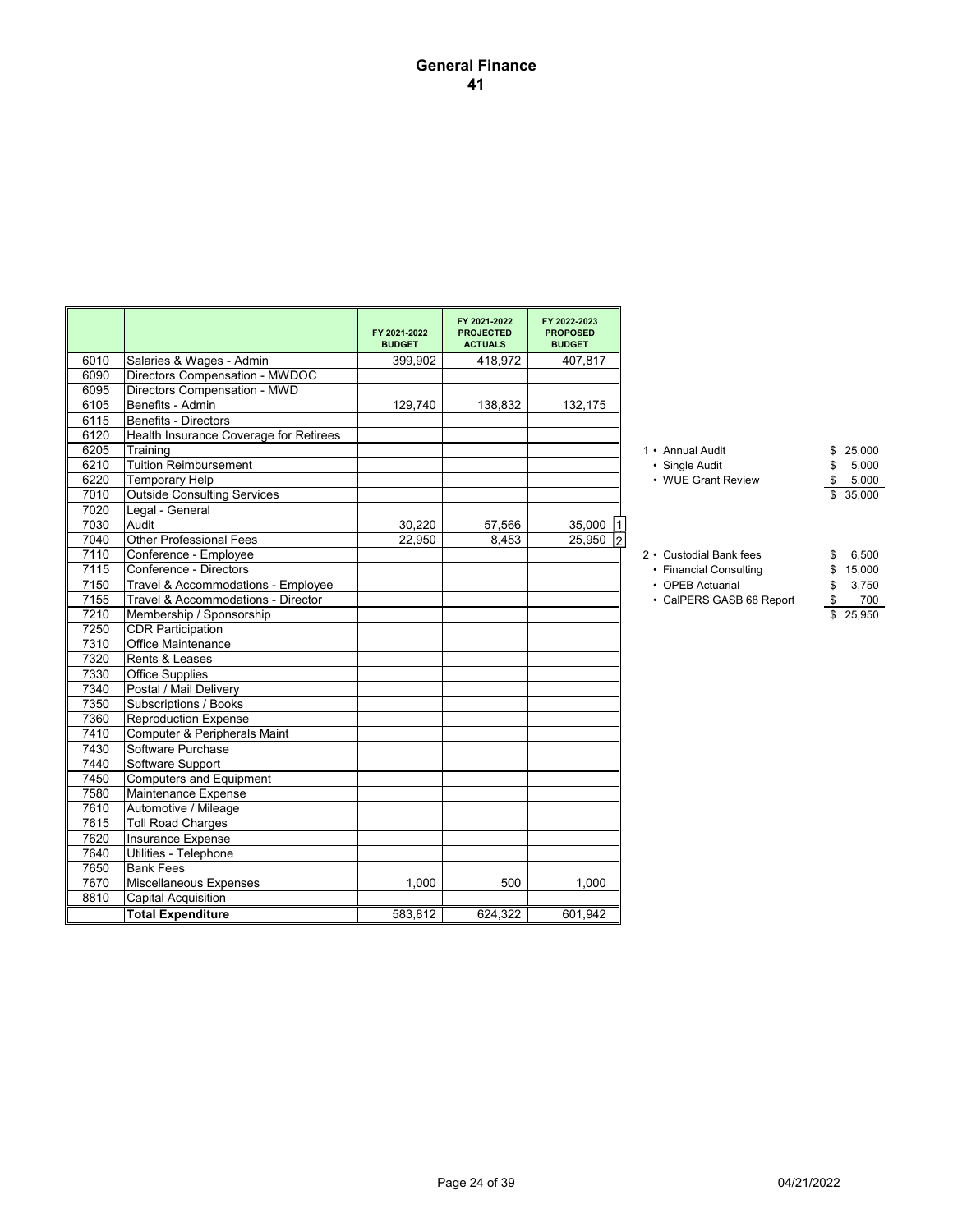#### **Information Technology 45**

|      |                                        | FY 2021-2022<br><b>BUDGET</b> | FY 2021-2022<br><b>PROJECTED</b><br><b>ACTUALS</b> | FY 2022-2023<br><b>PROPOSED</b><br><b>BUDGET</b> |                                                                  |    |          |
|------|----------------------------------------|-------------------------------|----------------------------------------------------|--------------------------------------------------|------------------------------------------------------------------|----|----------|
| 6010 | Salaries & Wages - Admin               | 126.298                       | 127,868                                            | 135,448                                          | 1 • Computer, iPad, Server hardware maintenance                  | \$ | 7,000    |
| 6090 | Directors Compensation - MWDOC         |                               |                                                    |                                                  |                                                                  |    |          |
| 6095 | Directors Compensation - MWD           |                               |                                                    |                                                  | 2 • Various software upgrades and license                        |    | \$92,793 |
| 6105 | Benefits - Admin                       | 45,687                        | 45,848                                             | 46,616                                           |                                                                  |    |          |
| 6115 | Benefits - Directors                   |                               |                                                    |                                                  | 3 • Cisco Smartnet for Phone system (hardware and software)      |    |          |
| 6120 | Health Insurance Coverage for Retirees |                               |                                                    |                                                  | • Cisco Smartnet for POE and non-POE switches                    |    |          |
| 6205 | Training                               |                               |                                                    |                                                  | • Cisco Smartnet for Voice Gateway/Router                        | \$ | 5,200    |
| 6210 | <b>Tuition Reimbursement</b>           |                               |                                                    |                                                  | • Cisco Smartnet for Firewall                                    |    |          |
| 6220 | <b>Temporary Help</b>                  |                               |                                                    |                                                  | • Wireless APs and router                                        |    |          |
| 7010 | <b>Outside Consulting Services</b>     |                               |                                                    |                                                  | • ECS Laserfiche annual support                                  | \$ | 5,500    |
| 7020 | Legal - General                        | $\overline{a}$                | 2,821                                              |                                                  | • Laserfiche WORM Storage Cloud backup                           | \$ | 1,100    |
| 7030 | Audit                                  |                               |                                                    |                                                  | • Mwdoc Website Support (LA Design Studio)                       | \$ | 15,000   |
| 7040 | <b>Other Professional Fees</b>         |                               |                                                    |                                                  | • Mwdoc.com Web hosting service                                  |    |          |
| 7110 | Conference - Employee                  |                               |                                                    |                                                  | • Arcserv UDP license renewal (11 licenses)                      | \$ | 3.300    |
| 7115 | Conference - Directors                 |                               |                                                    |                                                  | • Support for Recruiting Insight Software for HR                 | \$ | 5.000    |
| 7150 | Travel & Accommodations - Employee     |                               |                                                    |                                                  | $·$ ACT!                                                         | £. | 2,000    |
| 7155 | Travel & Accommodations - Director     |                               |                                                    |                                                  | • Exchange + AD monitoring software (renew in May)               | \$ | 2,000    |
| 7210 | Membership / Sponsorship               |                               |                                                    |                                                  | • Annual support for Finance AccuFund software                   | \$ | 9,695    |
| 7220 | <b>CUWA Participation</b>              |                               |                                                    |                                                  | • Exchange online annual licenses                                |    | 4,000    |
| 7240 | <b>AWWARF Participation</b>            |                               |                                                    |                                                  | • Tracker investment software usage cost                         | \$ | 2,820    |
| 7250 | <b>CDR Participation</b>               |                               |                                                    |                                                  |                                                                  | \$ | 55,615   |
| 7310 | <b>Office Maintenance</b>              |                               |                                                    |                                                  |                                                                  |    |          |
| 7320 | <b>Rents &amp; Leases</b>              |                               |                                                    |                                                  | 4 • RICOH color printer annual maintenance (3/19/21-3/19/22)     | S  | 350      |
| 7330 | <b>Office Supplies</b>                 |                               |                                                    |                                                  | • Replace 2 Department network printers                          | \$ | 2,000    |
| 7340 | Postal / Mail Delivery                 |                               |                                                    |                                                  | • Maintenance for Plotter                                        | \$ | 600      |
| 7350 | Subscriptions / Books                  |                               |                                                    |                                                  | • 10 laptops to replace WEROC borrowed laptops                   | \$ | 9.000    |
| 7360 | <b>Reproduction Expense</b>            |                               |                                                    |                                                  | • 10 Replacement Computers with monitors or laptops for Staff    | \$ | 15,000   |
| 7410 | Computers & Peripherals Maint          | 8.000                         | 8.000                                              | $7,000$  1                                       | • Cloud hybrid backup storage                                    | \$ | 4,000    |
| 7430 | Software Purchase                      | 33,940                        | 76,940                                             | 92,793 2                                         | • Virtual office for District Diaster Recovery center (per year) | \$ | 6,500    |
| 7440 | Software Support                       | 48,640                        | 48,640                                             | $55,615$ 3                                       | • Replace 3 laptops for Staff                                    | \$ | 4,500    |
| 7510 | Site Maintenance                       |                               |                                                    |                                                  |                                                                  |    | 43.950   |
| 7450 | Computers and Equipment                | 23,450                        | 23,450                                             | 43,950 $4$                                       |                                                                  |    |          |
| 7580 | Maintenance Expense                    |                               |                                                    |                                                  |                                                                  |    |          |
| 7610 | Automotive / Mileage                   |                               |                                                    |                                                  | 5 • Miscellaneous expenses                                       | \$ | 2,000    |
| 7615 | <b>Toll Road Charges</b>               |                               |                                                    |                                                  | • Amazon Cloud Cam annual plan                                   |    | 70       |
| 7620 | Insurance Expense                      |                               |                                                    |                                                  |                                                                  |    | 2.070    |
| 7640 | Utilities - Telephone                  |                               |                                                    |                                                  |                                                                  |    |          |
| 7650 | <b>Bank Fees</b>                       |                               |                                                    |                                                  |                                                                  |    |          |
| 7670 | Miscellaneous Expenses                 | 2,070                         | 2,070                                              | $2,070$ 5                                        |                                                                  |    |          |
| 8810 | <b>Capital Acquisition</b>             | 24,000                        | 24,000                                             |                                                  |                                                                  |    |          |
|      | <b>Total Expenditure</b>               | 312.086                       | 359,637                                            | 383,491                                          |                                                                  |    |          |

|          | 1 • Computer, iPad, Server hardware maintenance                                                                                                                                                                                                                                                                                                                                                                                                                                                                                                                                                                                                                                   | \$                                                             | 7,000                                                                                            |
|----------|-----------------------------------------------------------------------------------------------------------------------------------------------------------------------------------------------------------------------------------------------------------------------------------------------------------------------------------------------------------------------------------------------------------------------------------------------------------------------------------------------------------------------------------------------------------------------------------------------------------------------------------------------------------------------------------|----------------------------------------------------------------|--------------------------------------------------------------------------------------------------|
|          | 2 • Various software upgrades and license                                                                                                                                                                                                                                                                                                                                                                                                                                                                                                                                                                                                                                         | \$                                                             | 92,793                                                                                           |
| $·$ ACT! | 3 • Cisco Smartnet for Phone system (hardware and software)<br>• Cisco Smartnet for POE and non-POE switches<br>• Cisco Smartnet for Voice Gateway/Router<br>• Cisco Smartnet for Firewall<br>• Wireless APs and router<br>• ECS Laserfiche annual support<br>• Laserfiche WORM Storage Cloud backup<br>• Mwdoc Website Support (LA Design Studio)<br>• Mwdoc.com Web hosting service<br>• Arcserv UDP license renewal (11 licenses)<br>• Support for Recruiting Insight Software for HR<br>• Exchange + AD monitoring software (renew in May)<br>• Annual support for Finance AccuFund software<br>• Exchange online annual licenses<br>• Tracker investment software usage cost | \$<br>\$<br>\$<br>\$<br>\$<br>\$<br>\$<br>\$<br>\$<br>\$<br>\$ | 5,200<br>5,500<br>1,100<br>15,000<br>3,300<br>5,000<br>2,000<br>2,000<br>9,695<br>4,000<br>2,820 |
|          | 4 • RICOH color printer annual maintenance (3/19/21-3/19/22)<br>• Replace 2 Department network printers<br>• Maintenance for Plotter<br>• 10 laptops to replace WEROC borrowed laptops<br>• 10 Replacement Computers with monitors or laptops for Staff<br>• Cloud hybrid backup storage<br>• Virtual office for District Diaster Recovery center (per year)<br>• Replace 3 laptops for Staff                                                                                                                                                                                                                                                                                     | \$<br>\$<br>\$<br>\$<br>\$<br>\$<br>\$<br>\$<br>\$<br>\$       | 55,615<br>350<br>2,000<br>600<br>9,000<br>15,000<br>4,000<br>6,500<br>4,500<br>43,950            |
|          | 5 • Miscellaneous expenses<br>• Amazon Cloud Cam annual plan                                                                                                                                                                                                                                                                                                                                                                                                                                                                                                                                                                                                                      | \$<br>\$<br>\$                                                 | 2,000<br>70<br>2,070                                                                             |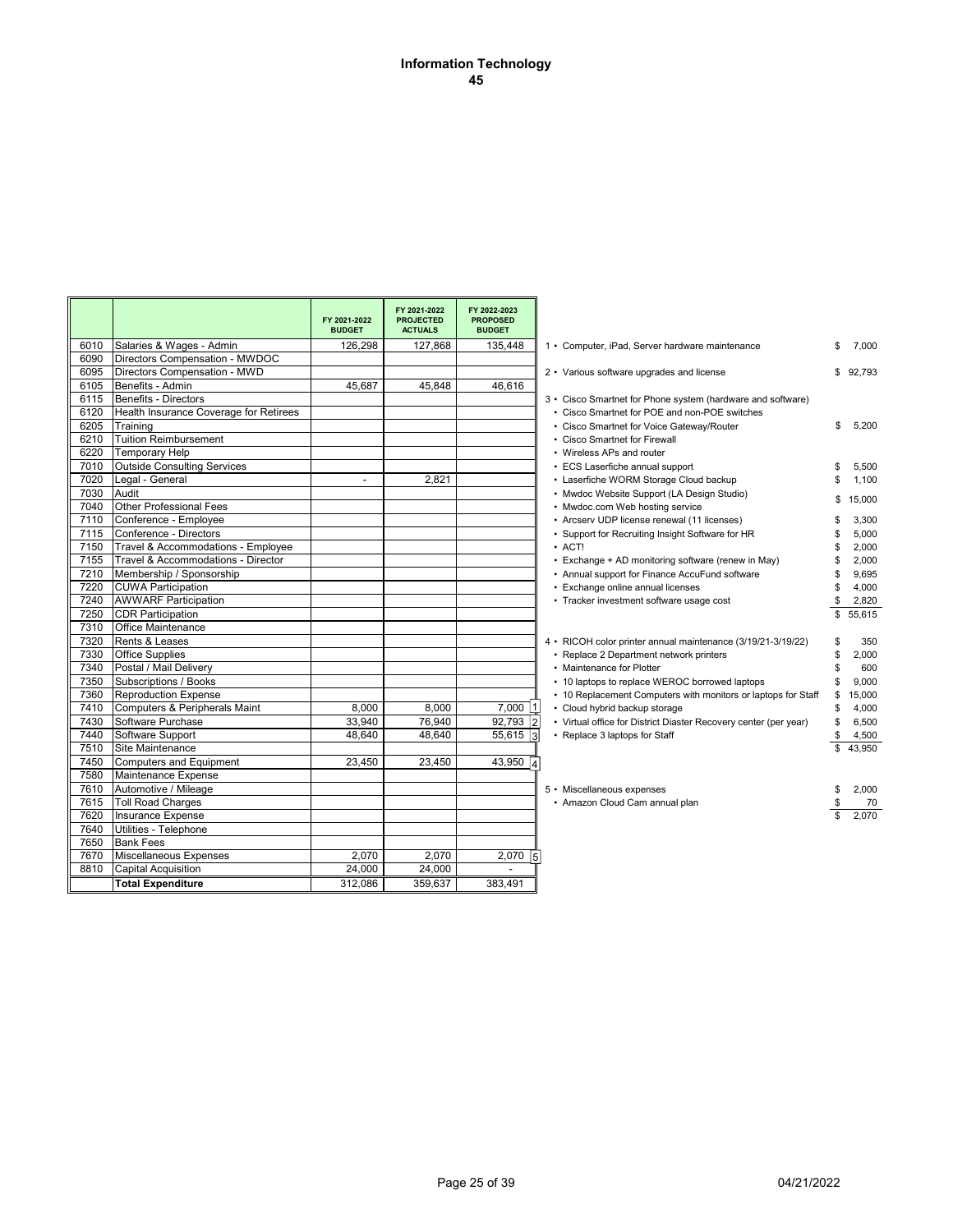#### **Water Use Efficiency (choice) 62**

|      |                           | FY 2021-2022<br><b>BUDGET</b> | FY 2021-2022<br><b>PROJECTED</b><br><b>ACTUALS</b> | FY 2022-2023<br><b>PROPOSED</b><br><b>BUDGET</b> |
|------|---------------------------|-------------------------------|----------------------------------------------------|--------------------------------------------------|
| 4215 | <b>Choice Revenue</b>     | 844,401                       | 803,364                                            | 831,328                                          |
|      |                           |                               |                                                    |                                                  |
| 4705 | Prior Year Carry over     | 70,731                        |                                                    |                                                  |
|      |                           |                               |                                                    |                                                  |
|      | Choice billing over/under |                               | 209,856                                            |                                                  |
|      |                           |                               |                                                    |                                                  |
|      |                           |                               |                                                    |                                                  |
|      |                           |                               |                                                    |                                                  |
|      |                           |                               |                                                    |                                                  |
|      | <b>Total Revenue</b>      | 915,132                       | 1,013,220                                          | 831,328                                          |

Choice billing over/under reflects revenue overage or shortfall to be reconciled with participating member agencies. Final charges will be revised by August 2022 to reflect the new budget year charges plus/minus prior year over/under.

|      |                                            | FY 2020-2021<br><b>PROPOSED</b><br><b>BUDGET</b> | FY 2021-2022<br><b>PROJECTED</b><br><b>ACTUALS</b> | FY 2022-2023<br><b>PROPOSED</b><br><b>BUDGET</b> |                                                                |
|------|--------------------------------------------|--------------------------------------------------|----------------------------------------------------|--------------------------------------------------|----------------------------------------------------------------|
| 6010 | Salaries & Wages - Admin                   | 431,097                                          | 499,047                                            | 388,480                                          |                                                                |
| 6012 | Salaries & Benefits - Recovery from Grants | (18, 665)                                        | (30, 874)                                          | (20,000)                                         |                                                                |
| 6090 | Directors Compensation - MWDOC             |                                                  |                                                    |                                                  |                                                                |
| 6095 | Directors Compensation - MWD               |                                                  |                                                    |                                                  |                                                                |
| 6105 | Benefits - Admin                           | 128,773                                          | 138,177                                            | 113,498                                          |                                                                |
| 6111 | Overhead Reimbursement                     | 240.184                                          | 273,369                                            | 215,850                                          |                                                                |
| 6115 | <b>Benefits - Directors</b>                |                                                  |                                                    |                                                  |                                                                |
| 6120 | Health Insurance Coverage for Retirees     |                                                  |                                                    |                                                  |                                                                |
| 6205 | Training                                   |                                                  |                                                    |                                                  |                                                                |
| 6210 | <b>Tuition Reimbursement</b>               |                                                  |                                                    |                                                  |                                                                |
| 6220 | Temporary Help                             |                                                  |                                                    |                                                  |                                                                |
| 7010 | <b>Outside Consulting Services</b>         |                                                  |                                                    |                                                  |                                                                |
| 7020 | Legal - General                            |                                                  |                                                    |                                                  |                                                                |
| 7030 | Audit                                      |                                                  |                                                    |                                                  |                                                                |
| 7040 | Other Professional Fees                    | 127,100                                          | 127,100                                            | 127,100                                          | 40,000<br>1 • Marketing of WUE programs<br>\$                  |
| 7110 | Conference - Employee                      |                                                  |                                                    |                                                  | • Residential Installation Verification Inspec<br>50,000<br>\$ |
| 7115 | Conference - Directors                     |                                                  |                                                    |                                                  | • Droplet Rebate Processing & E-Signature<br>\$<br>37,100      |
| 7150 | Travel & Accomodations - Employee          |                                                  |                                                    |                                                  | 127,100                                                        |
| 7155 | Travel & Accomodations - Director          |                                                  |                                                    |                                                  |                                                                |
| 7210 | Membership / Sponsorship                   |                                                  |                                                    |                                                  |                                                                |
| 7250 | <b>CDR Participation</b>                   |                                                  |                                                    |                                                  |                                                                |
| 7310 | Office Maintenance                         |                                                  |                                                    |                                                  |                                                                |
| 7320 | Rents & Leases                             |                                                  |                                                    |                                                  |                                                                |
| 7330 | <b>Office Supplies</b>                     |                                                  |                                                    |                                                  |                                                                |
| 7340 | Postal / Mail Delivery                     | 643                                              | 400                                                | 400                                              |                                                                |
| 7350 | <b>Subscriptions / Books</b>               |                                                  |                                                    |                                                  |                                                                |
| 7360 | <b>Reproduction Expense</b>                |                                                  |                                                    |                                                  |                                                                |
| 7410 | Computer & Peripherals Maint               |                                                  |                                                    |                                                  |                                                                |
| 7430 | Software Purchase                          |                                                  |                                                    |                                                  |                                                                |
| 7440 | Software Support                           |                                                  |                                                    |                                                  |                                                                |
| 7450 | <b>Computers and Equipment</b>             |                                                  |                                                    |                                                  |                                                                |
| 7580 | Maintenance Expense                        |                                                  |                                                    |                                                  |                                                                |
| 7610 | Automotive / Mileage                       |                                                  |                                                    |                                                  |                                                                |
| 7615 | <b>Toll Road Charges</b>                   |                                                  |                                                    |                                                  |                                                                |
| 7620 | Insurance Expense                          |                                                  |                                                    |                                                  |                                                                |
| 7640 | Utilities - Telephone                      |                                                  |                                                    |                                                  |                                                                |
| 7650 | <b>Bank Fees</b>                           |                                                  |                                                    |                                                  |                                                                |
| 7670 | Miscellaneous Expenses                     | 6,000                                            | 6,000                                              | 6,000                                            |                                                                |
| 8810 | <b>Capital Acquisition</b>                 |                                                  |                                                    |                                                  |                                                                |
|      | <b>Total Expenditure</b>                   | 915,132                                          | 1,013,220                                          | 831,328                                          |                                                                |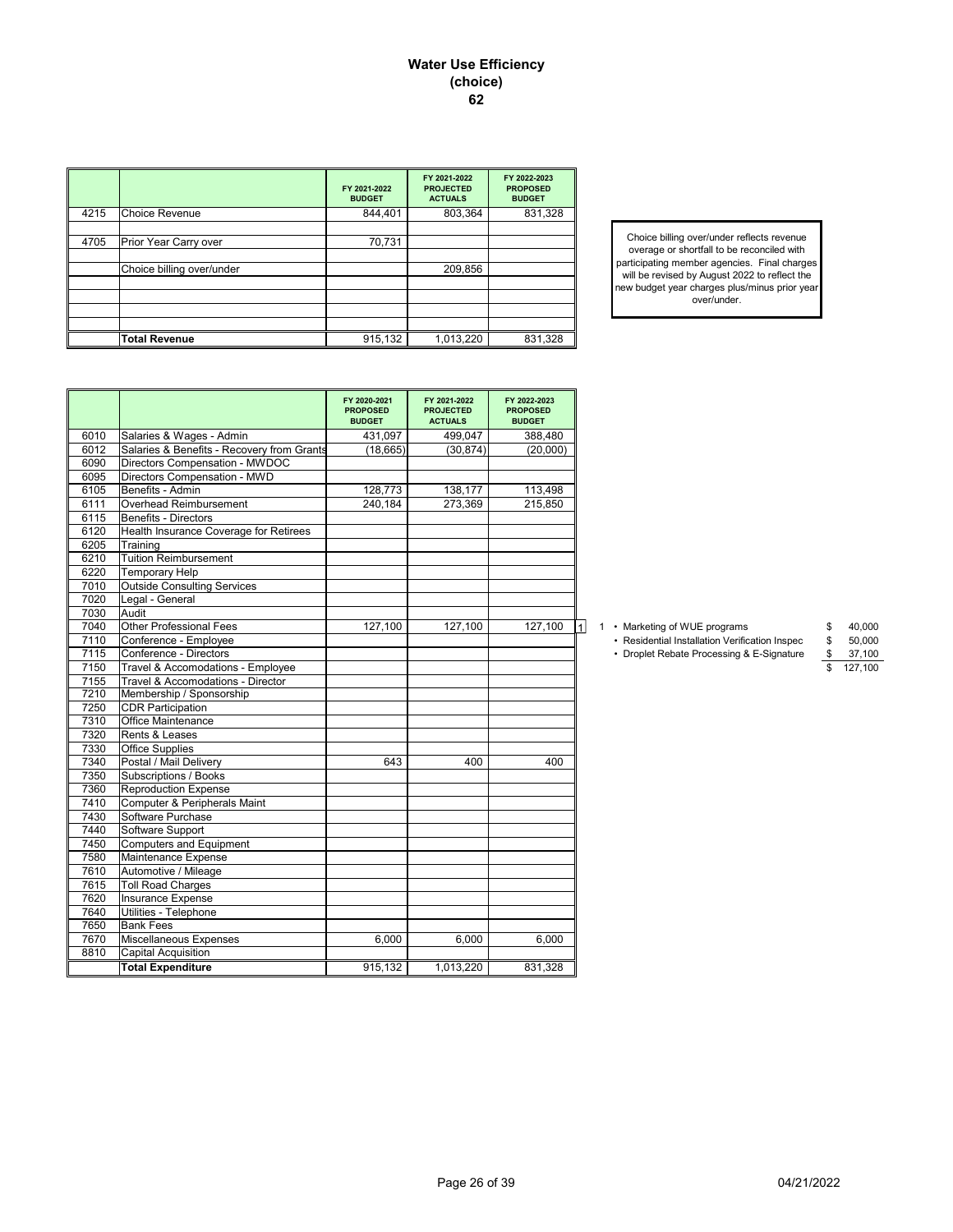|      |                           | FY 2021-2022<br><b>BUDGET</b> | FY 2021-2022<br><b>PROJECTED</b><br><b>ACTUALS</b> | FY 2022-2023<br><b>PROPOSED</b><br><b>BUDGET</b> |
|------|---------------------------|-------------------------------|----------------------------------------------------|--------------------------------------------------|
| 4215 | <b>Choice Revenue</b>     | 96,173                        | 96,173                                             | 429,838                                          |
| 4205 | <b>School Contracts</b>   | 120,895                       | 120,895                                            |                                                  |
| 4705 | Prior Year Carry over     | 213,153                       | 213,153                                            |                                                  |
|      |                           |                               |                                                    |                                                  |
|      | Choice billing over/under |                               | (49, 297)                                          |                                                  |
|      |                           |                               |                                                    |                                                  |
|      |                           |                               |                                                    |                                                  |
|      |                           |                               |                                                    |                                                  |
|      |                           |                               |                                                    |                                                  |
|      | <b>Total Revenue</b>      | 430,221                       | 380,924                                            | 429,838                                          |

Choice billing over/under reflects revenue overage or shortfall to be reconciled with participating member agencies. Final charges will be revised by August 2022 to reflect the new budget year charges plus/minus prior year over/under.

|      |                                           | FY 2020-2021<br><b>PROPOSED</b><br><b>BUDGET</b> | FY 2021-2022<br><b>PROJECTED</b><br><b>ACTUALS</b> | FY 2022-2023<br><b>PROPOSED</b><br><b>BUDGET</b> |                      |               |
|------|-------------------------------------------|--------------------------------------------------|----------------------------------------------------|--------------------------------------------------|----------------------|---------------|
| 6010 | Salaries & Wages - Admin                  | 6,559                                            | 6,064                                              | 6,441                                            |                      |               |
| 6105 | Benefits - Admin                          | 2,216                                            | 1.951                                              | 2.060                                            |                      |               |
| 6111 | Overhead Reimbursement                    | 3,765                                            | 3,438.61                                           | 3,656                                            |                      |               |
| 6115 | <b>Benefits - Directors</b>               |                                                  |                                                    |                                                  |                      |               |
| 6120 | Health Insurance Coverage for Retirees    |                                                  |                                                    |                                                  |                      |               |
| 6205 | Training                                  |                                                  |                                                    |                                                  |                      |               |
| 6210 | Tuition Reimbursement                     |                                                  |                                                    |                                                  |                      |               |
| 6220 | <b>Temporary Help</b>                     |                                                  |                                                    |                                                  |                      |               |
| 7010 | <b>Outside Consulting Services</b>        |                                                  |                                                    |                                                  |                      |               |
| 7020 | Legal - General                           |                                                  |                                                    |                                                  |                      |               |
| 7030 | Audit                                     |                                                  |                                                    |                                                  |                      |               |
| 7040 | <b>Other Professional Fees</b>            |                                                  |                                                    |                                                  |                      |               |
| 7040 | Other Professional Fees - School Programs | 417,681                                          | 369,470                                            | 417,681                                          |                      |               |
| 7110 | Conference - Employee                     |                                                  |                                                    |                                                  | 1 • High Schools     | 63,930<br>S   |
| 7115 | Conference - Directors                    |                                                  |                                                    |                                                  | • Elementary Schools | 288,310<br>\$ |
| 7150 | Travel & Accommodations - Employee        |                                                  |                                                    |                                                  | • Middle Schools     | \$<br>65,441  |
| 7155 | Travel & Accommodations - Director        |                                                  |                                                    |                                                  |                      | 417,681       |
| 7210 | Membership / Sponsorship                  |                                                  |                                                    |                                                  |                      |               |
| 7250 | <b>CDR Participation</b>                  |                                                  |                                                    |                                                  |                      |               |
| 7310 | <b>Office Maintenance</b>                 |                                                  |                                                    |                                                  |                      |               |
| 7320 | Rents & Leases                            |                                                  |                                                    |                                                  |                      |               |
| 7330 | <b>Office Supplies</b>                    |                                                  |                                                    |                                                  |                      |               |
| 7340 | Postal / Mail Delivery                    |                                                  |                                                    |                                                  |                      |               |
| 7350 | Subscriptions / Books                     |                                                  |                                                    |                                                  |                      |               |
| 7360 | Reproduction Expense                      |                                                  |                                                    |                                                  |                      |               |
| 7410 | Computer & Peripherals Maint              |                                                  |                                                    |                                                  |                      |               |
| 7430 | Software Purchase                         |                                                  |                                                    |                                                  |                      |               |
| 7440 | Software Support                          |                                                  |                                                    |                                                  |                      |               |
| 7450 | Computers and Equipment                   |                                                  |                                                    |                                                  |                      |               |
| 7580 | Maintenance Expense                       |                                                  |                                                    |                                                  |                      |               |
| 7610 | Automotive / Mileage                      |                                                  |                                                    |                                                  |                      |               |
| 7615 | <b>Toll Road Charges</b>                  |                                                  |                                                    |                                                  |                      |               |
| 7620 | Insurance Expense                         |                                                  |                                                    |                                                  |                      |               |
| 7640 | Utilities - Telephone                     |                                                  |                                                    |                                                  |                      |               |
| 7650 | <b>Bank Fees</b>                          |                                                  |                                                    |                                                  |                      |               |
| 7670 | Miscellaneous Expenses                    |                                                  |                                                    |                                                  |                      |               |
| 8810 | <b>Capital Acquisition</b>                |                                                  |                                                    |                                                  |                      |               |
|      | <b>Total Expenditure</b>                  | 430,221                                          | 380,924                                            | 429.838                                          |                      |               |

|  | . High Coboolo |  |
|--|----------------|--|

| <b>HIYU SUIDUIS</b>                |  |
|------------------------------------|--|
| $\sim$ $\sim$ $\sim$ $\sim$ $\sim$ |  |

- Elementary Schools
	-

| • High Schools       | 63.930  |
|----------------------|---------|
| • Elementary Schools | 288.310 |
| • Middle Schools     | 65.441  |
|                      | 417.681 |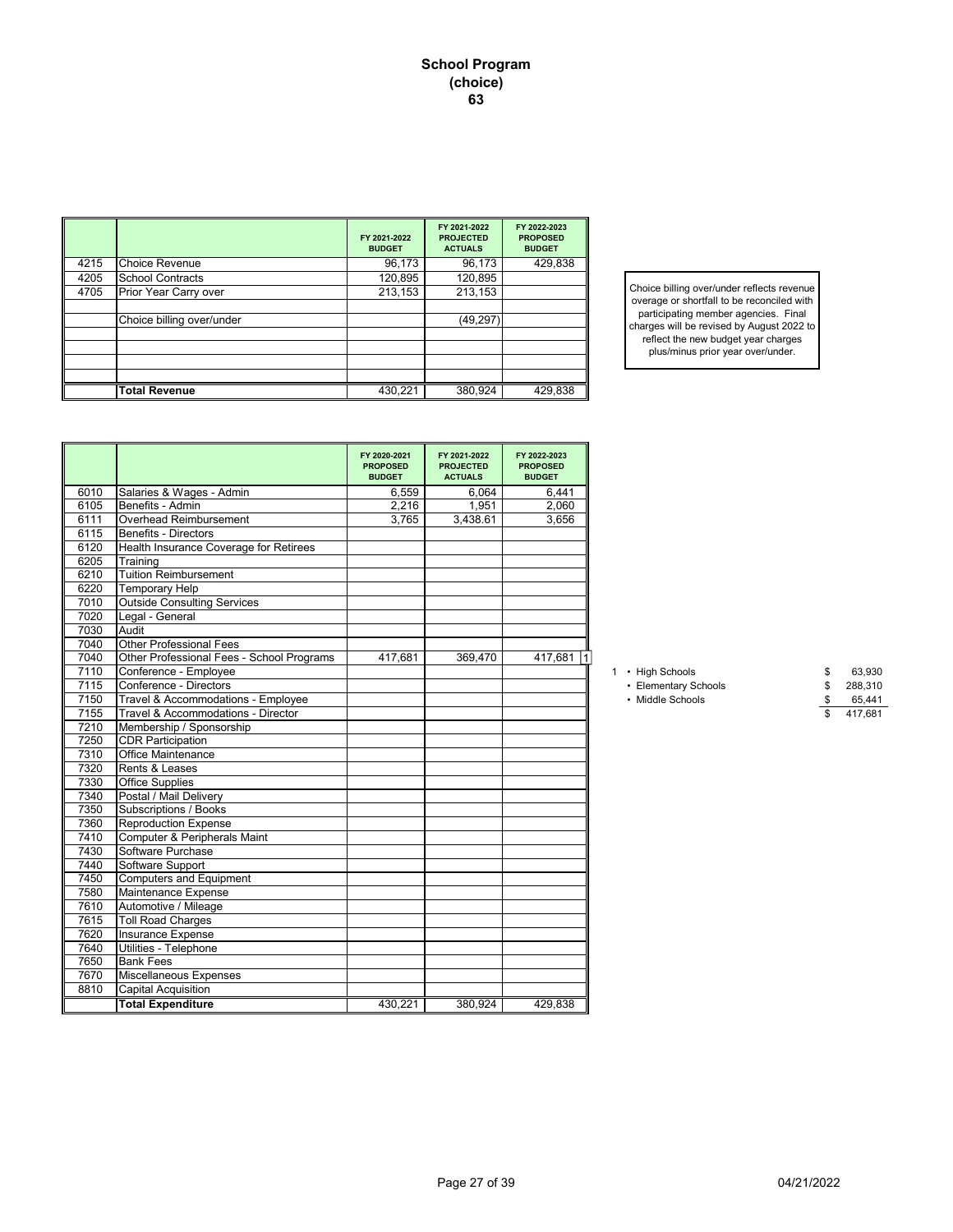#### **Water Loss Control (choice) 70**

|      |                           | FY 2021-2022<br><b>BUDGET</b> | FY 2021-2022<br><b>PROJECTED</b><br><b>ACTUALS</b> | FY 2022-2023<br><b>PROPOSED</b><br><b>BUDGET</b> |
|------|---------------------------|-------------------------------|----------------------------------------------------|--------------------------------------------------|
| 4215 | <b>Choice Revenue</b>     | 291,317                       | 291,317                                            | 496,786                                          |
|      |                           |                               |                                                    |                                                  |
| 4705 | Prior Year Carry over     |                               |                                                    |                                                  |
|      |                           |                               |                                                    |                                                  |
|      | Choice billing over/under |                               | 54,786                                             |                                                  |
|      |                           |                               |                                                    |                                                  |
|      |                           |                               |                                                    |                                                  |
|      |                           |                               |                                                    |                                                  |
|      |                           |                               |                                                    |                                                  |
|      | <b>Total Revenue</b>      | 291,317                       | 346,103                                            | 496,786                                          |

|      |                                        | FY 2020-2021<br><b>PROPOSED</b><br><b>BUDGET</b> | FY 2021-2022<br><b>PROJECTED</b><br><b>ACTUALS</b> | FY 2022-2023<br><b>PROPOSED</b><br><b>BUDGET</b> |                                            |
|------|----------------------------------------|--------------------------------------------------|----------------------------------------------------|--------------------------------------------------|--------------------------------------------|
| 6010 | Salaries & Wages - Admin               | 111,226                                          | 106,567                                            | 198,797                                          |                                            |
| 6012 | Salaries & Wages - Reimb. from Grants  |                                                  |                                                    |                                                  |                                            |
| 6090 | Directors Compensation - MWDOC         |                                                  |                                                    |                                                  |                                            |
| 6095 | Directors Compensation - MWD           |                                                  |                                                    |                                                  |                                            |
| 6105 | Benefits - Admin                       | 32.075                                           | 34.503                                             | 65.373                                           |                                            |
| 6111 | Overhead Reimbursement                 | 61.476                                           | 60,519                                             | 113,593                                          |                                            |
| 6115 | <b>Benefits - Directors</b>            |                                                  |                                                    |                                                  |                                            |
| 6120 | Health Insurance Coverage for Retirees |                                                  |                                                    |                                                  |                                            |
| 6205 | Training                               | 2,000                                            | 2,000                                              | 8,000                                            |                                            |
| 6210 | <b>Tuition Reimbursement</b>           |                                                  |                                                    |                                                  |                                            |
| 6220 | Temporary Help                         |                                                  |                                                    |                                                  |                                            |
| 7010 | <b>Outside Consulting Services</b>     |                                                  |                                                    |                                                  |                                            |
| 7020 | Legal - General                        |                                                  |                                                    |                                                  |                                            |
| 7030 | Audit                                  |                                                  |                                                    |                                                  |                                            |
| 7040 | <b>Other Professional Fees</b>         | 65,000                                           | 124,200                                            | 55,000                                           | 1 • Meter Testing<br>\$35,000<br>$\vert$ 1 |
| 7110 | Conference - Employee                  |                                                  |                                                    |                                                  | • USA Leak detection<br>\$20,000           |
| 7115 | Conference - Directors                 |                                                  |                                                    |                                                  | \$55,000                                   |
| 7150 | Travel & Accomodations - Employee      |                                                  |                                                    |                                                  |                                            |
| 7155 | Travel & Accomodations - Director      |                                                  |                                                    |                                                  |                                            |
| 7210 | Membership / Sponsorship               |                                                  |                                                    |                                                  |                                            |
| 7220 | <b>CUWA Participation</b>              |                                                  |                                                    |                                                  |                                            |
| 7240 | <b>AAWARF Participation</b>            |                                                  |                                                    |                                                  |                                            |
| 7250 | <b>CDR Participation</b>               |                                                  |                                                    |                                                  |                                            |
| 7310 | <b>Office Maintenance</b>              |                                                  |                                                    |                                                  |                                            |
| 7320 | Rents & Leases                         |                                                  |                                                    |                                                  |                                            |
| 7330 | <b>Office Supplies</b>                 |                                                  |                                                    |                                                  |                                            |
| 7332 | Supplies - Water Loss Control          | 4,000                                            | 4.000                                              | 4.000                                            |                                            |
| 7340 | Postal / Mail Delivery                 |                                                  |                                                    |                                                  |                                            |
| 7350 | Subscriptions / Books                  |                                                  |                                                    |                                                  |                                            |
| 7360 | <b>Reproduction Expense</b>            |                                                  |                                                    |                                                  |                                            |
| 7410 | Computer & Peripherals Maint           |                                                  |                                                    |                                                  |                                            |
| 7430 | Software Purchase                      | 2,100                                            | 2,300                                              | 2.300                                            |                                            |
| 7440 | Software Support                       |                                                  |                                                    |                                                  |                                            |
| 7450 | <b>Computers and Equipment</b>         | ÷.                                               |                                                    |                                                  |                                            |
| 7510 | Site Maintenance                       |                                                  |                                                    |                                                  |                                            |
| 7580 | Maintenance Expense                    |                                                  |                                                    |                                                  |                                            |
| 7610 | Automotive / Mileage                   |                                                  |                                                    |                                                  |                                            |
| 7612 | Vehicle Expense                        | 5,800                                            | 4,343                                              | 7,343                                            | 2 • Vehicle Fuel & Oil<br>7,000<br>\$      |
| 7615 | <b>Toll Road Charges</b>               | 200                                              | 500                                                | 1,200                                            | • Auto Insurance<br>343                    |
| 7620 | <b>Insurance Expense</b>               |                                                  |                                                    |                                                  | 7.343                                      |
| 7640 | Utilities - Telephone                  | 1,440                                            | 1,170                                              | 2,900                                            |                                            |
| 7650 | <b>Bank Fees</b>                       |                                                  |                                                    |                                                  |                                            |
| 7670 | <b>Miscellaneous Expenses</b>          | 6.000                                            | 6.000                                              | 6.000                                            |                                            |
| 8410 | Overhead Reimbursement                 |                                                  |                                                    |                                                  |                                            |
| 8610 | <b>Depreciation Expense</b>            |                                                  |                                                    |                                                  | 3 • Leak Det. Equip<br>\$32.280            |
| 8710 | <b>Election Expenses</b>               |                                                  |                                                    |                                                  | (3XSewerin Aqua Test                       |
| 8810 | <b>Capital Acquisition</b>             |                                                  |                                                    | 32,280                                           | 3 <sup>1</sup><br>T10 Ground Mic's)        |
|      | <b>Total Expenditure</b>               | 291,317                                          | 346.103                                            | 496,786                                          |                                            |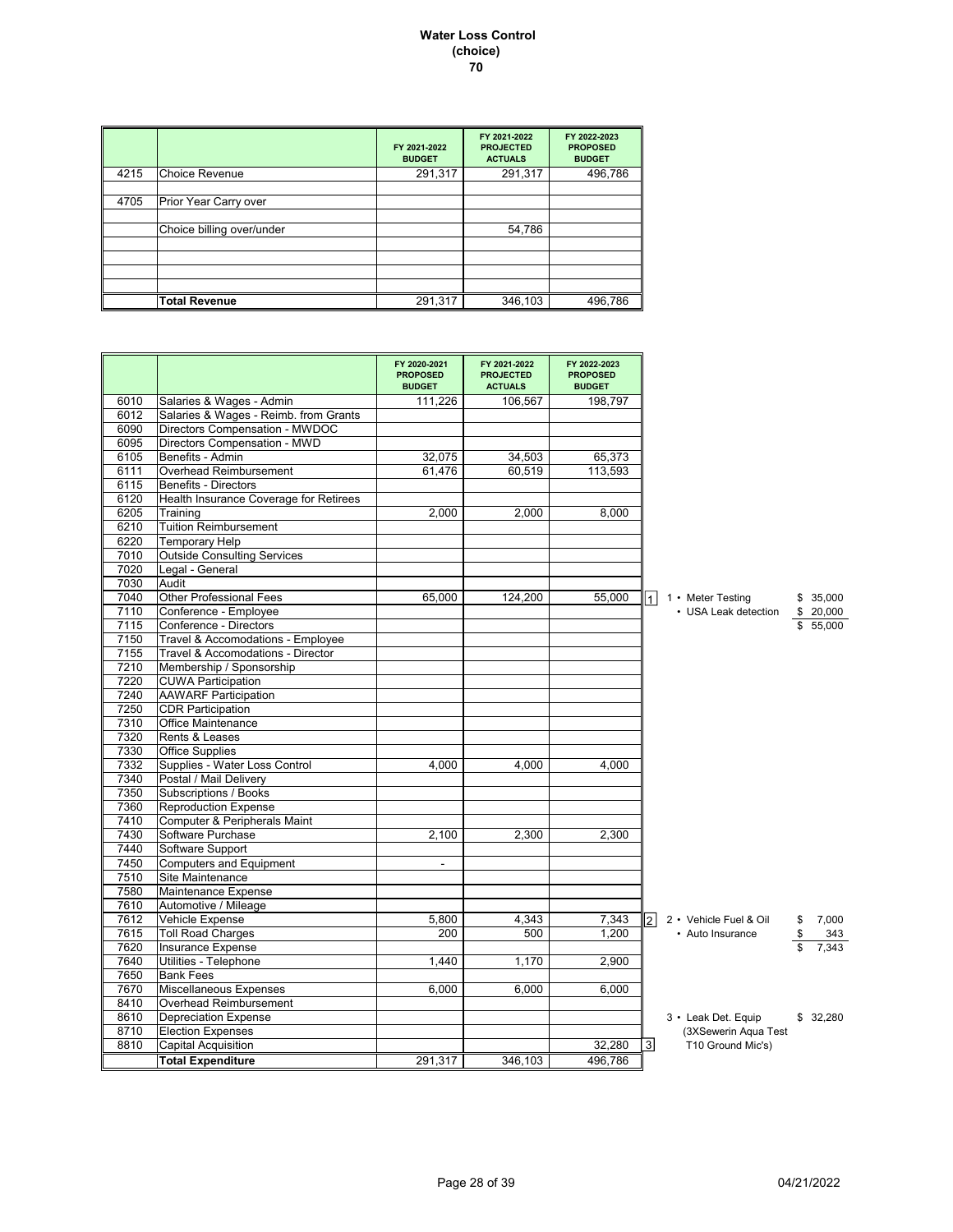|      |                                  | FY 2021-2022<br><b>BUDGET</b> | FY 2021-2022<br><b>PROJECTED</b><br><b>ACTUALS</b> | FY 2022-2023<br><b>PROPOSED</b><br><b>BUDGET</b> |                           |         |
|------|----------------------------------|-------------------------------|----------------------------------------------------|--------------------------------------------------|---------------------------|---------|
| 4320 | MWDOC Contribution to Operations | 260,346                       | 260,346                                            | 296,290                                          | $\cdot$ OCSD              | 52,852  |
| 4210 | <b>WEROC Contracts</b>           | 260,346                       | 260,346                                            | 269,651                                          | • SOCWA<br>1              | 20,493  |
|      |                                  |                               |                                                    |                                                  | $\cdot$ OCWD              | 134,826 |
|      |                                  |                               |                                                    |                                                  | • 3 Cities -- \$20,493/ea | 61,480  |
| 4205 |                                  |                               |                                                    |                                                  |                           | 269,651 |
| 4230 | Reimbursements                   |                               |                                                    |                                                  |                           |         |
| 4240 |                                  |                               |                                                    |                                                  |                           |         |
| 4410 |                                  |                               |                                                    |                                                  |                           |         |
| 4805 |                                  |                               |                                                    |                                                  |                           |         |
|      | <b>TOTAL WEROC Revenue</b>       | 520.692                       | 520,692                                            | 565,941                                          |                           |         |
|      |                                  |                               |                                                    |                                                  |                           |         |
|      |                                  |                               |                                                    |                                                  |                           |         |

- - OCWD \$ 134,826
	- 3 Cities -- \$20,493/ea \$ 61,480

|      |                                        | FY 2021-2022<br><b>BUDGET</b> | FY 2021-2022<br><b>PROJECTED</b><br><b>ACTUALS</b> | FY 2022-2023<br><b>PROPOSED</b><br><b>BUDGET</b> |           |                           |
|------|----------------------------------------|-------------------------------|----------------------------------------------------|--------------------------------------------------|-----------|---------------------------|
| 6010 | Salaries & Wages - Admin               | 350.504                       | 334.065                                            | 374.337                                          |           |                           |
| 6012 | Salaries & Benefits - Reimbursed       | (11,750)                      |                                                    |                                                  |           |                           |
| 6090 | Directors Compensation - MWDOC         |                               |                                                    |                                                  |           |                           |
| 6095 | Directors Compensation - MWD           |                               |                                                    |                                                  |           |                           |
| 6105 | Benefits - Admin                       | 125,727                       | 125,379                                            | 132,314                                          |           |                           |
| 6115 | Benefits - Directors                   |                               |                                                    |                                                  |           |                           |
| 6120 | Health Insurance Coverage for Retirees |                               |                                                    |                                                  |           |                           |
| 6205 | Training                               | 8,200                         | 6,150                                              | 8,200                                            | 121       | 2 Cert Meetings Exercises |
| 6210 | <b>Tuition Reimbursement</b>           |                               |                                                    |                                                  |           |                           |
| 6220 | <b>Temporary Help</b>                  |                               |                                                    |                                                  |           |                           |
| 7010 | <b>Outside Consulting Services</b>     |                               |                                                    |                                                  |           |                           |
| 7020 | Legal - General                        |                               |                                                    |                                                  |           |                           |
| 7030 | Audit                                  |                               |                                                    |                                                  |           |                           |
| 7110 | Conference - Employee                  | 3,800                         | 3,176                                              | 3,200                                            | $\vert$ 3 |                           |
| 7115 | Conference - Directors                 |                               |                                                    |                                                  |           | 3 • See Exhibit E         |
| 7150 | Travel & Accomodations - Employee      | 4,750                         | 4.227                                              | 9,500                                            | 3         |                           |
| 7155 | Travel & Accomodations - Director      |                               |                                                    |                                                  |           |                           |
| 7210 | Membership / Sponsorship               | 850                           | 889                                                | 880                                              | 4         | 4 • See Exhibit D         |
| 7250 | <b>CDR Participation</b>               |                               |                                                    |                                                  |           |                           |
| 7310 | Office Maintenance                     |                               |                                                    |                                                  |           |                           |
| 7320 | Rents & Leases                         |                               |                                                    |                                                  |           |                           |
| 7330 | Office & Radio Supplies                | 1,500                         | 900                                                | 1,000                                            |           |                           |
| 7340 | Postal / Mail Deliverv                 |                               |                                                    |                                                  |           |                           |
| 7350 | Subscriptions / Books                  |                               |                                                    |                                                  |           |                           |
| 7360 | <b>Reproduction Expense</b>            | 1,000                         | 250                                                | 250                                              |           |                           |
| 7410 | Computer & Peripherals Maint           | 5.060                         | 5.040                                              | 5.060                                            |           |                           |
| 7430 | Software Purchase                      |                               |                                                    |                                                  |           |                           |
| 7440 | Software Support                       | 9,300                         | 9,481                                              | 9,800                                            |           |                           |
| 7450 | <b>Computers and Equipment</b>         |                               | 280                                                |                                                  |           |                           |
| 7510 | Site Maintenance                       | 700                           | 640                                                | 700                                              |           |                           |
| 7580 | Maintenance - Generators               | 1,000                         | 980                                                | 1,000                                            |           |                           |
| 7581 | Maintenance - Radios                   | 2,000                         | 1,900                                              | 2,000                                            |           |                           |
| 7582 | Maintenance - EOC's                    | 2.000                         | 2,200                                              | 2,200                                            |           |                           |
| 7610 | Automotive / Mileage                   | 2,000                         | 1,158                                              | 1,500                                            |           |                           |
| 7615 | <b>Toll Road Charges</b>               | 50                            | $\mathbf{r}$                                       | $\mathbf{r}$                                     |           |                           |
| 7620 | Insurance Expense                      |                               |                                                    |                                                  |           |                           |
| 7640 | Utilities - Telephone                  | 10.000                        | 9.900                                              | 10.000                                           |           |                           |
| 7650 | <b>Bank Fees</b>                       |                               |                                                    |                                                  |           |                           |
| 7670 | Miscellaneous Expenses                 | 1,001                         | 1,400                                              | 1,000                                            |           |                           |
| 7671 | Miscellaneous Training                 | 3.000                         | 3.100                                              | 3.000                                            |           |                           |
| 8810 | <b>Capital Acquisition</b>             |                               |                                                    |                                                  |           |                           |
|      | <b>Capital Expenditures</b>            |                               |                                                    |                                                  |           |                           |
|      | <b>TOTAL Expenditures</b>              | 520,692                       | 511,115                                            | 565,941                                          |           |                           |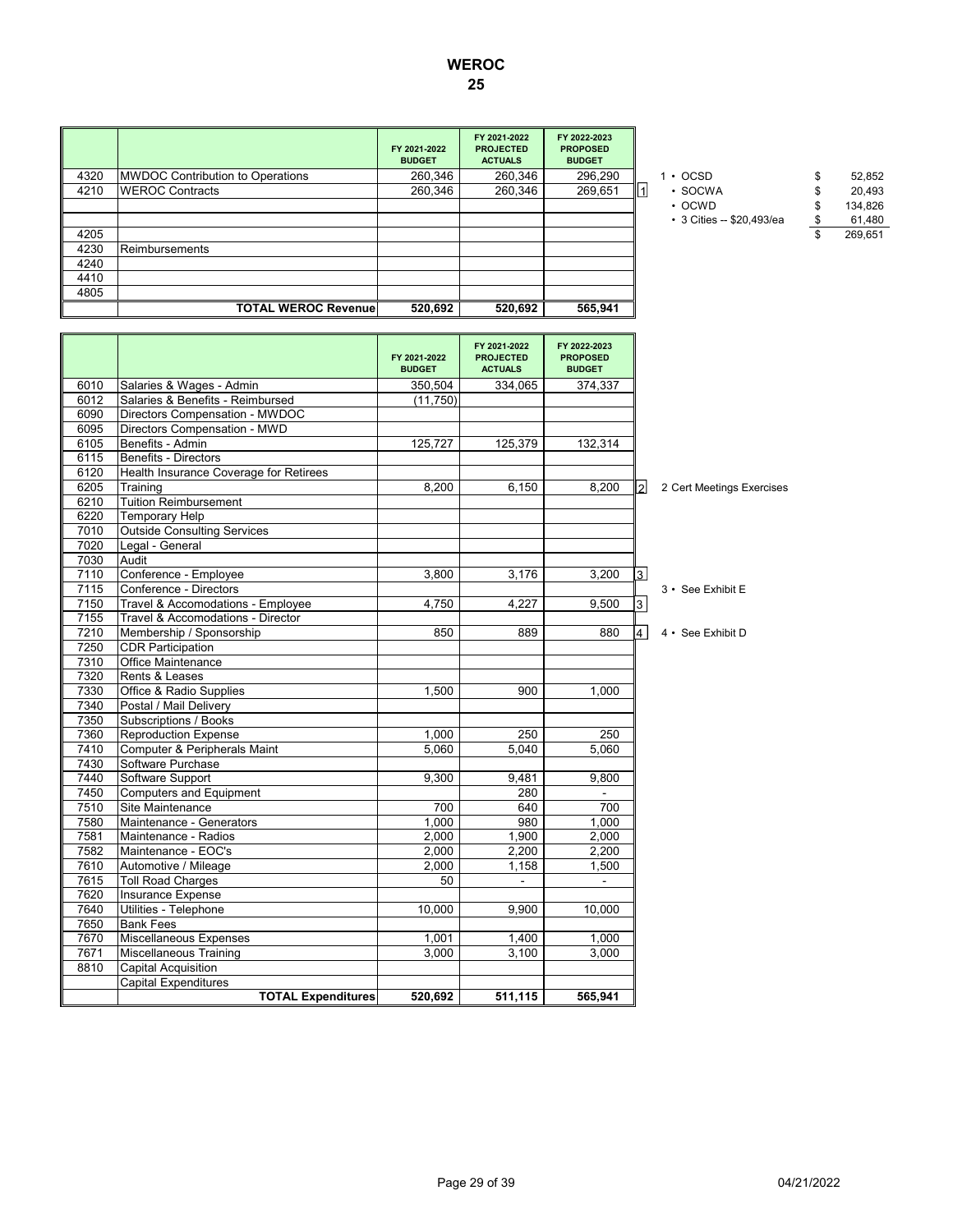# **AMP Proceeds Agreement Administration 61**

|      |                           | FY 2021-2022<br><b>BUDGET</b> | FY 2021-2022<br><b>PROJECTED</b><br><b>ACTUALS</b> | FY 2022-2023<br><b>PROPOSED</b><br><b>BUDGET</b> |
|------|---------------------------|-------------------------------|----------------------------------------------------|--------------------------------------------------|
| 4020 | Interest Revenue          |                               |                                                    |                                                  |
| 4050 | O & M Maintenance Deposit |                               |                                                    |                                                  |
| 4230 | Reimbursement             | 11,622                        | 4,128                                              | 4,567                                            |
| 4680 | Miscellaneous Income      |                               |                                                    |                                                  |
|      | Prior Year Carryover      |                               |                                                    |                                                  |
|      |                           |                               |                                                    | 4,567                                            |
|      | <b>Total Revenue</b>      | 11,622                        | 4,128                                              |                                                  |

|      |                                        | FY 2021-2022<br><b>BUDGET</b> | FY 2021-2022<br><b>PROJECTED</b><br><b>ACTUALS</b> | FY 2022-2023<br><b>PROPOSED</b><br><b>BUDGET</b> |
|------|----------------------------------------|-------------------------------|----------------------------------------------------|--------------------------------------------------|
| 6010 | Salaries & Wages - Admin               | 3,238                         | 3,251                                              | 3,596                                            |
| 6090 | Directors Compensation - MWDOC         |                               |                                                    |                                                  |
| 6095 | Directors Compensation - MWD           |                               |                                                    |                                                  |
| 6105 | Benefits - Admin                       | 883                           | 876                                                | 971                                              |
| 6115 | Benefits - Directors                   |                               |                                                    |                                                  |
| 6120 | Health Insurance Coverage for Retirees |                               |                                                    |                                                  |
| 6205 | Training                               |                               |                                                    |                                                  |
| 6210 | <b>Tuition Reimbursement</b>           |                               |                                                    |                                                  |
| 6220 | <b>Temporary Help</b>                  |                               |                                                    |                                                  |
| 7010 | <b>Outside Consulting Services</b>     |                               |                                                    |                                                  |
| 7020 | Legal - General                        | 6,000                         |                                                    |                                                  |
| 7030 | Audit                                  |                               |                                                    |                                                  |
| 7040 | <b>Other Professional Fees</b>         |                               |                                                    |                                                  |
| 7110 | Conference - Employee                  |                               |                                                    |                                                  |
| 7115 | Conference - Directors                 |                               |                                                    |                                                  |
| 7150 | Travel & Accomodations - Employee      |                               |                                                    |                                                  |
| 7155 | Travel & Accomodations - Director      |                               |                                                    |                                                  |
| 7210 | Membership / Sponsorship               |                               |                                                    |                                                  |
| 7220 | <b>CUWA Participation</b>              |                               |                                                    |                                                  |
| 7240 | <b>AAWARF Participation</b>            |                               |                                                    |                                                  |
| 7250 | <b>CDR Participation</b>               |                               |                                                    |                                                  |
| 7310 | <b>Office Maintenance</b>              |                               |                                                    |                                                  |
| 7320 | Rents & Leases                         |                               |                                                    |                                                  |
| 7330 | <b>Office Supplies</b>                 |                               |                                                    |                                                  |
| 7340 | Postal / Mail Delivery                 |                               |                                                    |                                                  |
| 7350 | Subscriptions / Books                  |                               |                                                    |                                                  |
| 7360 | <b>Reproduction Expense</b>            |                               |                                                    |                                                  |
| 7410 | Computer & Peripherals Maint           |                               |                                                    |                                                  |
| 7430 | Software Purchase                      |                               |                                                    |                                                  |
| 7440 | Software Support                       |                               |                                                    |                                                  |
| 7450 | <b>Computers and Equipment</b>         |                               |                                                    |                                                  |
| 7580 | Maintenance Expense                    |                               |                                                    |                                                  |
| 7610 | Automotive / Mileage                   |                               |                                                    |                                                  |
| 7615 | <b>Toll Road Charges</b>               |                               |                                                    |                                                  |
| 7620 | Insurance Expense                      |                               |                                                    |                                                  |
| 7640 | Utilities - Telephone                  |                               |                                                    |                                                  |
| 7650 | <b>Bank Fees</b>                       |                               |                                                    |                                                  |
| 7670 | Miscellaneous Expenses                 |                               |                                                    |                                                  |
| 8810 | Capital Acquisition                    |                               |                                                    |                                                  |
|      | <b>Total Expenditure</b>               | 10,121                        | 4,128                                              | 4,567                                            |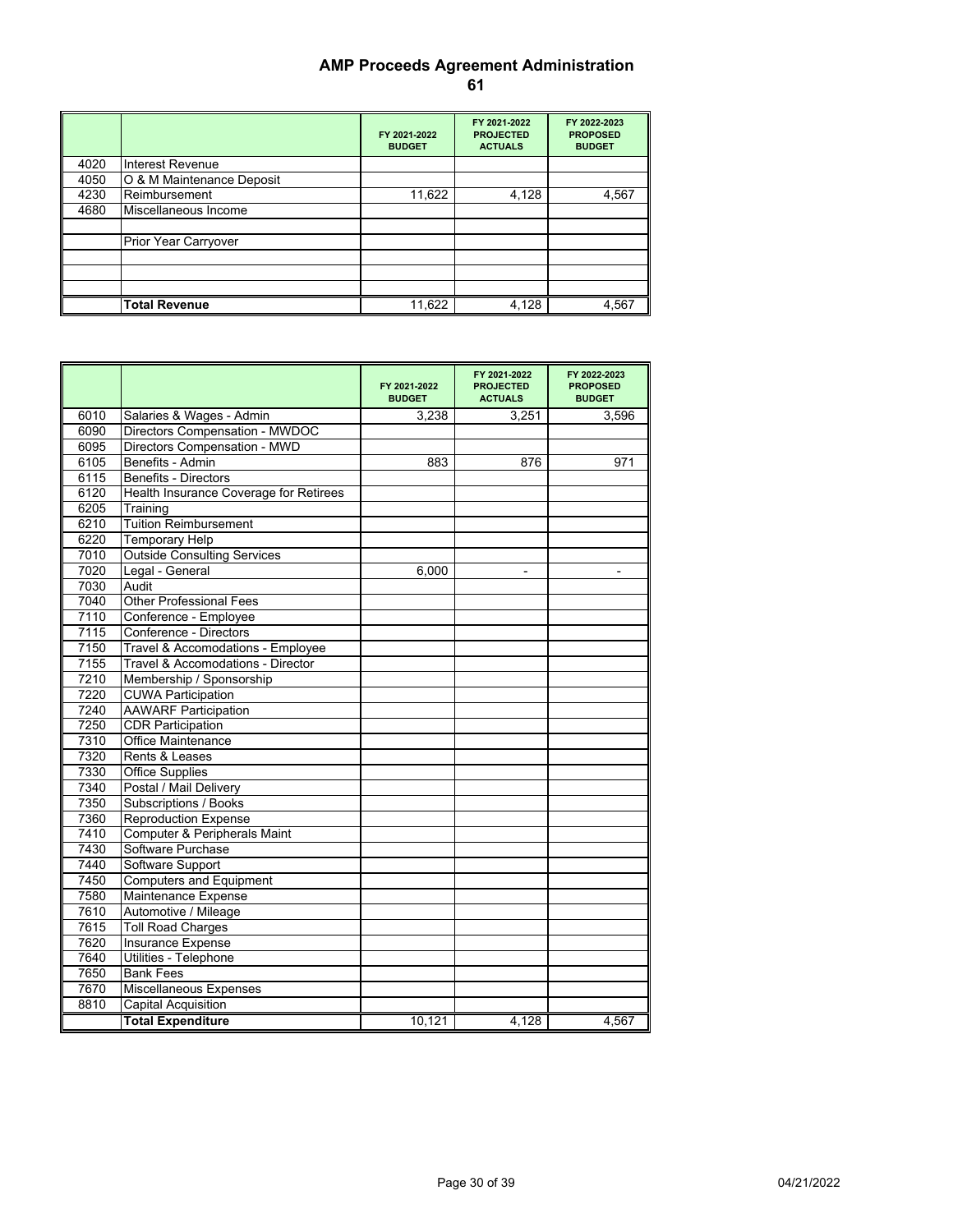## **Exhibit D**

#### **MUNICIPAL WATER DISTRICT OF ORANGE COUNTY Proposed District Participation Costs Fiscal Year 2022-2023**

|                                                                                       |          | <b>Budget</b><br>FY 2021-2022 |          | Projected<br>FY 2021-2022<br><b>Actuals</b> |          | <b>Budget</b><br>FY 2022-2023 | Approval included in<br><b>Budget Approval</b> |
|---------------------------------------------------------------------------------------|----------|-------------------------------|----------|---------------------------------------------|----------|-------------------------------|------------------------------------------------|
| <b>Required Participation or Service</b>                                              |          |                               |          |                                             |          |                               |                                                |
| LAFCO                                                                                 | \$       | 37.500                        | \$       | 36.716                                      | \$       | 36.716                        | $\sqrt{2}$                                     |
| <b>Subtotal Cost Center 11</b>                                                        | \$       | 37.500                        | s        | 36.716                                      | s        | 36.716                        |                                                |
| Association of Calif. Water Agencies (ACWA)                                           | \$       | 23,000                        | \$       | 23,000                                      | \$       | 23,000                        |                                                |
| South OC Watershed Management Area Dues                                               | \$       | 10,800                        | \$       | 10,800                                      | \$       | 11,250                        | $\sqrt{2}$                                     |
| <b>Subtotal Cost Center 12</b>                                                        | \$       | 33,800                        | \$       | 33,800                                      | \$       | 34,250                        |                                                |
| <b>Subtotal - Required Participation or Service</b>                                   | \$       | 71,300                        | \$       | 70,516                                      | \$       | 70,966                        |                                                |
| <b>Elective Participation</b>                                                         |          |                               |          |                                             |          |                               |                                                |
| Colorado River Water Users Association                                                | \$       | 60                            | \$       | 60                                          | \$       | 60                            | $\sqrt{}$                                      |
| Orange County Water Association                                                       | \$       | 280                           | \$       | 280                                         | \$       | $\overline{\phantom{a}}$      | $\sqrt{}$                                      |
| <b>Subtotal Cost Center 11</b>                                                        | \$       | 340                           | \$       | 340                                         | \$       | 60                            |                                                |
| Association of California Cities- Orange County (ACCOC)                               | \$       | 5,100                         | \$       | 5,100                                       | \$       | 5,100                         | $\sqrt{}$                                      |
| American Water Works Association (AWWA)                                               | \$       | 1,800                         | \$       | 1,800                                       | \$       | 1,800                         | $\sqrt{ }$                                     |
| Association of Metropolitan Water Agencies (AMWA)                                     | \$       | 21,876                        | \$       | 21,876                                      | \$       | 21,876                        | $\sqrt{ }$                                     |
| CA Chamber of Commerce (HR California)                                                | \$       | 580                           | \$       | 580                                         | \$       | 580                           | $\sqrt{ }$                                     |
| Cal Desal                                                                             | \$       | 5,100                         | \$       | 5,000                                       | \$       | 5,100                         | $\sqrt{ }$                                     |
| California Association of Public Information Officers (CAPIO)                         | \$       | 840                           | \$       | 275                                         | \$       | 825                           | $\sqrt{2}$                                     |
| California Environmental Literacy Initiative                                          | \$       |                               | \$       |                                             | \$       | 600                           | $\sqrt{ }$                                     |
| California Municipal Treasurers Association (CMTA)                                    | \$       | 175                           | \$       | 175                                         | \$       | 175                           | $\sqrt{ }$                                     |
| California Municipal Utilities Association (CMUA)                                     | \$       | 6,480                         | \$       | 6,480                                       | \$       | 6,480                         | $\sqrt{}$                                      |
| California Society of Municipal Finance Officers (CSMFO)                              | \$       | 120                           | \$       | 120                                         | \$       | 120                           | $\sqrt{ }$                                     |
| California Special Districts Association (CSDA)                                       | \$       | 8,100                         | \$       | 8,100                                       | \$       | 8,100                         | $\sqrt{}$                                      |
| California Water Efficiency Partnership (CalWEP)                                      | \$       | 6,100                         | \$       | 6,100<br>$\mathbf{r}$                       | \$       | 6,030                         | $\sqrt{ }$                                     |
| California Water, Energy and Education Alliance (CWEEA)                               | \$       |                               | \$<br>\$ |                                             | \$<br>\$ | 1,200                         | $\sqrt{ }$<br>$\sqrt{ }$                       |
| Colorado River Water Users Assn.<br>Department of Water Resources Education Committee | \$<br>\$ | 92                            | \$       | 92<br>$\overline{a}$                        | \$       | 100<br>1,500                  | $\sqrt{ }$                                     |
| Government Finance Officers Association (GFOA)                                        | \$       | 170                           | \$       | 170                                         | \$       | 170                           | $\sqrt{ }$                                     |
| Indep. Special Districts of Or. Co. (ISDOC)                                           | \$       | 50                            | \$       | 50                                          | \$       | 50                            | $\sqrt{ }$                                     |
| International Association of Business Communicators (IABC)                            | \$       | 375                           | \$       | 375                                         | \$       | 375                           | $\sqrt{2}$                                     |
| International Personnel Management Association (IPMA)                                 | \$       | 60                            | \$       | 60                                          | \$       | 60                            | $\sqrt{ }$                                     |
| National Water Resources Assn., Mun. Caucus                                           | \$       | 545                           | \$       | 545                                         | \$       | 545                           | $\sqrt{ }$                                     |
| OC Chapter-Calif. Landscape Contractors Assoc.                                        | \$       | 1,900                         | \$       | 1,900                                       | \$       | 2,250                         | $\sqrt{2}$                                     |
| Orange County Business Council (OC Chamber)                                           | \$       | 5,250                         | \$       | 5,250                                       | \$       | 5,250                         | $\sqrt{ }$                                     |
| Orange County Public Affairs Association (OCPAA)                                      | \$       | 625                           | \$       | 625                                         | \$       | 625                           |                                                |
| Orange County Water Association (OCWA)                                                | \$       | 115                           | \$       | 115                                         | \$       | 250                           | $\sqrt{ }$                                     |
| Public Relations Society of America/O.C. (PRSA)                                       | \$       | 1,632                         | \$       | 335                                         | \$       | 1.340                         | $\sqrt{ }$                                     |
| Society of Human Resources Management (SHRM)                                          | \$       | 225                           | \$       | 225                                         | \$       | 229                           | $\sqrt{ }$                                     |
| Southern California Personnel Management Assoc. (SCPMA)                               | \$       | 60                            | \$       | 60                                          | \$       | 60                            | $\sqrt{ }$                                     |
| South Orange County Economic Coalition (SOCEC)                                        | \$       | 1.630                         | \$       | 1.630                                       | \$       | 1.630                         | $\sqrt{ }$                                     |
| Southern California Water Coalition (SCWC)                                            | \$       | 1,020                         | \$       | 1.020                                       | \$       | 1.020                         | $\sqrt{2}$                                     |
| Urban Water Institute                                                                 | \$       | 1,326                         | \$       | 1,326                                       | \$       | 1,326                         | $\sqrt{ }$                                     |
| <b>Water Environment Federation</b>                                                   | \$       | 55                            | \$       | 55                                          | \$       | 55                            | $\sqrt{2}$                                     |
| <b>Subtotal Cost Center 12</b>                                                        | \$       | 71,401                        | \$       | 69,439                                      | \$       | 74,821                        |                                                |
| <b>Subtotal - Elective Participation</b>                                              | \$       | 71,741                        | \$       | 69,779                                      | \$       | 74,881                        |                                                |
| International Association of Emergency Managers                                       | \$       | 460                           | \$       | 390                                         | \$       | 390                           | N                                              |
| AWWA CA/NV Sec Spring 2023                                                            |          |                               |          | 294                                         | \$       | 196                           | $\sqrt{}$                                      |
| California Emergency Services Association                                             | \$       | 390                           | \$       | 205                                         | \$       | 294                           | $\sqrt{}$                                      |
| <b>WEROC Program Total</b>                                                            |          | 850                           |          | 889                                         |          | 880                           |                                                |
| <b>GRAND TOTAL - General Fund</b>                                                     | \$       | 143,041                       | \$       | 140,295                                     | \$       | 145,847                       |                                                |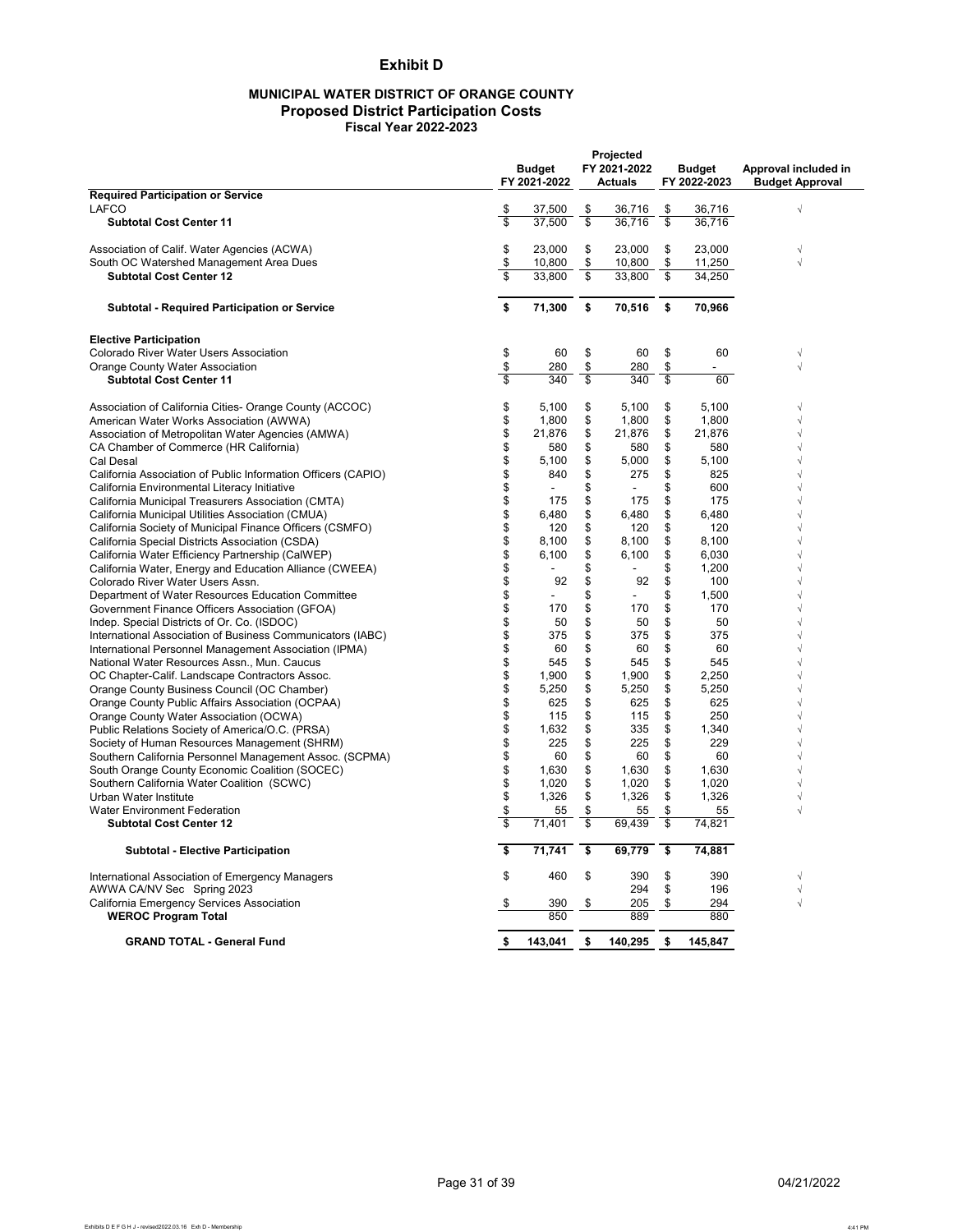#### **Exhibit E**

#### **MUNICIPAL WATER DISTRICT OF ORANGE COUNTY Summary of Proposed Staff Registration & Travel Budget (1) Fiscal Year 2022-2023**

|                                                               |                                                                           |          |                |          |                       | Approval included in   |  |
|---------------------------------------------------------------|---------------------------------------------------------------------------|----------|----------------|----------|-----------------------|------------------------|--|
| <b>Conference / Meeting</b>                                   | <b>Location/Date/Staff</b>                                                |          | Registration   |          | Travel <sup>(1)</sup> | <b>Budget Approval</b> |  |
| Association of California Water Agencies                      | DC Conference, July 12-14, 2022                                           |          |                |          |                       |                        |  |
| (ACWA)                                                        |                                                                           | \$       | 4,400          | \$       | 8,100                 | $\sqrt{}$              |  |
|                                                               | DC Conference, February 2023                                              | \$       | 4,400          | \$       | 10,800                | $\sqrt{}$              |  |
|                                                               | Fall Conference, Nov. 29 - Dec. 2, 2022, Indian Wells, Ca                 | \$       | 5,960          | \$       | 4.000                 | $\sqrt{}$              |  |
|                                                               | Spring Conference, TBD                                                    | \$       | 4,470          | \$       | 6,000                 | $\sqrt{}$              |  |
|                                                               | Region 10, TBD                                                            | \$       | 80             |          |                       | $\sqrt{}$              |  |
|                                                               | Legislative Symposium, Sacramento, TBD                                    | \$       | 285            | \$       | 600                   | $\sqrt{}$              |  |
| Association of California Cities- Orange County               | Sacramento, TBD                                                           |          |                | \$       |                       | √                      |  |
| (ACCOC)                                                       | Washington DC, TBD                                                        | \$<br>\$ | 1,600<br>5.100 | \$       | 1,000<br>3,000        | √                      |  |
| Association of Metropolitan Water                             | Misc. Conference TBD                                                      |          |                |          |                       |                        |  |
| Agencies(AMWA)                                                |                                                                           | \$       | 950            | \$       | 1,800                 | √                      |  |
|                                                               | Water Policy Conference TBD                                               | \$       | 950            | \$       | 1,800                 | $\sqrt{}$              |  |
|                                                               | Executive Mgmt Conference, Oct. 30-Nov.2, 2022, Savannah,                 |          |                |          |                       |                        |  |
|                                                               | Georgia                                                                   | \$       | 950            | \$       | 1,800                 | $\sqrt{}$              |  |
| American Water Works Association (AWWA)                       | Cal Nevada Fall Conference, Oct 24-26, 2022 Sacramento,                   |          |                |          |                       |                        |  |
|                                                               | Ca                                                                        | \$       | 1,750          | \$       | 1,200                 | $\sqrt{}$              |  |
|                                                               | Cal Nevada Section Annual Conference, San Diego, Ca TBD                   |          |                |          |                       |                        |  |
|                                                               |                                                                           | \$       | 1,750          | \$       | 1,600                 | $\sqrt{}$              |  |
|                                                               | Sustainable Water Management TBD                                          | \$       | 575            | \$       | 1,200                 | √                      |  |
| California Association of Public Information                  | Annual Conference, TBD                                                    |          |                |          |                       |                        |  |
| Officials (CAPIO)                                             |                                                                           | \$       | 1,120          | \$       | 2,250                 | $\sqrt{}$              |  |
| Cal Desal                                                     | Annual Conference, TBD                                                    | \$       | 250            | \$       | 500                   | √                      |  |
| California Environmental Literacy Initiative                  | Sacramento Ca.TBD<br>Annual Employer Education Forum, 2022, November 1-3, |          |                | \$       | 1,500                 | $\sqrt{ }$             |  |
| California Employees Public Retirement                        | 2022, Anaheim Ca                                                          | \$       | 800            |          |                       |                        |  |
| System(CalPERS)<br>California Municipal Utilities Association | Capital Days, Sacramento, TBD                                             |          |                |          |                       |                        |  |
| (CMUA) Capitol Days                                           |                                                                           | \$       | 195            | \$       | 800                   | √                      |  |
| California Municipal Utilities Association                    | Annual Conference, April 16-18, 2023, Sacramento, Ca                      |          |                |          |                       |                        |  |
| (CMUA) Annual Conference                                      |                                                                           | \$       | 900            | \$       | 800                   | $\sqrt{}$              |  |
| Colorado River Water Users Association                        | Annual Conference, December 14-16, 2022, Las Vegas, NV                    |          |                |          |                       |                        |  |
| (CRWUA)                                                       |                                                                           | \$       | 2,020          | \$       | 2,400                 | $\sqrt{}$              |  |
| California Special Districts Association (CSDA)               | Legislative Days, May 2023, Sacramento, Ca                                |          |                |          |                       |                        |  |
|                                                               |                                                                           | \$       | 275            | \$       | 800                   | $\sqrt{}$              |  |
|                                                               | Annual Spring Conference, August 22-25, 2022, Palm                        |          |                |          |                       |                        |  |
|                                                               | Springs, Ca                                                               | \$       | 500            | \$       | 800                   | $\sqrt{}$              |  |
| California Water Efficiency Partnership                       | Membership Meetings, 1=No. Cal & 2=So. Cal                                |          |                |          |                       |                        |  |
| (CalWEP) Membership(fmr: CUWCC)                               |                                                                           |          |                | \$       | 600                   | $\sqrt{}$              |  |
|                                                               | Board Meetings, 2=No. Cal & 2=So. Cal<br>Peer to Peer, TBD                | \$       |                | \$       | 450                   | $\sqrt{}$<br>$\sqrt{}$ |  |
| Department of Water Resources Education                       | Sacramento, TBD                                                           |          | 2,250          | \$       | 2,925                 |                        |  |
| Committee                                                     |                                                                           |          |                | \$       | 2,500                 | $\sqrt{}$              |  |
| Department of Water Resources (DWR)/State                     | Urban Advisory Group Meetings, Sacramento                                 |          |                |          |                       |                        |  |
| Water Resources Control Board (SWRCB)                         |                                                                           |          |                | \$       | 1,600                 | $\sqrt{}$              |  |
| Legislative Advocacy                                          | Sacramento                                                                |          |                | \$       | 6.000                 | $\sqrt{}$              |  |
|                                                               | Washington DC                                                             |          |                | \$       | 8,000                 | $\sqrt{}$              |  |
| Liebert, Cassidy Whitmore                                     | Annual Public Sector Conference, March 15-17, 2023, TBD                   | \$       | 1,200          |          |                       | $\sqrt{}$              |  |
| Multi-State Salinity Coalition                                | Annual Salinity Summit, February 22-24, 2023, Las Vegas, NV               |          |                |          |                       |                        |  |
|                                                               |                                                                           | \$       | 300            | \$       | 800                   | $\sqrt{}$              |  |
| Orange County Business Council (OCBC)                         | Advocacy, Sacramento, TBD                                                 | \$       | 900            | \$       | 3,200                 | $\sqrt{}$              |  |
|                                                               | Advocacy, DC, TBD                                                         | \$       | 3,600          | \$       | 1,600                 | $\sqrt{}$              |  |
| Public Relations Society of America                           | Annual Conference, TBD                                                    | \$       | 1,900          | \$       | 1,000                 | $\sqrt{}$              |  |
| Urban Water Institute                                         | Fall Conference, August 24-26, 2022, San Diego, Ca                        | \$       | 1,300          | \$       | 400                   | $\sqrt{}$              |  |
| <b>Water Smart Innovations</b>                                | Spring Conference, TBD                                                    | \$<br>\$ | 975<br>1,000   | \$<br>\$ | 1,500<br>3,000        |                        |  |
| Miscellaneous*                                                | Annual Conference, Las Vegas NV, October 2022                             | \$       | 3,500          | \$       | 4,000                 | $\sqrt{}$              |  |
|                                                               |                                                                           |          |                |          |                       |                        |  |
|                                                               | <b>General Fund Total **</b>                                              | \$       | 56,205         | \$       | 90,325                |                        |  |
| <b>Conferences/Meetings/Trainings</b>                         |                                                                           |          |                |          |                       |                        |  |
| International Assoc. of Emergency Managers                    | Savannah, GA November 11-17, 2022                                         | \$       | 1,500          | \$       | 4,850                 | √                      |  |
| California Emergency Services Association                     | <b>TBD Northern California</b>                                            |          |                |          |                       |                        |  |
| (Fall)                                                        |                                                                           | \$       | 1,200          | \$       | 3,450                 | $\sqrt{}$              |  |
| AWWA CA/NV Section                                            | Spring 2023, TBD                                                          | \$       | 500            | \$       | 1,200                 | $\sqrt{}$              |  |
|                                                               |                                                                           |          |                |          |                       |                        |  |
|                                                               | <b>WEROC Program Total</b>                                                | \$       | 3,200          | \$       | 9,500                 |                        |  |
|                                                               |                                                                           |          |                |          |                       |                        |  |
| PROPOSED GENERAL FUND BUDGET                                  |                                                                           | \$       | 56,205         | \$       | 90,325                |                        |  |

\* Includes OCWA lunch meetings, ISDOC, OCBC, SCWC, League of Cities, Misc. Assoc/Committee meetings and related business meeting expenses.

\*\* Excludes automotive mileage.

(1) Includes all modes of travel (except automotive mileage), room accommodations, meals, and related misc. expenses.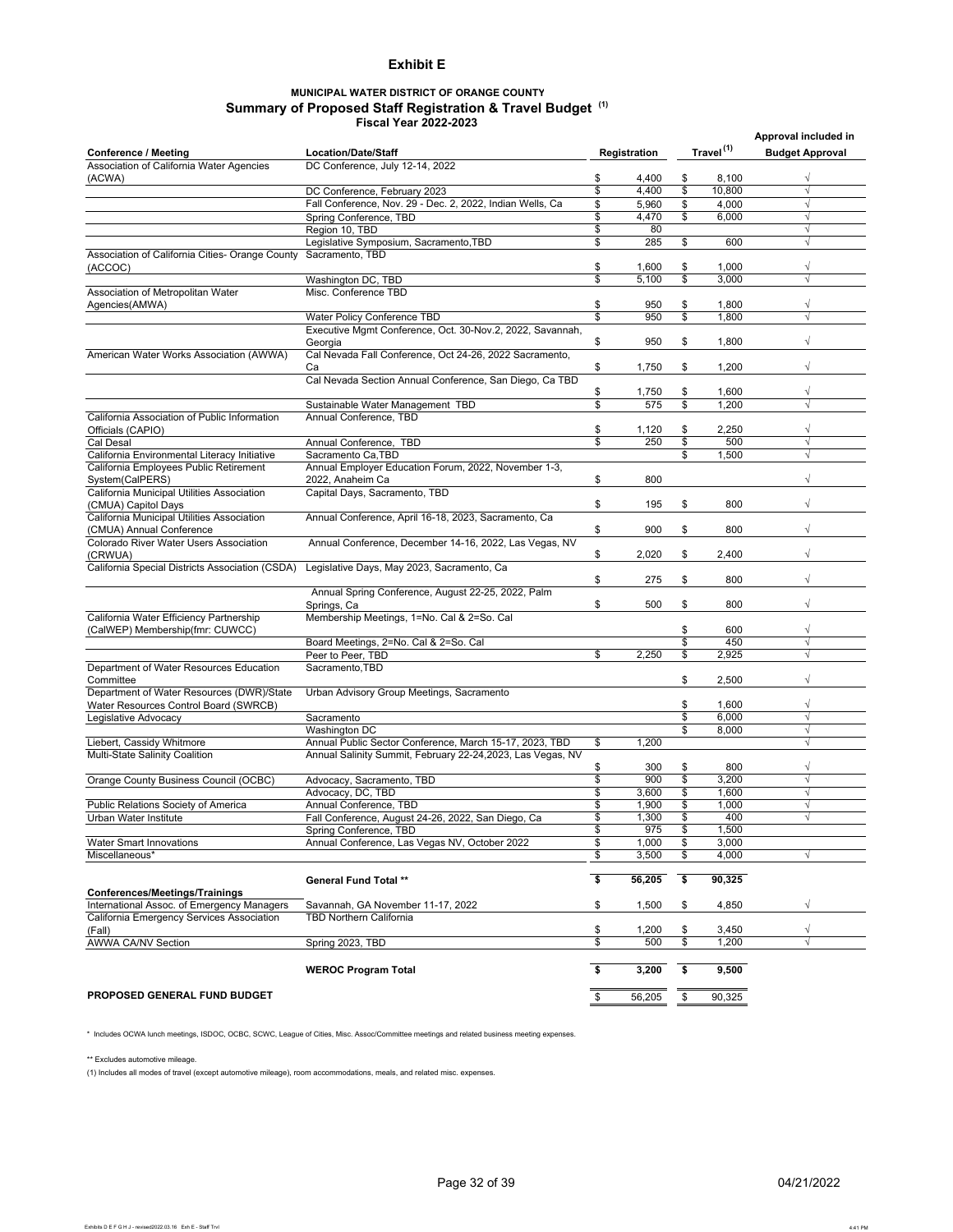#### **Exhibit F**

# **MUNICIPAL WATER DISTRICT OF ORANGE COUNTY Summary of Proposed Board Registration & Travel Budget (1) Fiscal Year 2022-2023**

|                                                                             |                                                           |  |        |                       | Approval included in   |
|-----------------------------------------------------------------------------|-----------------------------------------------------------|--|--------|-----------------------|------------------------|
| Conference                                                                  | <b>Location/Date/Directors</b>                            |  |        | Travel <sup>(1)</sup> | <b>Budget Approval</b> |
| Association of California Water Agencies (ACWA)                             | DC Conference, July 12-14, 2022                           |  | 2,200  | \$<br>5,400           |                        |
|                                                                             | DC Conference, February 2023                              |  | 2,200  | 5,400                 |                        |
|                                                                             | Fall Conference, Indian Wells, Nov. 29 - December 2, 2022 |  | 3.725  | 2.500                 |                        |
|                                                                             | Spring Conference, TBD                                    |  | 2,235  | \$<br>3.000           |                        |
|                                                                             | Region 10, TBD                                            |  | 80     |                       |                        |
| Association of California Cities- Orange County<br>(ACCOC)                  | Sacramento, TBD                                           |  | 800    | \$<br>500             |                        |
|                                                                             | Washington DC, TBD                                        |  | 2,550  | \$<br>1.500           |                        |
| American Water Works Association/Water<br>Environment Federation (AWWA/WEF) | Utility Management Conference, TBD                        |  | 875    | 1,200                 |                        |
| <b>Bond Buyers</b>                                                          | Conference, TBD                                           |  | 300    | 200                   |                        |
| California Special Districts Association (CSDA)                             | Legislative Days, Sacramento, May 2023                    |  | 275    | 800                   |                        |
| Cal Desal                                                                   | Annual Conference, TBD                                    |  | 1.250  | \$<br>2,500           |                        |
| Colorado River Water Users Association(CRWUA)                               | Annual Conference, December 14-16, 2022, Las Vegas, NV    |  | 1,515  | 1.800                 |                        |
| Legislative Advocacy                                                        | Sacramento                                                |  |        | 1,500                 |                        |
|                                                                             | Washington DC                                             |  |        | 2.000                 |                        |
| Orange County Business Council (OCBC)                                       | Advocacy Trip, Sacramento, TBD                            |  | 950    | 500                   |                        |
|                                                                             | Advocacy Trip-DC, TBD                                     |  | 1.800  | 800                   |                        |
| Urban Water Institute                                                       | Fall Conference, August 24-26, 2022, San Diego, Ca        |  | 975    | 300                   |                        |
|                                                                             | Spring Conference, TBD                                    |  | 975    | 1.500                 |                        |
| Miscellaneous*                                                              |                                                           |  | 1,200  | 1,500                 |                        |
| TOTAL**                                                                     |                                                           |  | 23,905 | 32,900                |                        |

**PROPOSED GENERAL FUND BUDGET because the contract of the contract of the contract of the contract of the contract of the contract of the contract of the contract of the contract of the contract of the contract of the co** 

\* Includes OCWA lunch meetings, ISDOC, OCBC, SCWC, League of Cities, Misc. Assoc/Committee meetings and related business meeting expenses.<br>\*\* Excludes automotive mileage.<br>(1) Includes all modes of travel (except automotive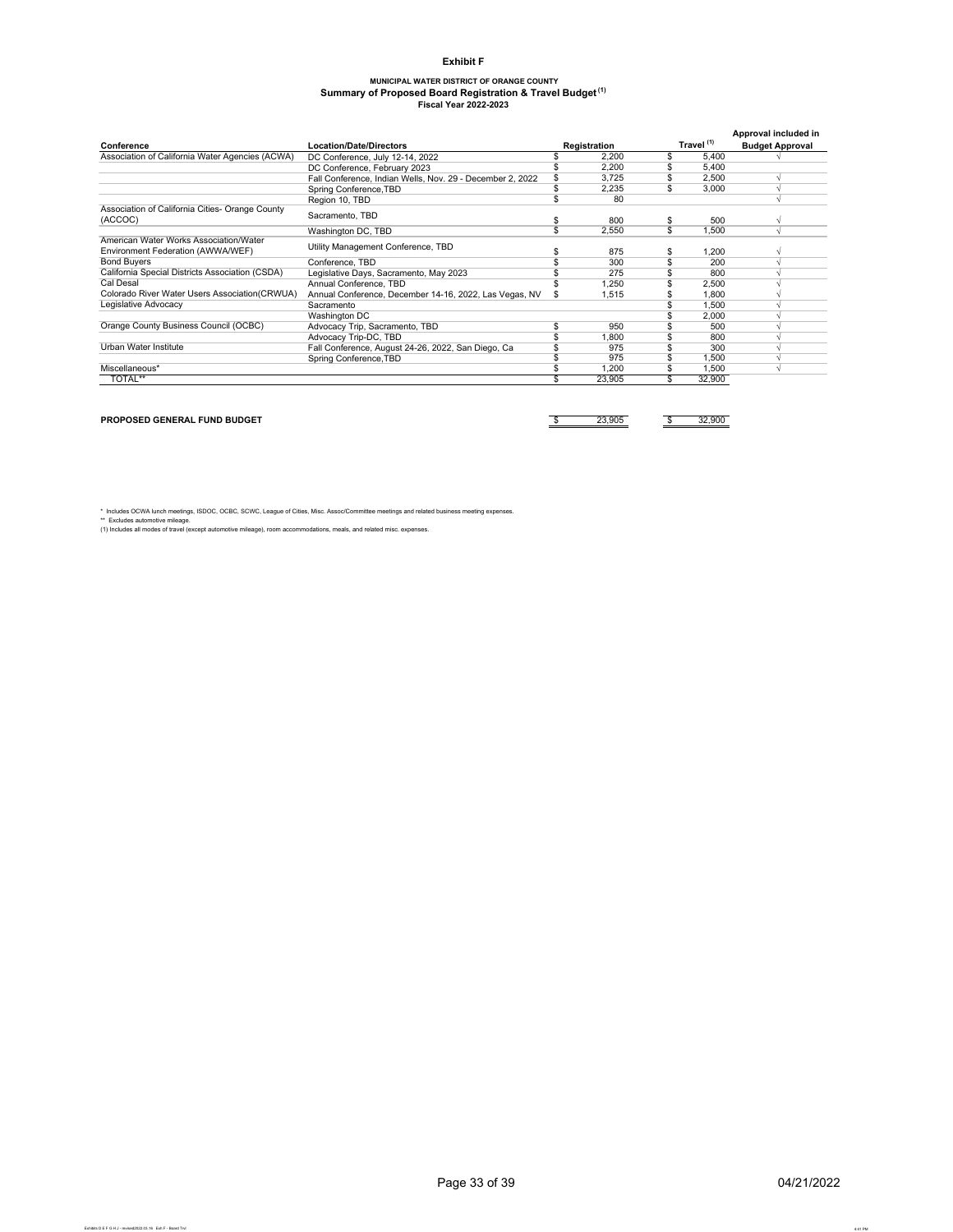# **Exhibit G**

# **MUNICIPAL WATER DISTRICT OF ORANGE COUNTY Proposed Total Membership that Includes Registration & Travel Costs(1) Fiscal Year 2022-2023**

| Conference / Meeting                                          |              |    | <b>Membership Registration</b> |     | Travel   |    | Total  |
|---------------------------------------------------------------|--------------|----|--------------------------------|-----|----------|----|--------|
| American Water Works Assoc./Water Env. Federation             |              |    |                                |     |          |    |        |
| (AWWA/WEF)                                                    | \$<br>1,855  | S  | 4,950                          | \$  | 5.200    | S  | 12,005 |
| Association of Calif. Water Agencies (ACWA)                   | 23,000       | \$ | 30,035                         |     | \$45,800 | \$ | 98,835 |
| Association of California Cities- Orange County (ACCOC)       | 5,100        | \$ | 10.050                         |     | \$6,000  | S  | 21,150 |
| Association of Metropolitan Water Agencies (AMWA)             | \$<br>21,876 | \$ | 2,850                          |     | \$5,400  | S  | 30,126 |
| Cal Desal                                                     | \$<br>5,100  | \$ | 1,500                          | \$. | 3,000    | \$ | 9,600  |
| California Association of Public Information Officers (CAPIO) | \$<br>825    | \$ | 1,120                          | \$  | 2,250    | \$ | 4,195  |
| California Environmental Literacy Initiative                  | \$<br>600    | \$ |                                | \$  | 1,500    | \$ | 2,100  |
| California Municipal Utilities Association (CMUA)             | \$<br>6,480  | \$ | 1,095                          | \$  | 1,600    | \$ | 9,175  |
| California Special Districts Assn. (CSDA)                     | \$<br>8.100  | \$ | 1.050                          | \$  | 2.400    | \$ | 11.550 |
| California Water Efficiency Partnership (CalWEP)              | \$<br>6.030  | \$ | 2.250                          | \$. | 3.975    | S  | 12.255 |
| Colorado River Water Users Assn. (CRWUA)                      | \$<br>160    | \$ | 3.535                          | \$. | 4.200    | \$ | 7.895  |
| Department of Water Resources (DWR)                           | \$<br>1.500  |    |                                | \$  | 4,100    | \$ | 5,600  |
| Orange County Business Council (OC Chamber)                   | \$<br>5,250  | \$ | 7,250                          | \$  | 6,100    | \$ | 18,600 |
| Public Relations Society of America                           | 1.340        | \$ | 1,900                          | \$  | 1.000    | \$ | 4,240  |
| Urban Water Institute                                         | \$<br>1,326  | \$ | 4,225                          | \$  | 3,700    | \$ | 9,251  |
|                                                               |              |    |                                |     |          |    |        |

Grand Total for Memberships with Conferences/Travel:  $\frac{2}{3}$  88,542 \$ 71,810 \$96,225 \$256,577

(1) Includes all modes of travel (except automotive mileage), room accommodations, meals, and related misc. expenses.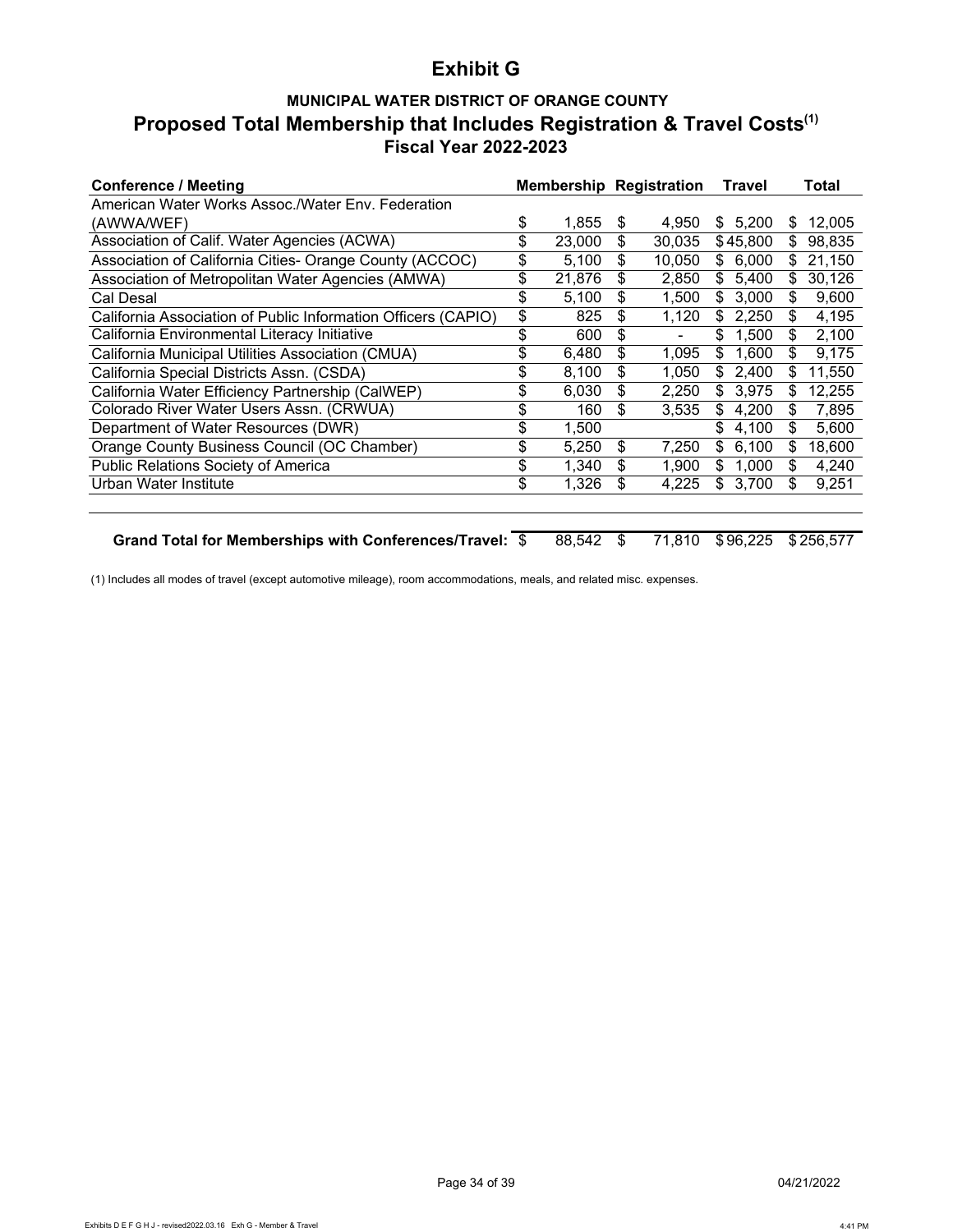# **Exhibit H**

# **MUNICIPAL WATER DISTRICT OF ORANGE COUNTY Schedule of Capital Expenditures Fiscal Year 2022-2023**

|                                                                                       | <b>Proposed</b><br><b>Budget</b> | Approval included in<br><b>Budget Approval</b> |
|---------------------------------------------------------------------------------------|----------------------------------|------------------------------------------------|
| <b>Furniture and Fixtures-19-8810:</b>                                                |                                  |                                                |
| MWDOC Office Improvements (Wall Displays, Copier, Kitchen Remodel)                    | \$<br>76,000                     | $\sqrt{}$                                      |
| <b>Subtotal 8810 Improvements</b>                                                     | \$<br>76,000                     |                                                |
| <b>Building Improvements-19-8811:</b>                                                 |                                  |                                                |
| Shade Structures/Kitchen Remodel/Design Fees/Window Coverings                         | \$<br>246,600                    | V                                              |
| <b>Subtotal 8811 Improvements</b>                                                     | \$<br>246,600                    |                                                |
| <b>New Realized Costs - Cost Center 19</b>                                            | \$<br>322,600                    |                                                |
| Water Loss Control- 70-8810:<br>Leak Det. Equip(3XSewerin Aqua Test T10 Ground Mic's) | 32,280                           | V                                              |
| <b>Total - Cost Center 70</b>                                                         | \$<br>32,280                     |                                                |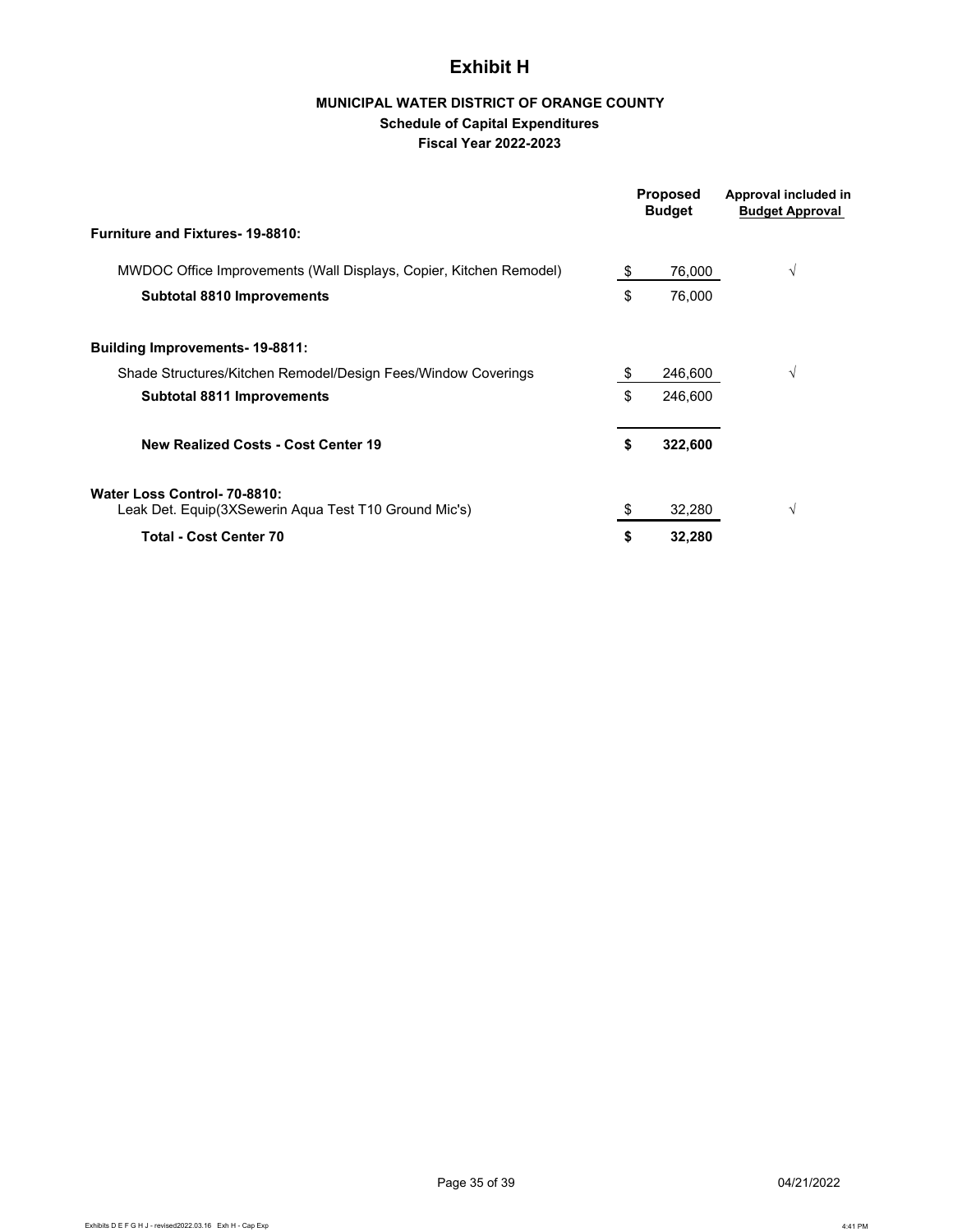#### **Exhibit J Professional / Special Services Authorized Core Fund**

|                                   |                                                                                          | <b>Service</b>                                                                   | <b>Budget</b><br>FY 21-22 |                                            | <b>Budget</b><br>FY 22-23 |                  | * Approval<br>included in<br><b>Budget</b> |
|-----------------------------------|------------------------------------------------------------------------------------------|----------------------------------------------------------------------------------|---------------------------|--------------------------------------------|---------------------------|------------------|--------------------------------------------|
| <b>Department</b>                 | Consultant                                                                               |                                                                                  |                           |                                            |                           |                  | Approval                                   |
| <b>Outside Consulting Expense</b> |                                                                                          |                                                                                  |                           |                                            |                           |                  |                                            |
|                                   | <b>CDR</b>                                                                               | GIS Retail & Division Boundary Corrections                                       | \$                        |                                            | \$                        | 15,000           | $\sqrt{}$                                  |
| <b>Planning &amp; Operation</b>   | <b>CDM Smith</b>                                                                         | Economic Studies/Reliability Study                                               | \$                        | 50,000                                     | \$                        | 100.000          | $\sqrt{ }$                                 |
| (21)                              | (To be determined)                                                                       | On Call Work                                                                     | \$                        | 75,000                                     | \$                        | 10,000           |                                            |
|                                   | Hazen, Ed Means Consulting                                                               | EOCF#2 Emergency Pilot                                                           | \$                        | 75,000                                     | \$                        | 150,000          | $\sqrt{}$                                  |
|                                   |                                                                                          | <b>Total Planning &amp; Operations Expenses</b>                                  |                           | \$200,000                                  |                           | \$ 275,000       |                                            |
|                                   | <b>Ed Means Consulting</b>                                                               | Consulting on MET issues                                                         | \$                        | 30.000                                     | \$                        | 25,000           | $\sqrt{}$                                  |
| Met Issues & Special              | (To be determined)                                                                       | Financial & Rate Consulting                                                      | \$                        | 75,000                                     | $\boldsymbol{\mathsf{s}}$ | 35,000           |                                            |
| Projects (23)                     | (To be determined)                                                                       | MET and Reliability Planning (IRP & Delta)                                       | \$                        | 75.000                                     | \$                        | 50,000           |                                            |
|                                   | To be determined)                                                                        | <b>Financial Model for MWD</b>                                                   | \$                        |                                            | \$                        | 25,000           |                                            |
|                                   |                                                                                          | <b>Total MET Issues &amp; Special Projects Expenses</b>                          |                           | \$180,000                                  |                           | \$135,000        |                                            |
|                                   |                                                                                          | <b>Total Outside Consulting Expense</b>                                          |                           | \$380,000                                  |                           | \$410,000        |                                            |
| <b>Legal Expenses</b>             |                                                                                          |                                                                                  |                           |                                            |                           |                  |                                            |
|                                   | Best, Best & Krieger                                                                     | <b>General Legal Counsel Services</b>                                            | \$                        | 200,000                                    | \$                        | 210,000          | $\sqrt{}$                                  |
| <b>Administration</b>             | Aleshire & Wynder                                                                        | Legal Counsel Services Regarding San Diego CWA                                   | \$                        | 15,000                                     | \$                        | 15,750           | $\sqrt{}$                                  |
| (11 & 8 & 13)                     | Best, Best & Krieger                                                                     | Labor Counsel Services                                                           | \$                        | 10,000                                     | \$                        | 10.000           | $\sqrt{}$                                  |
|                                   |                                                                                          | <b>Total Legal Expenses</b>                                                      |                           | \$225,000                                  |                           | \$235,750        |                                            |
| <b>Audit Expenses</b>             |                                                                                          |                                                                                  |                           |                                            |                           |                  |                                            |
|                                   |                                                                                          |                                                                                  |                           |                                            |                           |                  |                                            |
| Finance                           | Vasquez & Company LLP                                                                    | Annual Financial Audit and Federal Single Audit                                  | \$                        | 30,220                                     | \$                        | ÷,               | $\sqrt{ }$                                 |
| (41)                              | (To be determined)                                                                       | Annual Financial Audit and Federal Single Audit                                  | \$                        |                                            | \$                        | 35,000           |                                            |
| <b>Training</b>                   |                                                                                          |                                                                                  |                           |                                            |                           |                  |                                            |
|                                   | Cal State University                                                                     |                                                                                  |                           |                                            |                           |                  |                                            |
| Administration                    | <b>Fullerton/Municipal Resources</b>                                                     | Staff Development/Technical Training/Leadership                                  | \$                        | 50,000                                     | \$                        | 45,000           | √                                          |
| (13)                              | Group/Centre for Organization<br>Effectiveness                                           | Training                                                                         |                           |                                            |                           |                  |                                            |
|                                   |                                                                                          |                                                                                  |                           |                                            |                           |                  |                                            |
| <b>Professional Fees</b>          |                                                                                          |                                                                                  |                           |                                            |                           |                  |                                            |
|                                   | Economic Group Pension Services Pension Plan Administration<br>(EGPS) formerly Dissinger |                                                                                  | \$                        | 4,000                                      | \$                        | 4,000            | $\sqrt{}$                                  |
| Administration                    | Associates                                                                               |                                                                                  |                           |                                            |                           |                  |                                            |
| (12 & 8 & 13 & 8 & 19)            | <b>GOE</b>                                                                               | Cafeteria Plan Administration                                                    | \$                        | 660                                        | \$                        | 700              | $\sqrt{ }$                                 |
|                                   | <b>Gladwell Services</b>                                                                 | Records Management Consulting                                                    | \$                        | 1,200                                      | \$                        | 1,200            | $\sqrt{}$                                  |
|                                   | <b>Health Equity</b><br><b>BBK Legislation</b>                                           | <b>Health Equity</b><br>State Legislative Advocate                               | \$<br>\$                  | 100<br>96,000                              | $\mathsf{\$}$<br>\$       | 125<br>96,000    | $\sqrt{}$<br>$\sqrt{}$                     |
|                                   | Lewis Consulting                                                                         | County Issues Consulting                                                         | \$                        | 42,000                                     | \$                        | $\overline{a}$   | √                                          |
| <b>Governmental Affairs</b>       | Soto Services                                                                            | Grant Research and Acquisition Assistance                                        | \$                        | 39,000                                     | \$                        | 42,000           | $\sqrt{}$                                  |
| (31)                              | Ackerman                                                                                 | Legal and Regulatory                                                             | \$                        | 36,000                                     | \$                        | 42,000           | $\sqrt{}$                                  |
|                                   | Natural Resource Results                                                                 | Federal Legislative Advocate<br>Consumer Confidence Report (CCR) Technical       | \$<br>\$                  | 96.000<br>43.449                           | \$<br>\$                  | 96,000<br>50,000 | $\sqrt{}$                                  |
|                                   | <b>Stetson Engineers</b>                                                                 | Water Quality Advisor                                                            |                           |                                            |                           |                  | $\sqrt{ }$                                 |
|                                   | So Cal Water Coalition                                                                   | Delta Conveyance Program Supporl                                                 | \$                        | 30,000                                     | \$                        | 30,000           | $\sqrt{}$                                  |
|                                   | (To be determined)                                                                       | Collateral materials update and                                                  | \$                        | 4,500                                      | \$                        | 5,000            |                                            |
|                                   | To be determined)                                                                        | resolutions/proclamations<br><b>Event Registration Fees</b>                      | \$                        | 12,500                                     | \$                        | ÷.               |                                            |
|                                   | Hashtag Pinpoint                                                                         | Strategic Digital Outreach Contract                                              | \$                        | 95,000                                     | \$                        | 95,000           | $\sqrt{}$                                  |
| <b>Public Affairs</b>             | To be determined)                                                                        | CA Water, Energy & Education Alliance                                            | \$                        | $5,000$   \$                               |                           | $\sim$           |                                            |
| (32)                              | To be determined)<br>(To be determined)                                                  | Polling Public Sentiment Analysis<br><b>Education Initatives</b>                 | \$<br>\$                  | $\overline{\phantom{a}}$<br>$\blacksquare$ | \$<br>\$                  | 25,000<br>35,000 |                                            |
|                                   | To be determined)                                                                        | Website Research                                                                 | \$                        |                                            | \$                        | 50,000           |                                            |
|                                   | To be determined)                                                                        | Wyland Mayors Challenge                                                          | \$                        | 10,000                                     | \$                        | 10,000           |                                            |
|                                   | PSAV                                                                                     | Special Events AV Support                                                        | \$                        | 20,000                                     | \$                        | 51.000           | $\sqrt{ }$                                 |
|                                   | (To be determined)<br>(To be determined)                                                 | Advertising<br>Environmental Literacy Initiative                                 | \$<br>\$                  | 20,000<br>25,000                           | \$<br>\$                  | 20,000           |                                            |
|                                   | To be determined)                                                                        | <b>Scouts Program</b>                                                            | \$                        | 7,500                                      | \$                        | 7,500            |                                            |
|                                   | (To be determined)                                                                       | General WUE Research                                                             | \$                        | 75,000                                     | \$                        | 75,000           |                                            |
|                                   | Water Systems Optimization                                                               | Water Loss Control Work Grp (WLC)                                                |                           | 55,000                                     | \$                        | 55,000           | $\sqrt{}$                                  |
| <b>WUE - Core (35)</b>            | Water Systems Optimization                                                               | WLC Business Plan Implementation                                                 | \$                        | 25,000                                     | \$                        | 25,000           | $\sqrt{}$                                  |
|                                   | (To be determined)                                                                       | <b>Water Conservation Potential Study</b>                                        | \$                        | 100,000                                    | \$                        | ÷.               |                                            |
|                                   |                                                                                          | OC Data Acquisition P/S (OCDAP) Aerial Imagery and Landscape Measurement Project | \$                        |                                            | \$                        | 75,000           | $\sqrt{}$                                  |
|                                   |                                                                                          |                                                                                  |                           |                                            |                           |                  |                                            |
|                                   | U.S. Bank                                                                                | <b>Custodial Bank fees</b>                                                       | \$                        | 6,500                                      | \$                        | 6,500            | $\sqrt{}$                                  |
| Finance & IT                      | CalPERS                                                                                  | CalPERS GASB 68 Report                                                           | \$<br>\$                  | 700<br>15,000                              | \$<br>\$                  | 700              | $\sqrt{ }$<br>$\sqrt{ }$                   |
| (41 & 45)                         | Davis Farr<br>(To be determined)                                                         | <b>Financial Consulting</b><br><b>Financial Consulting</b>                       | \$                        |                                            | \$                        | 15,000           |                                            |
|                                   | Demsey Filliger & Assoc., LLC                                                            | <b>OPEB Actuarial</b>                                                            | \$                        | 750                                        | \$                        | 3,750            | √                                          |
|                                   |                                                                                          | <b>Total Professional Fees</b>                                                   |                           | \$865,859                                  |                           | \$916,475        |                                            |

\* Approval of the budget constitutes authorization for spending within the policy guidelines set out in Chapter 8, Contracts section of the Administrative code<br>including authorization limitations. A check mark indicates f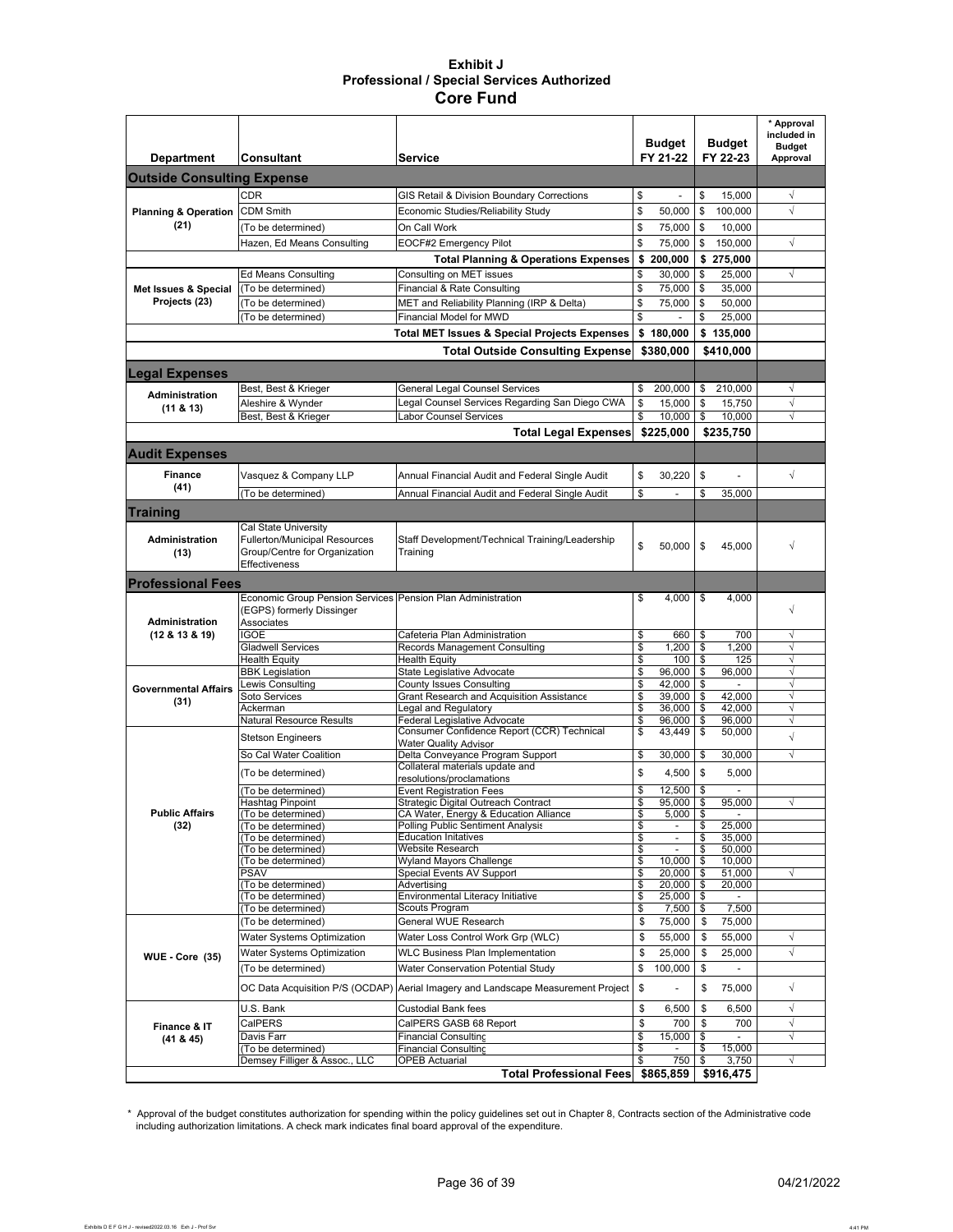#### **Exhibit J1 Professional / Special Services Authorized Choice Funds**

| <b>Department</b>                 | lConsultant                     | <b>Budget</b><br>FY 22-23<br>FY 21-22<br><b>Service</b> |    |               |      |           | * Approval<br>included in<br>Budget<br>Approval |
|-----------------------------------|---------------------------------|---------------------------------------------------------|----|---------------|------|-----------|-------------------------------------------------|
| <b>Training</b>                   |                                 |                                                         |    |               |      |           |                                                 |
| <b>Water Loss Control</b><br>(70) | (To be determined)              | Water lost training                                     | S  | 2,000         | Ŝ.   | 8.000     |                                                 |
| <b>Professional Fees</b>          |                                 |                                                         |    |               |      |           |                                                 |
| <b>Water Loss Control</b>         | <b>USA Leak Detection</b>       | Leak Detection                                          |    |               | \$   | 20,000    |                                                 |
| (70)                              | Westerley & McCall's            | <b>Meter Accuracy Testing</b>                           | \$ | 65,000        | \$   | 35,000    |                                                 |
| <b>Water Use Efficiency</b>       | <b>Various Printers</b>         | Printing of marketing materials for all WUE programs    | \$ | 40.000        | -\$  | 40.000    |                                                 |
|                                   | Droplet                         | Web Based Rebate Processing Platform (Turf & Drip)      | \$ | 30,000        | -S   | 30,000    |                                                 |
| (62)                              | Droplet                         | E-Signature Rebate Processing                           | \$ | 7.100         |      | 7.100     |                                                 |
|                                   | Mission Resource Cnsyr District | Residential Installation Verification Inspections       | \$ | $50,000$ \ \$ |      | 50.000    |                                                 |
|                                   | Discovery Cube/Shows That       | Assemblies (Elementary School)                          | \$ | 290,807       | \$   | 288,310   |                                                 |
| School Program (63)               | <b>Bolsa Chica Conservancy</b>  | Assemblies (High School)                                | \$ | 66,142        | - \$ | 63,930    |                                                 |
|                                   | Discovery Cube                  | Assemblies (Middle School)                              | \$ | 45.709        | \$   | 65.441    |                                                 |
|                                   |                                 | Total Professional Fees \$596.758                       |    |               |      | \$607,781 |                                                 |

\* Approval of the budget constitutes authorization for spending within the policy guidelines set out in Chapter 8, Contracts section of the Administrative code including authorization limitations. A check mark indicates final board approval of the expenditure.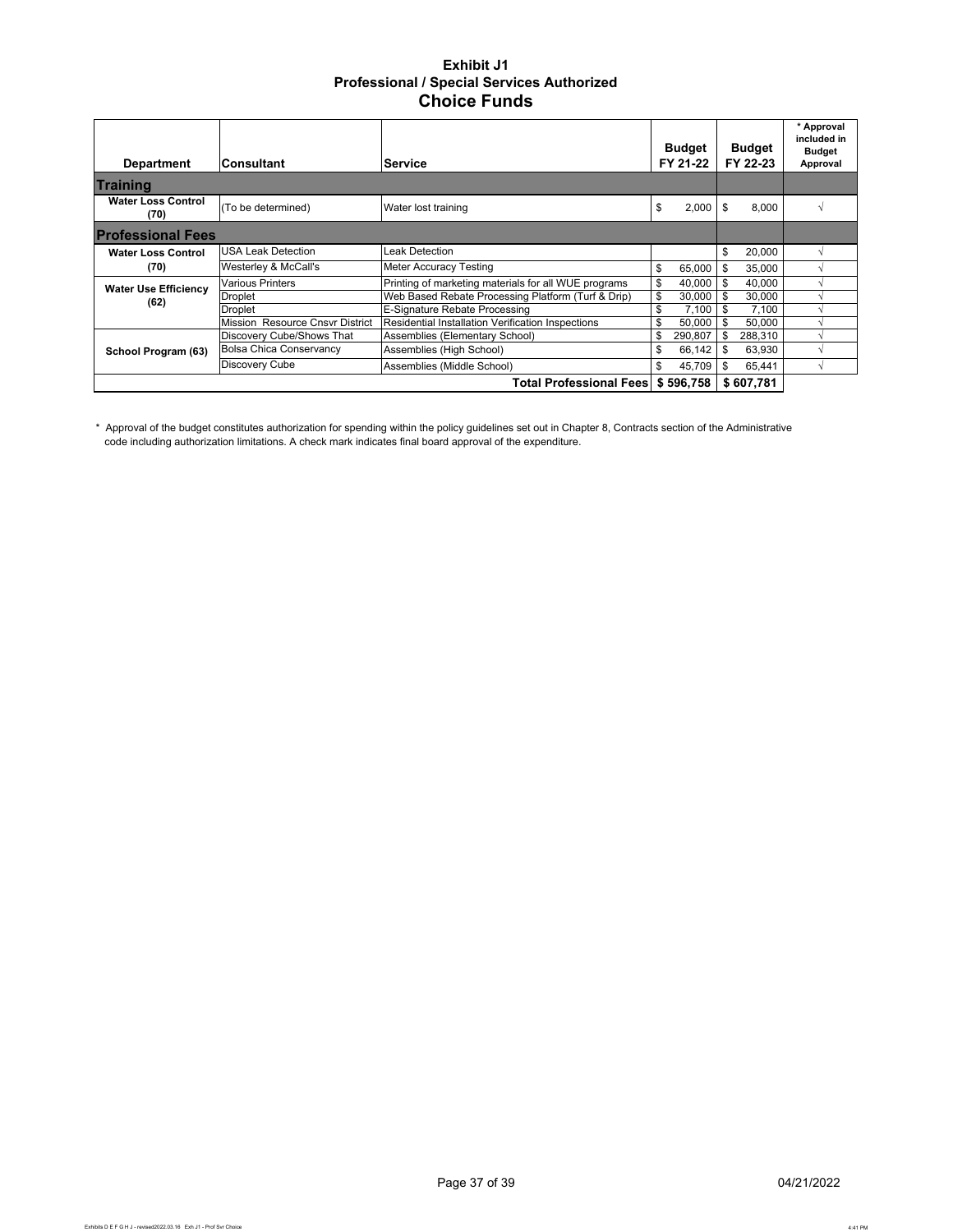#### Municipal Water District of Orange County **Fiscal Year 2021-2022 Consolidated Budget Summary**

|                                            | Core & Choice   | <b>Water Fund</b>     | <b>WUE Grants</b><br>and Outside<br><b>Funding</b> | <b>WEROC</b> | <b>AMP Proceeds</b><br>Agreement<br>Administration | <b>Total with</b><br>Inter-Fund<br><b>Transfers</b> | Less<br>Inter-Fund<br>Transfers <sup>(1)</sup> | Consolidated<br><b>Budget Total</b> |
|--------------------------------------------|-----------------|-----------------------|----------------------------------------------------|--------------|----------------------------------------------------|-----------------------------------------------------|------------------------------------------------|-------------------------------------|
| Revenues:                                  |                 |                       |                                                    |              |                                                    |                                                     |                                                |                                     |
| <b>Water Sales</b>                         |                 | \$175,452,389         |                                                    |              |                                                    | \$175,452,389                                       |                                                | \$175,452,389                       |
| Local Resource Program Incentives          |                 | (4, 136, 088)         |                                                    |              |                                                    | (4, 136, 088)                                       |                                                | (4, 136, 088)                       |
| Retail Meter Charge                        | 8,357,232       |                       |                                                    |              |                                                    | 8,357,232                                           |                                                | 8,357,232                           |
| Ground Water Customer Charge               | 335,385         |                       |                                                    |              |                                                    | 335,385                                             |                                                | 335,385                             |
| Interest Revenue                           | 220,000         | 10,500                |                                                    |              |                                                    | 230,500                                             |                                                | 230,500                             |
| <b>MWDOC's Contribution</b>                |                 |                       |                                                    | 260,346      |                                                    | 260,346                                             | (260, 346)                                     |                                     |
| <b>Outside Fundings</b>                    |                 |                       | 2.618.752                                          | 260,346      | 11,622                                             | 2,890,720                                           |                                                | 2.890.720                           |
| Choice Revenue                             | 1,636,669       |                       |                                                    |              |                                                    | 1,636,669                                           |                                                | 1,636,669                           |
| Miscellaneous Income                       | 3,000           |                       |                                                    |              |                                                    | 3,000                                               |                                                | 3,000                               |
| <b>Total Revenues</b>                      | 10,552,286      | 171,326,801           | 2,618,752                                          | 520,692      | 11,622                                             | 185,030,153                                         | (260, 346)                                     | 184,769,807                         |
| <b>Expenses:</b>                           |                 |                       |                                                    |              |                                                    |                                                     |                                                |                                     |
| <b>Water Purchases</b>                     |                 | 171,316,301           |                                                    |              |                                                    | 171,316,301                                         |                                                | 171,316,301                         |
| Salaries & Wages                           | 4,178,542       |                       |                                                    | 350,504      | 3,238                                              | 4,532,284                                           |                                                | 4,532,284                           |
| less S & W Reimb. DSC or Recov from Grants | (18, 665)       |                       |                                                    | (11,750)     |                                                    | (30, 415)                                           |                                                | (30, 415)                           |
| <b>Employee Benefits</b>                   | 1,563,730       |                       |                                                    | 125,727      | 883                                                | 1,690,340                                           |                                                | 1,690,340                           |
| <b>Outside Consulting Expense</b>          | 380,000         |                       |                                                    |              |                                                    | 380.000                                             |                                                | 380.000                             |
| <b>Professional Fees</b>                   | 1,475,640       |                       | 2,618,752                                          |              |                                                    | 4,094,392                                           |                                                | 4,094,392                           |
| Contribution to Election Reserve           |                 |                       |                                                    |              |                                                    |                                                     |                                                |                                     |
| Legal Expense - General                    | 225,000         |                       |                                                    |              | 6,000                                              | 231,000                                             |                                                | 231,000                             |
| Maintenance Expense                        | 168,400         |                       |                                                    | 3,700        |                                                    | 172,100                                             |                                                | 172,100                             |
| Insurance Expense                          | 130,000         |                       |                                                    |              |                                                    | 130,000                                             |                                                | 130,000                             |
| Membership / Sponsorship                   | 143,041         |                       |                                                    | 850          |                                                    | 143,891                                             |                                                | 143,891                             |
| Director Compensation                      | 288.800         |                       |                                                    |              |                                                    | 288,800                                             |                                                | 288,800                             |
| MWDOC Contribution to WEROC Operations     | 260,346         |                       |                                                    |              |                                                    | 260,346                                             | (260, 346)                                     |                                     |
| Others:                                    |                 |                       |                                                    |              |                                                    |                                                     |                                                |                                     |
| <b>MWD Representation</b>                  | 165,029         |                       |                                                    |              |                                                    | 165,029                                             |                                                | 165,029                             |
| <b>Director Benefits</b>                   | 161,248         |                       |                                                    |              |                                                    | 161,248                                             |                                                | 161,248                             |
| Health Insurance Coverage for Retirees     | 101,099         |                       |                                                    |              |                                                    | 101,099                                             |                                                | 101,099                             |
| <b>Audit Expense</b>                       | 30,220          |                       |                                                    |              |                                                    | 30,220                                              |                                                | 30,220                              |
| Automotive & Toll Road Expenses            | 23,050          |                       |                                                    | 2,050        |                                                    | 25,100                                              |                                                | 25,100                              |
| Conference Expense - Staff                 | 44,560          |                       |                                                    | 3,800        |                                                    | 48,360                                              |                                                | 48,360                              |
| Conference Expense - Directors             | 16,845          |                       |                                                    |              |                                                    | 16,845                                              |                                                | 16,845                              |
| <b>CDR Participation</b>                   | 65,249          |                       |                                                    |              |                                                    | 65,249                                              |                                                | 65,249                              |
| <b>Business Expense</b>                    | 2,500           |                       |                                                    |              |                                                    | 2,500                                               |                                                | 2,500                               |
| Miscellaneous Expense                      | 88,381          |                       |                                                    | 6,001        |                                                    | 94,382                                              |                                                | 94,382                              |
| Postage / Mail Delivery                    | 9,243           |                       |                                                    |              |                                                    | 9,243                                               |                                                | 9,243                               |
| Rents & Leases                             | 1,800           |                       |                                                    |              |                                                    | 1,800                                               |                                                | 1,800                               |
| Outside Printing, Subscription & Books     | 83,700          |                       |                                                    | 1,000        |                                                    | 84,700                                              |                                                | 84,700                              |
| <b>Office Supplies</b>                     | 39,000          |                       |                                                    | 1,500        |                                                    | 40,500                                              |                                                | 40,500                              |
| <b>Computer Maintenance</b>                | 8.000           |                       |                                                    | 5,060        |                                                    | 13,060                                              |                                                | 13,060                              |
| Software Support & Expense                 | 84,680          |                       |                                                    | 9,300        |                                                    | 93,980                                              |                                                | 93,980                              |
| Computers and Equipment                    | 23,450          |                       |                                                    |              |                                                    | 23,450                                              |                                                | 23,450                              |
| <b>Telecommunications Expense</b>          | 42,840          |                       |                                                    | 10,000       |                                                    | 52,840                                              |                                                | 52,840                              |
| Temporary Help Expense                     | 5,000           |                       |                                                    |              |                                                    | 5,000                                               |                                                | 5,000                               |
| <b>Training Expense</b>                    | 52,000          |                       |                                                    | 8,200        |                                                    | 60,200                                              |                                                | 60,200                              |
| <b>Tuition Reimbursement</b>               | 5,000           |                       |                                                    |              |                                                    | 5,000                                               |                                                | 5,000                               |
| Travel & Accommodations - Staff            | 69,825          |                       |                                                    | 4,750        |                                                    | 74,575                                              |                                                | 74,575                              |
| Travel & Accommodations - Directors        | 21,250          |                       |                                                    |              |                                                    | 21,250                                              |                                                | 21,250                              |
| Depreciation Expense (annualized)          |                 |                       |                                                    |              |                                                    | ÷,                                                  |                                                | $\blacksquare$                      |
| Overhead Reimbursement                     |                 |                       |                                                    |              |                                                    |                                                     |                                                |                                     |
| <b>MWDOC Building Expense</b>              | 441,973         |                       |                                                    |              |                                                    | 441,973                                             |                                                | 441,973                             |
| Capital Acquisition                        | 267,256         |                       |                                                    |              |                                                    | 267,256                                             |                                                | 267,256                             |
| All Other Expenses                         | 1,853,198       |                       |                                                    | 51,661       |                                                    | 1,904,859                                           | ÷,                                             | 1,904,859                           |
| <b>Total Expenses</b>                      | 10,648,033      | 171,316,301           | 2,618,752                                          | 520,692      | 10,121                                             | 185,113,899                                         | (260, 346)                                     | 184,853,552                         |
|                                            |                 |                       |                                                    |              |                                                    |                                                     |                                                |                                     |
| EFFECT ON RESERVES / FUND BALANCE          | (95, 747)<br>s. | (2)<br>10,500<br>- \$ | \$                                                 | \$           | \$<br>1,501                                        | S.<br>(83, 746)                                     | S.                                             | \$<br>(83, 745)                     |

1 Adjustment for MWDOC's contributions to other funds. 2 Net change to restricted reserves for Interest revenue.